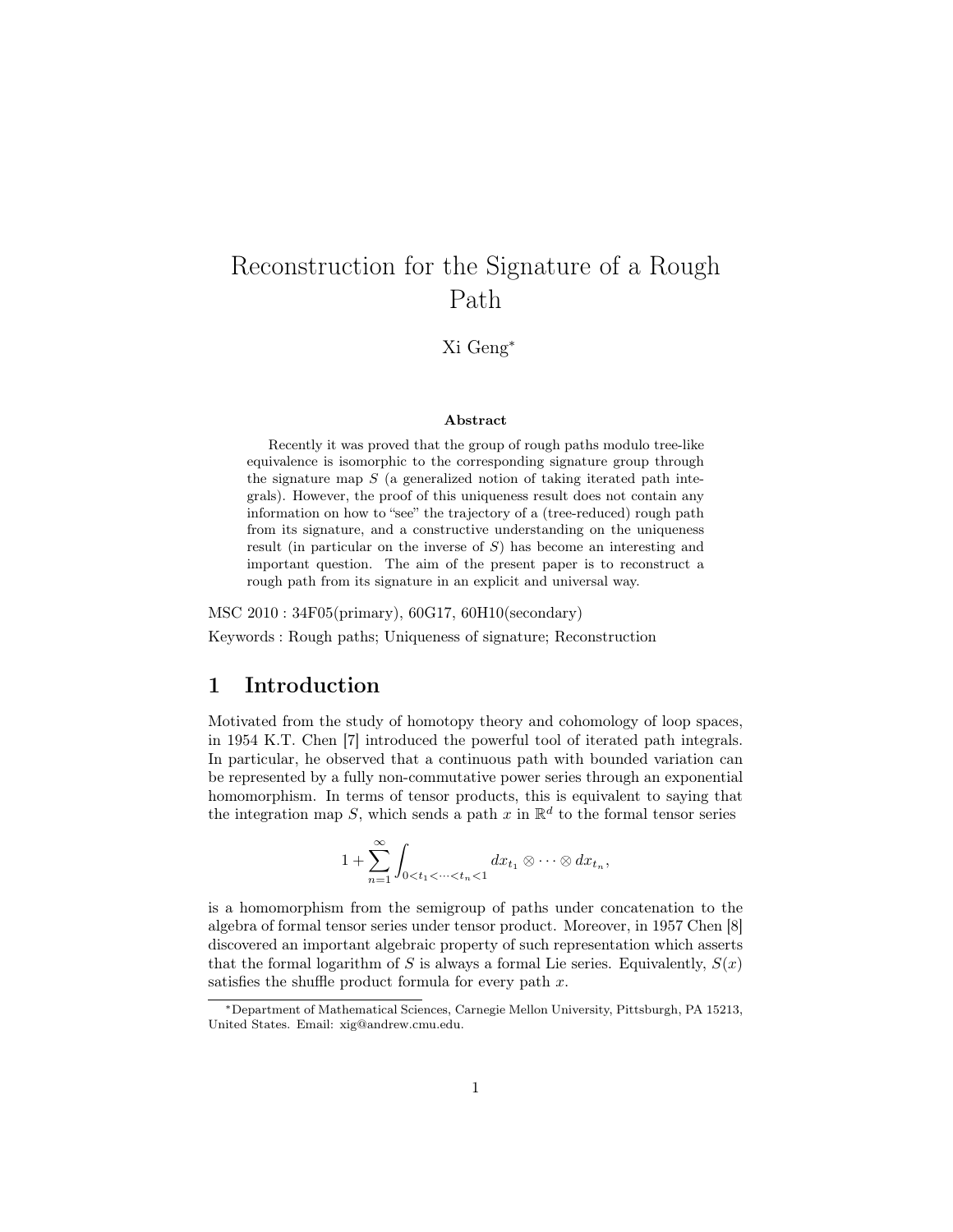Inspired by the algebraic structure of iterated path integrals, in a seminal work [16] in 1998, T. Lyons developed a theory of path integration and differential equations driven by rough signals, which is now known as rough path theory. The key novel point in his theory is that if a path is irregular, a collection of "generalized iterated integrals" up to a certain degree should be pre-specified in order to define integration against such a path. More precisely, a generic path should be a path taking values in the free nilpotent group up to a certain degree, which is related to the roughness of the underlying path. Identifying the right topology for paths with certain roughness to ensure continuity properties for differential equations is a fundamental contribution in the analytic aspect of rough path theory.

The development of rough path theory leads to tremendous applications in probability theory, due to the important fact that most of interesting continuous stochastic processes can be regarded as rough paths in a canonical way. It follows that a pathwise theory of stochastic differential equations is a consequence of rough path theory. This provides a new perspective in solving a lot of probabilistic problems, for instance regularity of hypoelliptic Gaussian SDEs [6], large deviation principles [13], analysis on path and loop spaces [1] and etc. Rough path theory also provides a one dimensional prototype of M. Hairer's Fields medal work on the theory of regularity structures for stochastic partial differential equations.

An important result in rough path theory, known as Lyons' extension theorem, asserts that a rough path has a unique lifting to the full tensor algebra which has the same regularity. In particular, a rough path can also be represented by a formal tensor series of "generalized iterated integrals" as in the bounded variation case. In the rough path literature, such representation is usually known as the signature of a rough path.

A fundamental question in rough path theory is to understand in what sense is such representation faithful. In 1958, Chen [9] gave an answer to this question for the class of piecewise regular and irreducible paths. After five decades, in 2010 H. Bambly and T. Lyons [12] solved this problem for the class of continuous paths with bounded variation. More precisely, they proved that a continuous path of bounded variation is determined by its signature up to tree-like equivalence. This result was recently extended to the rough path setting by H. Boedihardjo, X. Geng, T. Lyons and D. Yang [4] in 2016.

From a theoretical point of view, the uniqueness result of [4] is important as it builds an isomorphism between the rough path space modulo tree-like equivalence and the corresponding signature group. In particular, it reveals a link between the geometric property of rough paths and the algebraic property of signatures. A natural reason of looking at the signature is that the algebraic structure is very explicit and simple: polynomial functionals on the signature group are always linear functionals. Therefore, regular functions on signature are relatively easy to study. On the practical side, this point plays a key role in the signature approach for time series analysis and financial data analysis (c.f. [14], [17] for instance).

On the other hand, despite of the fact that the signature map  $S$  descends to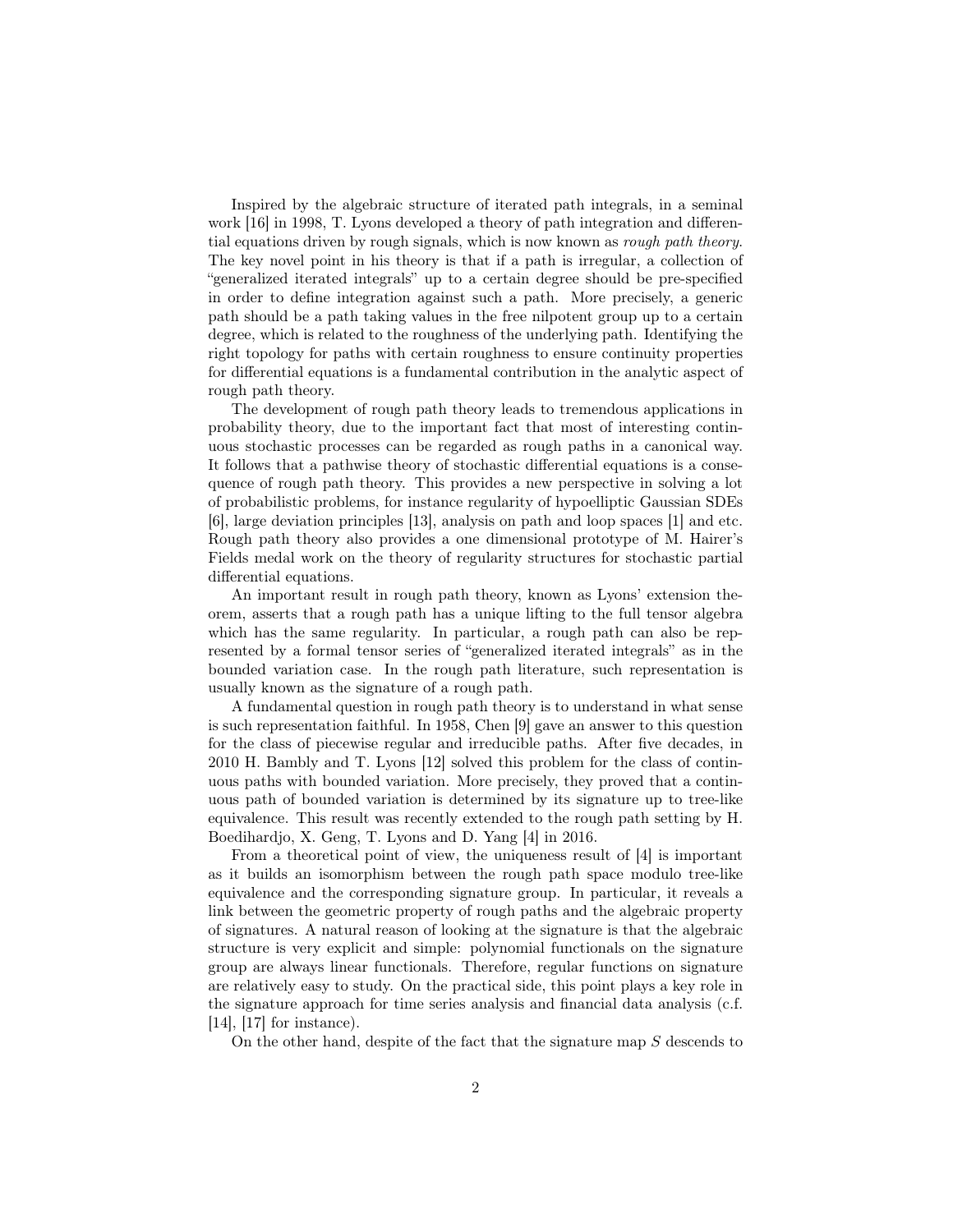an isomorphism between tree-reduced rough paths (a canonical representative in each equivalence class) and their signatures, the proof of the uniqueness result in [4] does not contain any information about how one can "see" the trajectory of a tree-reduced rough path from its signature. The question about reconstructing of a path from its signature is interesting and important as it might shed light on understanding the local geometry of a path from global information (the signature). Moreover, a nice reconstruction method might be useful to understand functions on the rough path space by pulling them back to the signature group through the inverse map  $S^{-1}$ , and as mentioned before, the resulting functions on signature are generally easier to study. The reconstruction problem was first studied by T. Lyons and W. Xu [18], [19] for the class of piecewise linear paths and the class of continuously differentiable paths in which the modulus of continuity for the derivatives is known.

The aim of the present paper is to study the reconstruction problem in the general rough path setting. To be precise, we aim at reconstructing a treereduced rough path from its signature in an explicit and universal way, in the sense that it relies only on the Euclidean structure where our underlying paths should live, and with the knowledge of any given signature, our reconstruction produces the underlying tree-reduced rough path. The main idea of our reconstruction is motivated from the understanding on Y. Le Jan and Z. Qian's work [15] for Brownian motion into a completely deterministic setting (c.f. Section 3 for a more detailed explanation). We hope that our work might give us a constructive understanding on the uniqueness result in [4], and in particular on the inverse of the signature map.

The present paper is organized in the following way. In Section 2, we recall the basic notions on rough paths and the uniqueness result in [4]. In Section 3, we explain the main idea of our reconstruction, and provide the precise mathematical setting of our problem. In Section 4, we present several preliminary results which are essential for our study. In Section 5, we consider the case when our underlying tree-reduced rough paths are non-self-intersecting. In Section 6, we deal with the general case. In Section 7, we give a few concluding remarks on the present work.

# 2 Generalities on the Uniqueness Result for the Signature of a Rough Path

In this section, we present the basic notions on the signature of rough paths and recapture the main result of [4]. We will see that the general idea of understanding non-self-intersecting signature paths in [4] plays an important role in the present work.

Let  $T((\mathbb{R}^d))$  be the infinite dimensional tensor algebra over  $\mathbb{R}^d$  consisting of formal series of tensors in each degree. For  $N \in \mathbb{N}$ , let

$$
T^{(N)}(\mathbb{R}^d) = \bigoplus_{k=0}^N (\mathbb{R}^d)^{\otimes k}
$$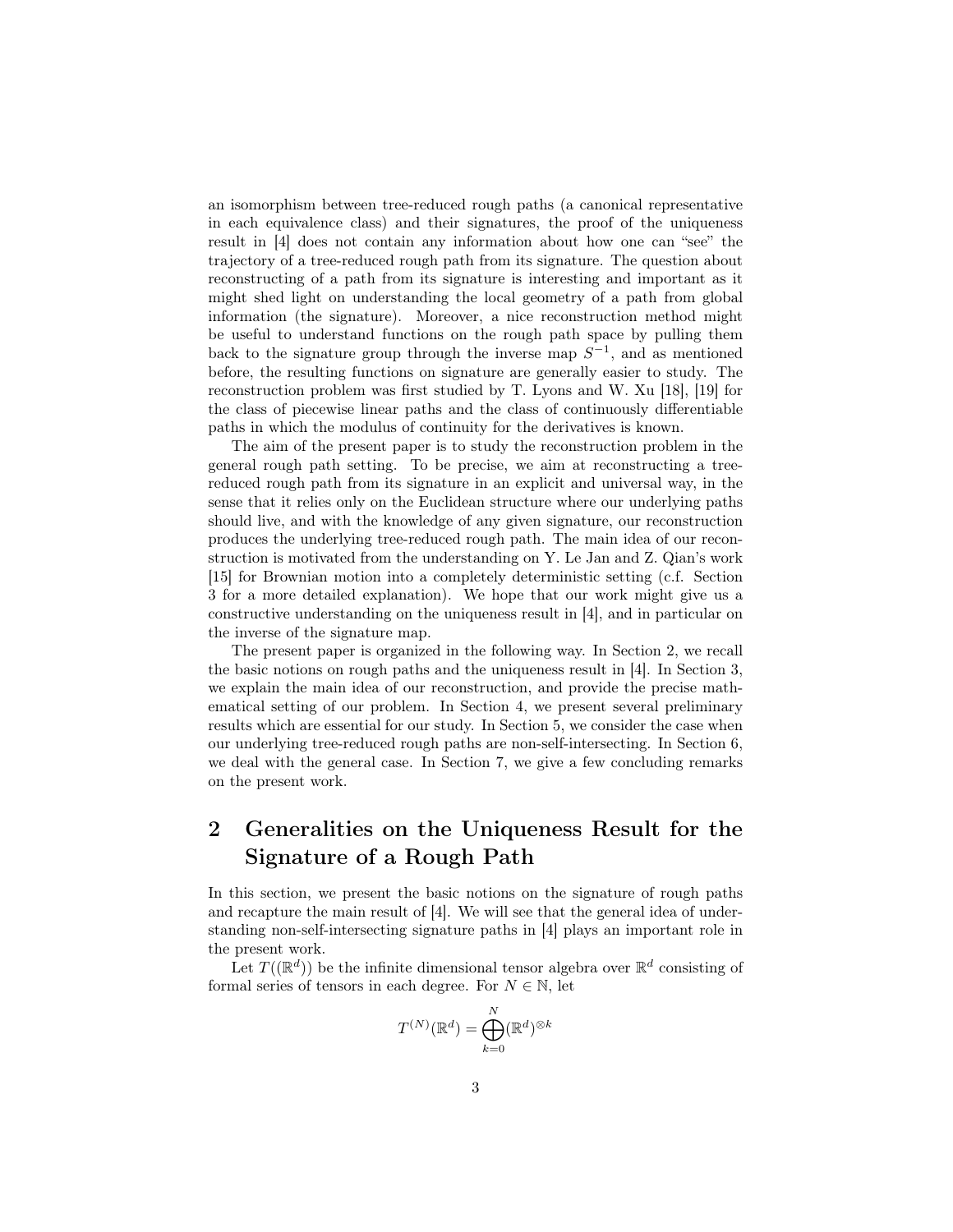be the truncated tensor algebra up to degree N. Here we identify  $(\mathbb{R}^d)^{\otimes k} \cong \mathbb{R}^{d^k}$ with basis  $\{e_{i_1} \otimes \cdots \otimes e_{i_k} : 1 \leq i_1, \cdots, i_k \leq d\}$ , where  $\{e_1, \cdots, e_d\}$  is the canonical basis of  $\mathbb{R}^d$ .

**Definition 2.1.** A *multiplicative functional* of degree  $N \in \mathbb{N}$  is a continuous map  $\mathbf{X}_{\cdot,\cdot} = (1, X_{\cdot,\cdot}^1, \cdots, X_{\cdot,\cdot}^N)$  from the standard 2-simplex  $\Delta = \{(s,t): 0 \leqslant s \leqslant$  $t \leq 1$  to  $T^{(N)}(\mathbb{R}^d)$  satisfying the following so-called *Chen's identity*:

$$
\mathbf{X}_{s,u} = \mathbf{X}_{s,t} \otimes \mathbf{X}_{t,u}, \ \forall 0 \leqslant s \leqslant t \leqslant u \leqslant 1.
$$

Let  $X, Y$  be two multiplicative functionals of degree N. Define

$$
d_p(\mathbf{X}, \mathbf{Y}) = \max_{1 \le i \le N} \sup_{\mathcal{P}_{[0,1]}} \left( \sum_l \left| X_{t_{l-1}, t_l}^i - Y_{t_{l-1}, t_l}^i \right|^{\frac{p}{i}} \right)^{\frac{i}{p}}
$$

,

where  $\mathcal{P}_{[0,1]}$  denotes all finite partitions of [0,1].  $d_p$  is called the *p-variation* metric, and we say **X** has finite (total) p-variation if  $d_p(\mathbf{X}, 1) < \infty$  where  $\mathbf{1} := (1, 0, \dots, 0)$ . A multiplicative functional **X** of degree  $|p|$  with finite pvariation is called a *p-rough path*. The space of *p*-rough paths over  $\mathbb{R}^d$  is denoted by  $\Omega_p(\mathbb{R}^d)$ .

A fundamental analytic property of p-rough paths is the following extension theorem proved by Lyons [16]. It asserts that some analytic version of "iterated path integrals" against a p-rough path can be uniquely defined and has a nice factorial decay property.

**Theorem 2.1.** (Lyons' extension theorem) Let  $X$  be a p-rough path. Then for any  $i \geqslant |p| + 1$ , there exists a unique continuous map  $X^i : \Delta \to (\mathbb{R}^d)^{\otimes i}$  such that

$$
S(\mathbf{X}) := \left(1, X^1, \cdots, X^{\lfloor p \rfloor}, \cdots, X^i, \cdots\right)
$$

is a multiplicative functional in  $T((\mathbb{R}^d))$  with finite p-variation when restricted up to each degree. Moreover, there exists a positive constant  $C_p$  depending only on  $p$ , such that

$$
\left| X_{s,t}^{i} \right| \leqslant \frac{C_p \omega(s,t)^{\frac{i}{p}}}{\left(\frac{i}{p}\right)!}, \ \forall i \geqslant 1 \ \text{and} \ \forall (s,t) \in \Delta,\tag{2.1}
$$

where  $\omega$  is the control function defined by

$$
\omega(s,t) = \sum_{i=1}^{\lfloor p \rfloor} \sup_{\mathcal{P}_{[s,t]}} \sum_{l} \left| X_{t_{l-1},t_l}^i \right|^{\frac{p}{i}}, \ (s,t) \in \Delta.
$$

**Definition 2.2.** The tensor element  $S(\mathbf{X})_{0,1} \in T((\mathbb{R}^d))$  defined by Theorem 2.1 is called the signature of X.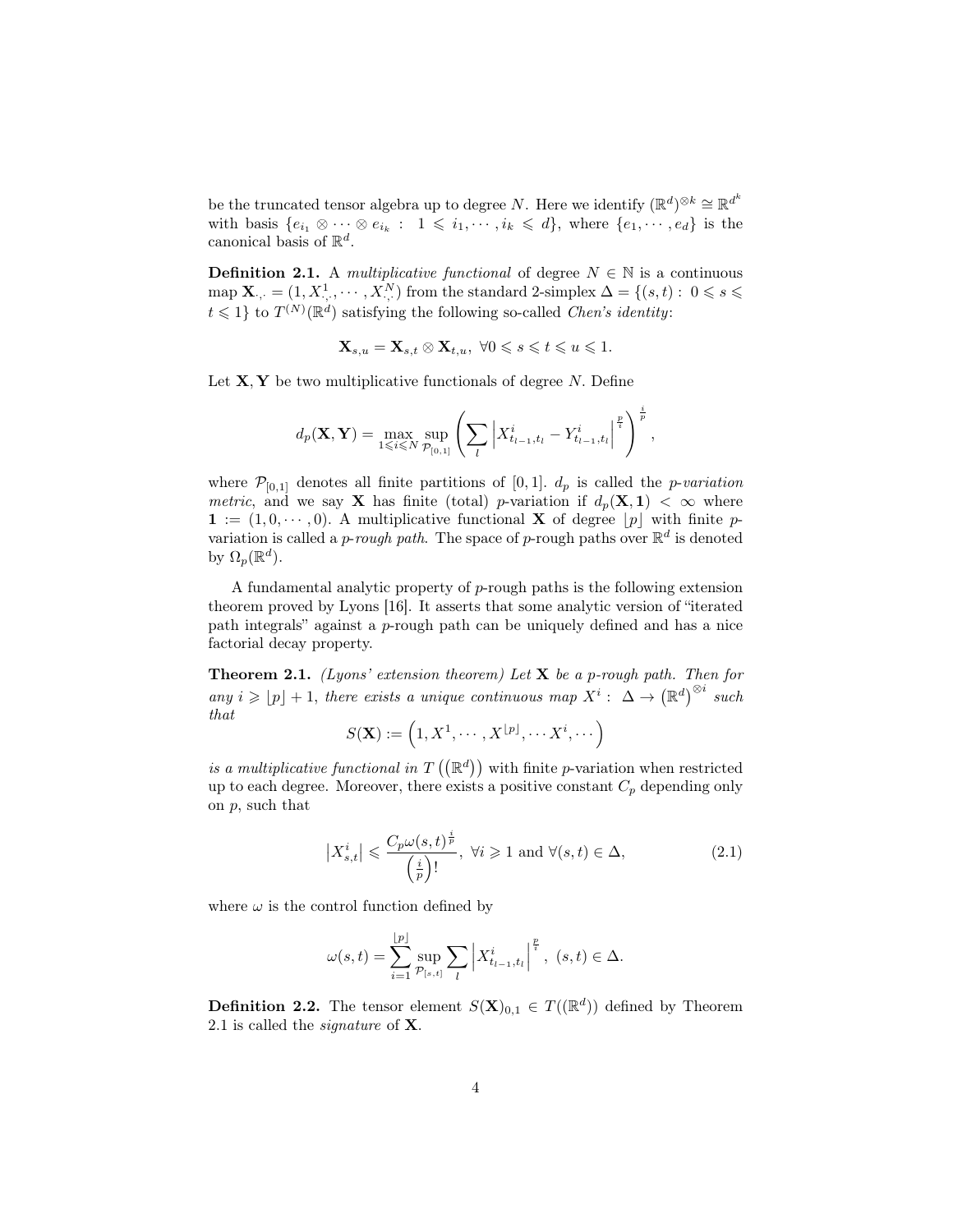In the case of  $p = 1$ , a p-rough path **X** is just the collection of increments of the continuous path  $x := \mathbf{X}_{0}$ , in  $\mathbb{R}^{d}$  with bounded variation, and Lyons' extension of  $X$  reduces to the classical iterated path integrals along  $x$ .

Now let  $G(\mathbb{R}^d)$  be the group defined by the exponential of formal Lie series in  $T((\mathbb{R}^d))$ . For  $N \in \mathbb{N}$ , let  $G^N(\mathbb{R}^d)$  be the truncation of  $G(\mathbb{R}^d)$  up to degree N, which consists of the exponential of Lie polynomials up to degree N in  $T^{(N)}(\mathbb{R}^d)$ .  $G^N(\mathbb{R}^d)$  is usually known as the *free nilpotent group* of degree N.

The following result, known as the *shuffle product formula*, reveals a fundamental algebraic property for the signature of continuous paths with bounded variation (c.f. Reutenauer [21] and also Chen [8]). This property lies as a crucial base to expect that a path with bounded variation is uniquely determined by its signature up to tree-like equivalence and also to its extension to the rough path setting.

**Theorem 2.2.** (Shuffle product formula) A tensor element  $a = (1, a^1, a^2, \dots)$  $T((\mathbb{R}^d))$  belongs to  $G(\mathbb{R}^d)$  if and only if

$$
a^m \otimes a^n = \sum_{\sigma \in \mathcal{S}(m,n)} \mathcal{P}^{\sigma}(a^{m+n}), \ \forall m, n \geqslant 1,
$$
 (2.2)

where  $S(m, n)$  denotes the set of  $(m, n)$ -shuffles in the permutation group of order  $m + n$ , and  $\mathcal{P}^{\sigma}: V^{\otimes (m+n)} \to V^{\otimes (m+n)}$  is the permutation operator given by

$$
\mathcal{P}^{\sigma}(v_1 \otimes \cdots \otimes v_{m+n}) = v_{\sigma(1)} \otimes \cdots \otimes v_{\sigma(m+n)}.
$$

In particular, for any continuous path x in  $\mathbb{R}^d$  with bounded variation, the signature of x satisfies (2.2) and hence belongs to  $G(\mathbb{R}^d)$ .

Following the general setting of [4], in the present paper we work with a class of rough paths called weakly geometric rough paths. It is defined on the previous algebraic structure and is the fundamental class of paths that the theory of rough integration and differential equations is based on.

**Definition 2.3.** A weakly geometric p-rough path is a p-rough path taking values in  $G^{[p]}(\mathbb{R}^d)$ . The space of weakly geometric p-rough paths over  $\mathbb{R}^d$  is denoted by  $\widehat{W} \widehat{G} \Omega_p(\mathbb{R}^d)$ .

It can be shown (c.f. [10], and also [4]) that the signature of a weakly geometric rough path is an element in G.

Remark 2.1. There is an equivalent intrinsic definition of weakly geometric rough paths in terms of the Carnot–Carathéodory metric  $d_{CC}$  on  $G^{[p]}(\mathbb{R}^d)$ . To be precise, a weakly geometric p-rough path is a continuous path  $X: [0,1] \rightarrow$  $G^{[p]}(\mathbb{R}^d)$  starting at the unit such that **X** has finite p-variation with respect to the metric  $d_{CC}$ . This definition is equivalent to Definition 2.3 through  $\mathbf{X}_{s,t} =$  $X_s^{-1} \otimes \mathbf{X}_t$  and  $\mathbf{X}_t = \mathbf{X}_{0,t}$ . We refer the reader to [10] for a detailed discussion along this approach.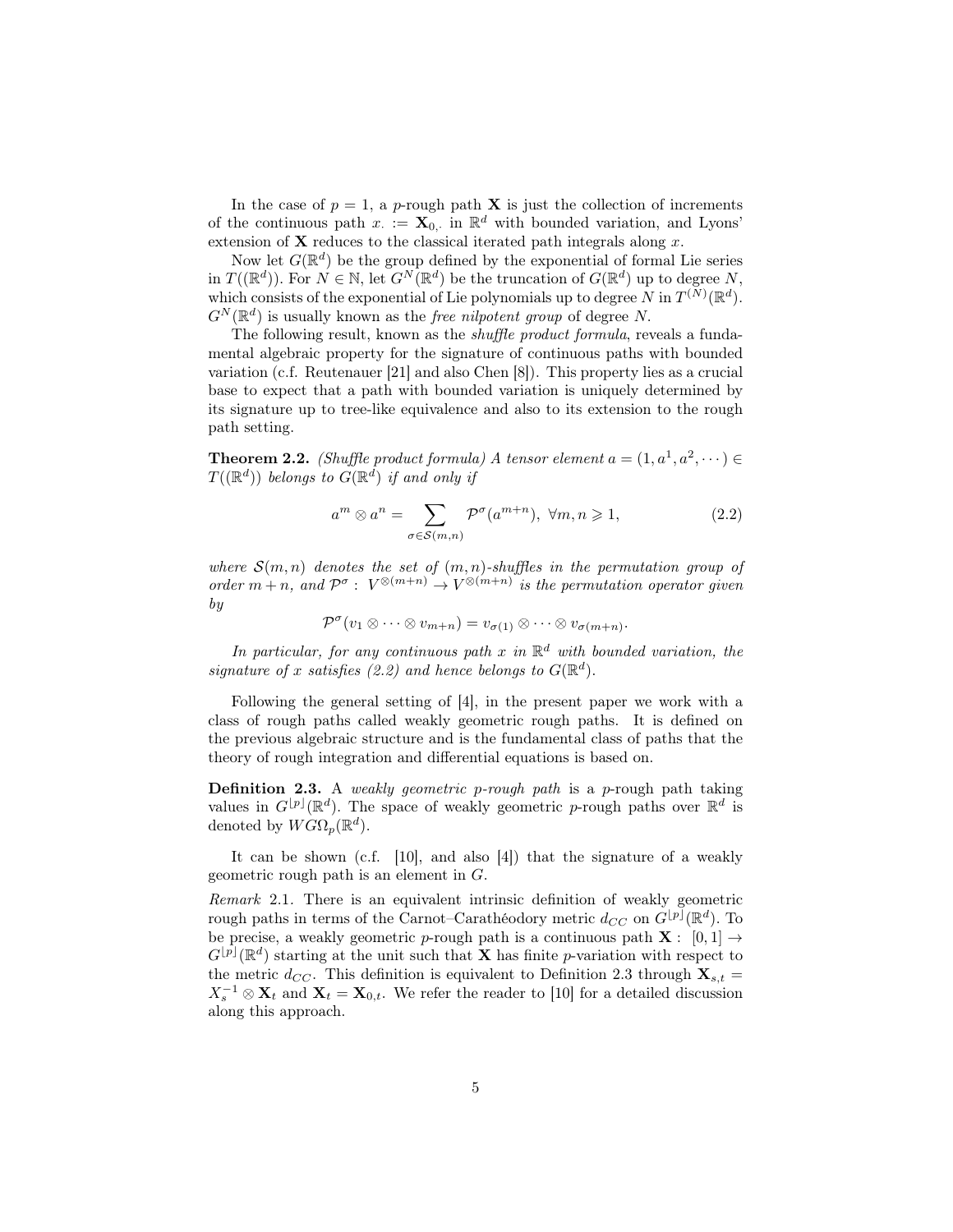From now on, unless otherwise stated we always regard a weakly geometric p-rough path as an actual path in  $G^{[p]}(\mathbb{R}^d)$  instead of a multiplicative functional defined on the simplex  $\Delta$ .

The main result of  $[4]$  states that a weakly geometric p-rough path is uniquely determined by its signature up to tree-like equivalence. More precisely, it was shown that:

**Theorem 2.3.** A weakly geometric p-rough path  $X$  has trivial signature if and only if it is tree-like, in the sense that there exists some real tree  $\tau$  together with a continuous loop  $\alpha: [0,1] \to \tau$  and some continuous map  $\psi: \tau \to WG\Omega_p(\mathbb{R}^d)$ such that  $\mathbf{X} = \psi \circ \alpha$ .

In particular, let

$$
\mathfrak{S}_p = \{ g = S(\mathbf{X})_{0,1} : \ \mathbf{X} \in WG\Omega_p(\mathbb{R}^d) \}
$$

be the signature group for weakly geometric p-rough paths. It was proved that for each  $g \in \mathfrak{S}_p$ , there exists a unique  $\mathbf{X}^g \in WG\Omega_p(\mathbb{R}^d)$  up to reparametrization, such that  $S(\mathbf{X}^g)_{0,1} = g$  and  $S(\mathbf{X}^g)_{0,1}$  is a non-self-intersecting (or simple) path in  $T((\mathbb{R}^d))$ .  $\mathbf{X}^g$  is known as the *tree-reduced* path associated with signature g. It follows that  $\mathfrak{S}_p$  can be equipped with a real tree metric in a canonical way, and a weakly geometric p-rough path with trivial signature factors through this real tree with  $\psi$  being the projection map.

Therefore, modulo tree-like paths the signature homomorphism

$$
S_p: \ WG\Omega_p(\mathbb{R}^d) \rightarrow T((\mathbb{R}^d)),
$$

$$
\mathbf{X} \mapsto S(\mathbf{X})_{0,1},
$$

descents to a group isomorphism

$$
\widetilde{S}_p:\ W G\Omega_p ({\mathbb R}^d)/_{\rm tree-like} \stackrel{\cong}{\to} \mathfrak{S}_p.
$$

Moreover, each equivalence class contains a unique tree-reduced path  $X$  (up to reparametrization) and this isomorphism gives rise to a one-to-one correspondence between tree-reduced paths (up to reparametrization) and signatures.

However, the proof of Theorem 2.3 contains no information about how a tree-reduced path can be reconstructed from its signature. The development of such a reconstruction in an explicit and universal way is the main focus of the present paper.

Before studying the reconstruction problem, let us mention the following interesting fact. In the case of  $p = 1$ , it is not hard to see that (c.f. [12]) a path is tree-reduced if and only if it is a reparametrization of the unique minimizer of 1-variation (i.e. the length) among paths parametrized by arc length with the same signature. However, this is not true in the case of  $p > 1$ . A tree-reduced path certainly minimizes the p-variation, but a p-variation minimizer might not be tree-reduced no matter how it is parametrized. We conclude this section by providing such an example.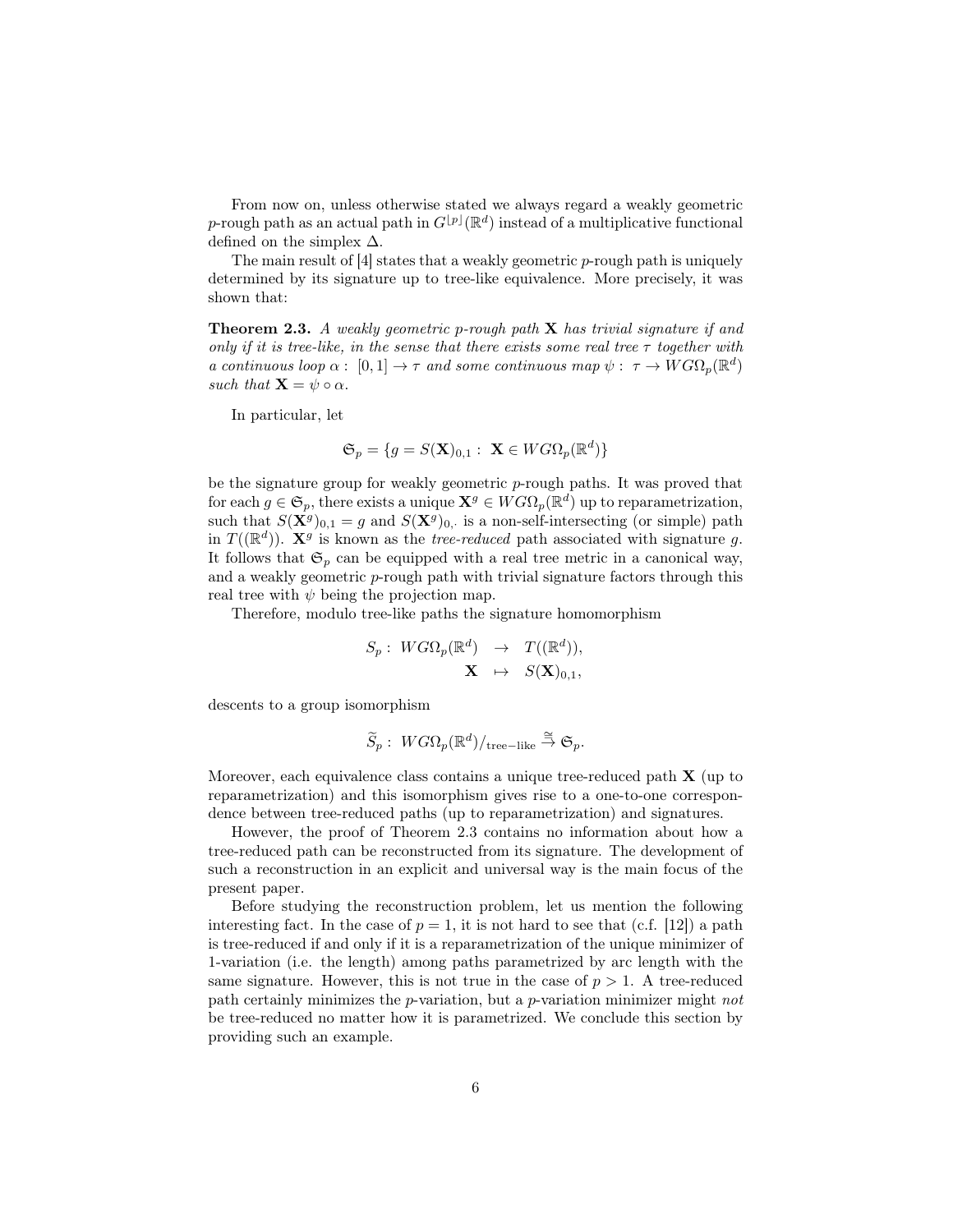**Example 2.1.** Consider the two dimensional case and  $1 < p < 2$ . Let  $\widehat{AB}$  be an arc of the unit circle centered at  $O \in \mathbb{R}^2$  with central angle  $\theta_0$ , and let C be the midpoint of  $\widehat{AB}$ . Let D be a point on the extension of the radius vector  $\overrightarrow{OC}$  and let  $|CD| = \varepsilon$ . Consider the paths  $x, y : [0, 1] \rightarrow \mathbb{R}^2$  defined by the trajectories

$$
x = \widehat{AC} \sqcup \overrightarrow{CD} \sqcup \overrightarrow{DC} \sqcup \widehat{CB}, y = \widehat{AB},
$$

respectively, where " $\sqcup$ " means concatenation. It is easy to see that x, y have the same signature  $g$  and  $y$  is a tree-reduced path. Apparently  $x$  and  $y$  do not differ by just a reparametrization. Now we show that  $||x||_{p-\text{var}} = ||y||_{p-\text{var}} = |\overrightarrow{AB}|$ provided  $\theta_0$  and  $\varepsilon$  are small enough.

In fact, let  $E \in \widehat{AB}$  and denote the central angle ∠EOB by  $\theta$ . Consider the function

$$
f(\theta) = \left| \overrightarrow{AE} \right|^p + \left| \overrightarrow{EB} \right|^p, \ \theta \in [0, \theta_0],
$$

which can be written as

$$
f(\theta) = 2^p \left( \sin^p \frac{\theta}{2} + \sin^p \frac{\theta_0 - \theta}{2} \right)
$$

according to Euclidean geometry. Computing the second derivative of  $f$ , we obtain that

$$
f''(\theta) = \frac{p}{2^{2-p}} \left( (p-1) \left( \frac{\cos^2 \frac{\theta}{2}}{\sin^{2-p} \frac{\theta}{2}} + \frac{\cos^2 \frac{\theta_0 - \theta}{2}}{\sin^{2-p} \frac{\theta_0 - \theta}{2}} \right) - \left( \sin^p \frac{\theta}{2} + \sin^p \frac{\theta_0 - \theta}{2} \right) \right).
$$

Since  $1 < p < 2$ , we know that when  $\theta_0$  is small,  $f''(\theta)$  is uniformly positive and hence f is convex on  $[0, \theta]$ . Also note that  $f(0) = f(\theta_0) = |\overrightarrow{AB}|$  $\theta_0$  small enough f obtains its maximum on the end points and we have  $\sum_{p=1}^{p}$ . Therefore, for

$$
\left|\overrightarrow{AE}\right|^p + \left|\overrightarrow{EB}\right|^p \le \left|\overrightarrow{AB}\right|^p, \ \forall E \in \widehat{AB}.
$$

Now we fix such  $\theta_0$ . This already implies that  $||y||_p = \left| \overrightarrow{AB} \right|$ . Moreover, by considering the symmetry of  $f(\theta)$  it is easy to see that f obtains its minimum at  $\theta = \theta_0/2$ . Set

$$
\lambda = \left| \overrightarrow{AB} \right|^p - \left| \overrightarrow{AC} \right|^p - \left| \overrightarrow{CB} \right|^p > 0.
$$

It remains to show that when  $\varepsilon$  is small enough,  $||x||_p = \left| \overrightarrow{AB} \right|$ . To this end, let

$$
\mathcal{P}: \ 0 = t_0 < t_1 < \cdots < t_n = 1
$$

be a finite partition of [0, 1], and let  $t_k$ ,  $t_l$  be the first and last partition points at which x is in  $\overline{CD}$  respectively. If such points do not exist, then obviously we have

$$
\sum_{i=1}^{n} \left| x_{t_i} - x_{t_{i-1}} \right|^p \leqslant \left| \overrightarrow{AB} \right|^p.
$$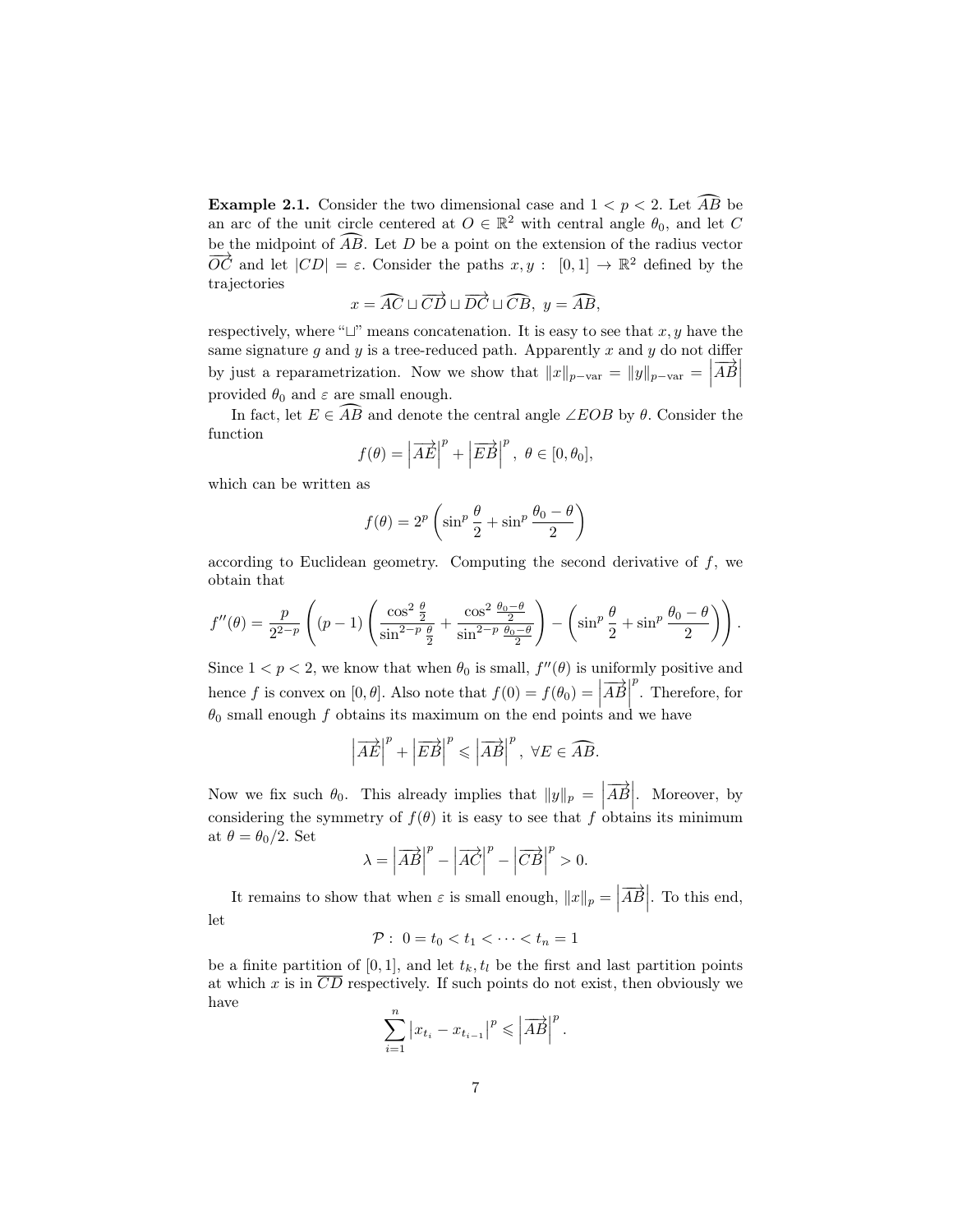Otherwise, we have

$$
\sum_{i=1}^{n} |x_{t_i} - x_{t_{i-1}}|^p = \sum_{i=1}^{k-1} |x_{t_i} - x_{t_{i-1}}|^p + |x_{t_k} - x_{t_{k-1}}|^p + \sum_{i=k+1}^{l} |x_{t_i} - x_{t_{i-1}}|^p
$$
  
+  $|x_{t_{l+1}} - x_{t_l}|^p + \sum_{i=l+2}^{n} |x_{t_i} - x_{t_{i-1}}|^p$   

$$
\leq |x_{t_{k-1}} - A|^p + |B - x_{t_{l+1}}|^p + |x_{t_k} - x_{t_{k-1}}|^p
$$
  
+  $|x_{t_{l+1}} - x_{t_l}|^p + 2\varepsilon^p$ ,

where we have used the previous discussion and the fact that  $\overrightarrow{CD}$  is a geodesic. It follows that

$$
\sum_{i=1}^{n} |x_{t_i} - x_{t_{i-1}}|^p
$$
\n
$$
\leq |AC|^p + |CB|^p + (|x_{t_k} - x_{t_{k-1}}|^p - |C - x_{t_{k-1}}|^p)
$$
\n
$$
+ (|x_{t_{l+1}} - x_{t_l}|^p - |x_{t_{l+1}} - C|^p) + 2\varepsilon^p
$$
\n
$$
= |AB|^p - (|AB|^p - |AC|^p - |CB|^p - (|x_{t_k} - x_{t_{k-1}}|^p - |C - x_{t_{k-1}}|^p)
$$
\n
$$
- (|x_{t_{l+1}} - x_{t_l}|^p - |x_{t_{l+1}} - C|^p) - 2\varepsilon^p).
$$

On the other hand, we have

$$
\begin{aligned} \left| x_{t_k} - x_{t_{k-1}} \right|^p &- \left| C - x_{t_{k-1}} \right|^p &\leqslant & \left( \left| C - x_{t_{k-1}} \right| + \varepsilon \right)^p - \left| C - x_{t_{k-1}} \right|^p \\ &\leqslant & \max \left\{ \left( \sqrt{\varepsilon} + \varepsilon \right)^p, \theta_0^p \left( \left( 1 + \sqrt{\varepsilon} \right)^p - 1 \right) \right\} \\ &=: & \mu(\varepsilon). \end{aligned}
$$

The same inequality holds for  $|x_{t_{l+1}} - x_{t_l}|$  $\left| x_{t_{l+1}} - C \right|$  $^{p}$ . Therefore, we have

$$
\sum_{i=1}^n \left| x_{t_i} - x_{t_{i-1}} \right|^p \leqslant \left| \overrightarrow{AB} \right|^p - \left( \lambda - 2\mu(\varepsilon) - 2\varepsilon^p \right) \leqslant \left| \overrightarrow{AB} \right|^p,
$$

provided  $\varepsilon$  is small enough so that

$$
2\mu(\varepsilon) + 2\varepsilon^p < \lambda.
$$

Now by taking supremum over all finite partitions of [0, 1], we conclude that

$$
||x||_p \leqslant \left| \overrightarrow{AB} \right| = ||y||_p \leqslant ||x||_p.
$$

Therefore,  $x$  is also a  $p$ -variation minimizer with signature  $g$ .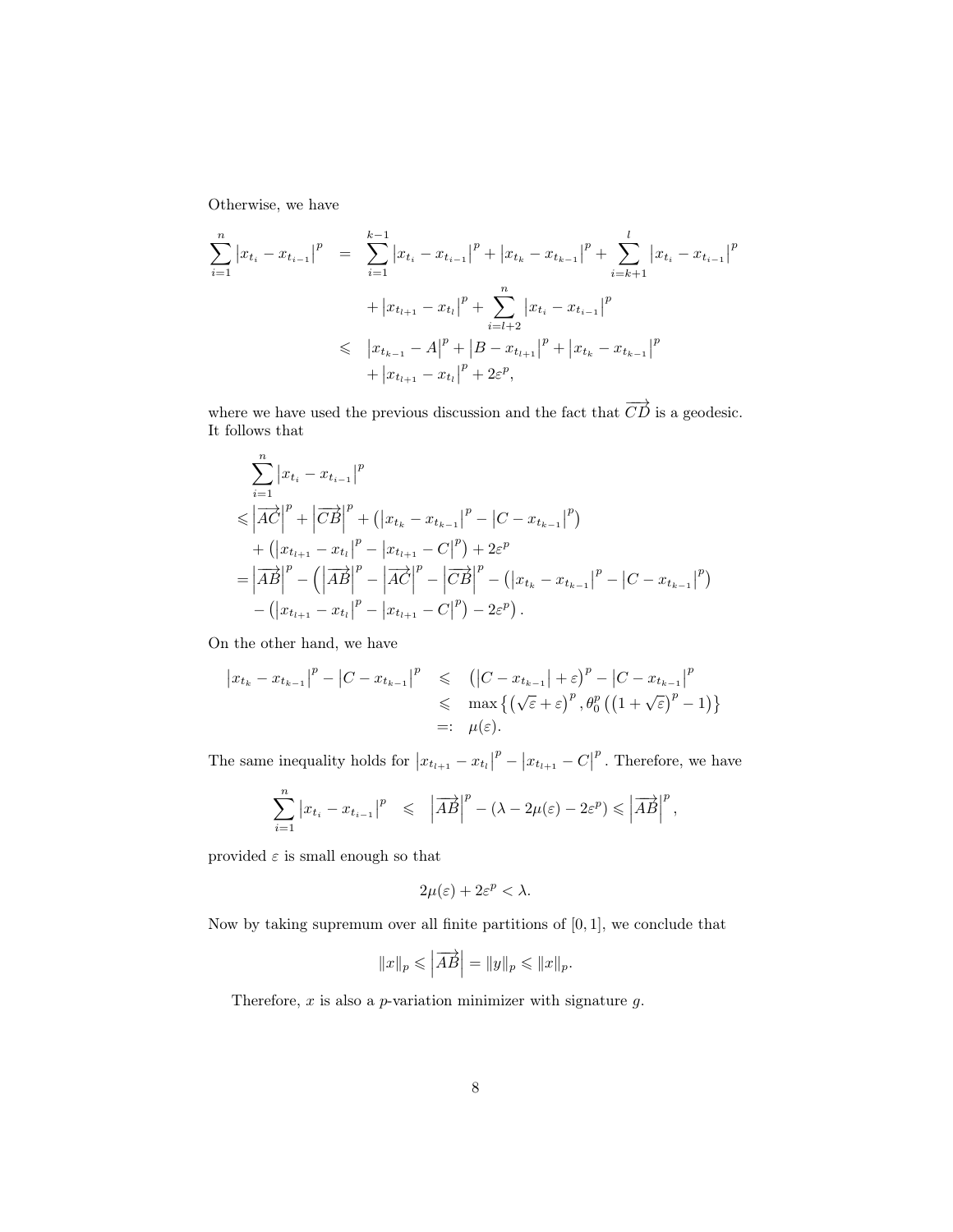# 3 Main Idea of the Reconstruction

In this section, we explain the basic idea of our reconstruction and present the precise mathematical setting of our problem.

The underlying strategy of our reconstruction is motivated from the probabilistic work of Le Jan and Qian [15] for Brownian motion, which was further developed by X. Geng Z. Qian [11] for hypoelliptic diffusions and by H. Boedihardjo and X. Geng [3] in the non-Markov setting. We first summarize the original idea of Le Jan and Qian for the almost-sure reconstruction of Brownian sample paths.

(1) By knowing the (Stratonovich) signature of Brownian sample paths, the shuffle product formula allows us to construct iterated path integrals along any finite sequence of regular one forms (which they called extended signatures).

(2) Given a disjoint family of nice compact domains  ${K_n}$  in space with a well-chosen one form supported in each  $K_n$ , by evaluating extended signatures associated with this family of one forms, with probability one we can determine the ordered sequence of domains  $K_n$  visited by a Brownian path.

(3) Construct a polygonal path associated with this ordered sequence of domains  $K_n$  visited by the underlying Brownian path. As we refine the geometric scheme, it is reasonable to expect that the polygonal approximation converges to the original Brownian path in some sense.

In the probabilistic setting, the way of choosing the "testing" one forms and of refining the geometric scheme to obtain convergence depends on the a priori knowledge on the law of the underlying process, in particular on its certain nondegeneracy properties. In this respect, it gives rise to the main obstruction of developing such idea in the deterministic setting for arbitrary weakly geometric rough paths as we need to treat *every* path equally. We explain this point in more details.

For simplicity, let us consider the two dimensional case in which our underlying paths are non-self-intersecting and have bounded variation. Assume that the plane is decomposed into disjoint squares of size order  $\varepsilon$  and narrow tunnels of width order  $\delta$  ( $\delta \ll \varepsilon$ ). By using extended signatures we can determine the ordered sequence  $\mathbf{m}^{\varepsilon,\delta}$  of squares visited by a path (this relies on the non-selfintersecting assumption on our path in a crucial way), and we can construct a polygonal path associated with this sequence according to (3) as discussed before.

Now if we refine our geometric scheme by letting  $(\varepsilon, \delta) \to 0$  independently, we cannot expect that the polygonal approximation would converge to the original path in any sense although it should be true generically. In general, for any given refinement of geometric schemes, one could always construct a path such that the convergence fails for this path. Heuristically, such a path should have a long excursion in the complement of each geometric scheme (i.e. the tunnels in this case) along the refinement.

The following is a simple example illustrating this situation.

Example 3.1. Figure 3.1 gives a simple example that the convergence of the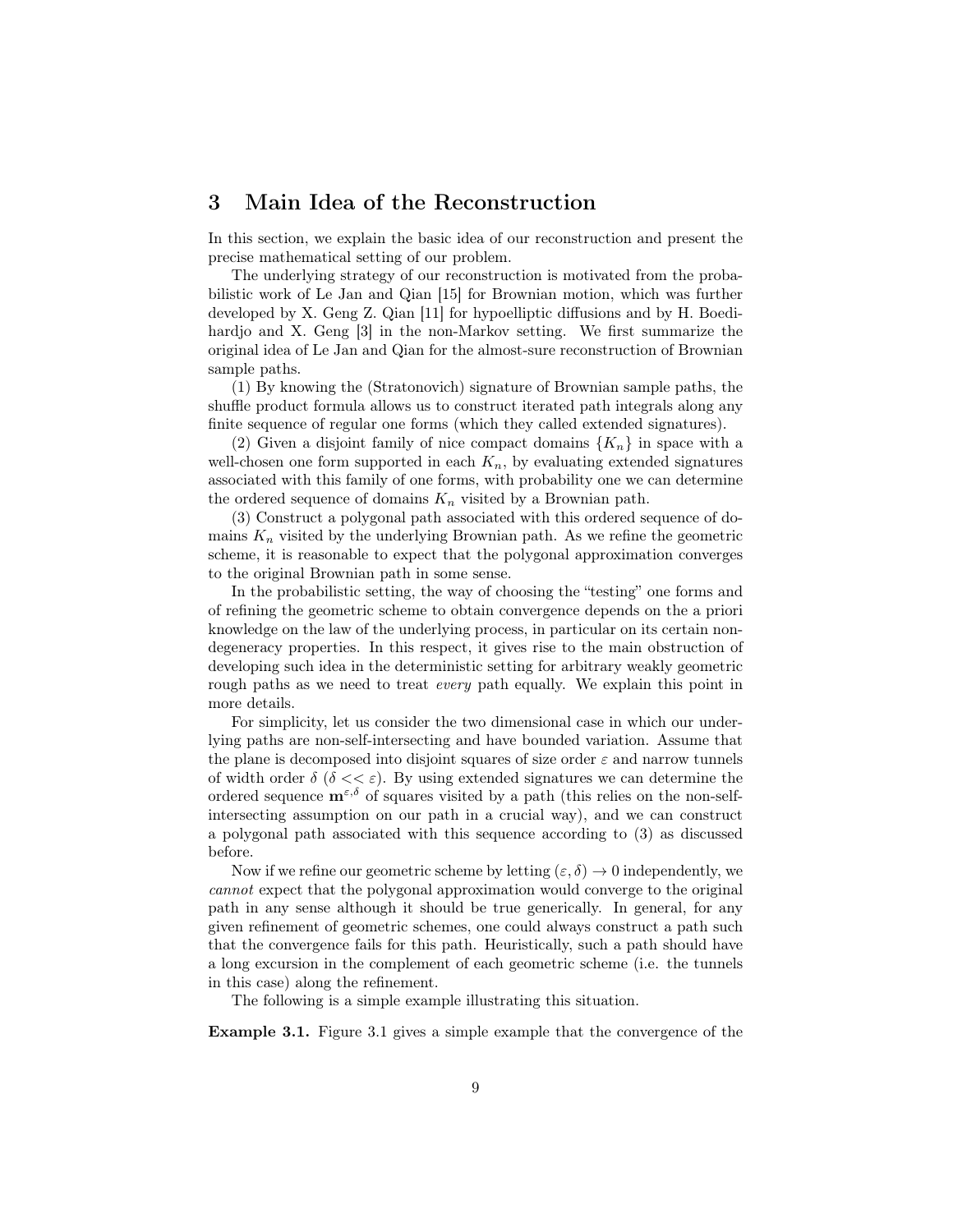

Figure 3.1: An example illustrating that the convergence of polygonal approximation can fail as  $(\varepsilon, \delta) \to 0$ .

polygonal approximation could fail in general. Here  $x$  is a piecewise linear path starting from origin with two edges, going first from  $(0, 0)$  to  $(1, 0)$  and then from  $(1,0)$  to  $(1,1)$ . In the *ε*-scale, every square is centered at  $\varepsilon n$  for some integer point  $n$  in the plane, leaving gaps between squares to the order of another independent parameter  $\delta$ . Now choose a subsequence  $\varepsilon_n = \frac{2}{2n+1}$  and arbitrary  $\delta_n$ . It is then easy to see that along this subsequence  $\varepsilon_n$ , the polygonal approximation  $x^n$  is given by the linear path joining the origin and the point  $n\varepsilon_n$ . In this situation we cannot expect that  $x^n$  converges to the original path x in any reasonable sense.

In a more general situation, suppose that  $\{\mathcal{C}_n\}$  is any given refinement of geometric schemes in  $\mathbb{R}^d$  (i.e. the size of domains goes to zero uniformly as  $n \to \infty$ , and let  $0 < r < R$ . Then one can prove that there exists a subsequence  $\mathcal{C}_{l_n}$  and a continuous path  $x: [0,1] \to \mathbb{R}^d$ , such that  $|x_1| \geq R$  but the polygonal approximation  $x^n$  of x with respect to  $\mathcal{C}_{l_n}$  is contained in  $B(0,r)$  for all sufficiently large  $n$ . Therefore, one could not expect that  $x^n$  converges to  $x$  in any reasonable sense. To get an idea of how this works, we can first pick some geometric scheme  $\mathcal{C}_{l_1}$  and construct a path  $x^1$  with  $|x_1^1| \geq R$  but which does not enter domains in  $\mathcal{C}_{l_1}$  which are outside  $B(0, r)$ . Then we can pick some next geometric scheme  $\mathcal{C}_{l_2}$  and modify  $x^1$  to another path  $x^2$  with  $|x_1^2| \geq R$ but which does not enter domains in  $C_{l_1}$  and  $C_{l_2}$  which are outside  $B(0, r)$ . By doing this inductively and keeping track of the uniform error created in each step, we can obtain a sequence of paths  $x^n$  which converges uniformly to some limit path x with  $|x_1| \ge R$ , and  $x^n$  does not enter domains in  $\mathcal{C}_{l_1}, \cdots, \mathcal{C}_{l_n}$  which are outside  $B(0,r)$ . It is then natural to expect that the limit path x does not enter domains in  $\mathcal{C}_{l_n}$  which are outside  $B(0, r)$  for every n. Therefore, x will be a desired counter-example. The detailed proof of this claim is quite technical and is hence omitted.

The main idea of overcoming this issue is to let the signature  $q$  determine the width  $\delta$  of the tunnels for each  $\varepsilon$  according to some stable quantity, so that the underlying path with signature  $q$  is not able to travel through any long narrow tunnels in the resulting geometric scheme. Therefore the approximating polyg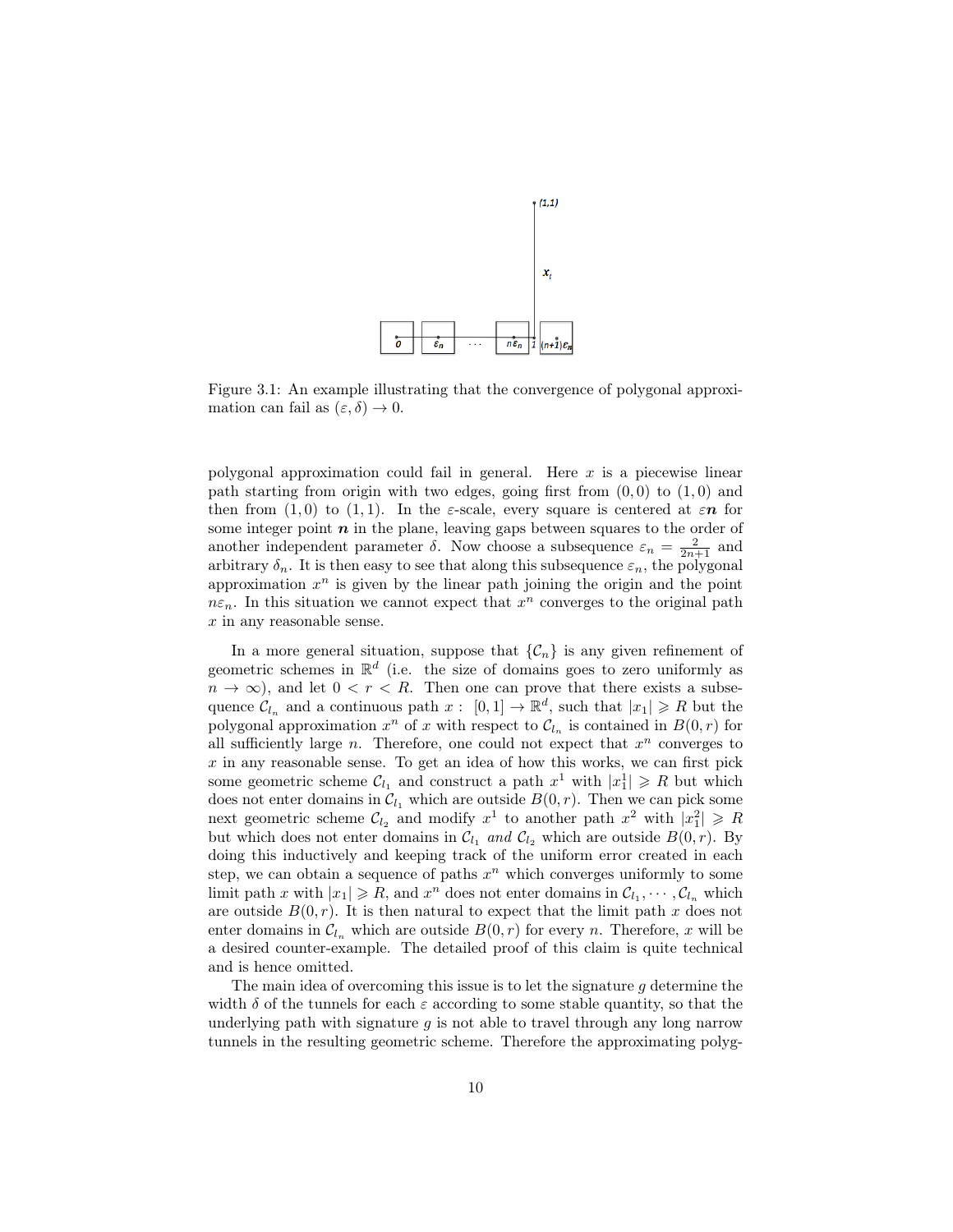onal path must converge to the original path. This part is the key ingredient of the present work.

If the underlying path is not simple, the situation is more complicated since extended signatures might not be able to recover the discrete route  $\mathbf{m}^{\varepsilon,\delta}$ . The key to overcoming this issue is to lift the path to its truncated signature path up to certain high degree  $N$  which is determined by the signature  $g$ . This is achieved again through some stabilizing property. Here we will see that the decay of signature plays a crucial role.

Now we present the basic functional setting on which our reconstruction is based. Throughout the rest of the present paper, the roughness  $p \geq 1$  is fixed.

As the signature is invariant under reparametrization, it is natural to regard the parametrization-free tree-reduced path as a single object to be reconstructed in some functional space.

Definition 3.1. A reparametrization is a continuous and strictly increasing function  $\sigma : [0,1] \to [0,1]$ , such that  $\sigma(0) = 0$  and  $\sigma(1) = 1$ . The group of reparametrizations is denoted by R.

Let  $(E, \rho)$  be a metric space, and  $W = C([0, 1]; E)$  be the space of continuous paths in E. We introduce an equivalence relation "∼" on W by  $x \sim x'$  if and only if  $x = x'_{\sigma(\cdot)}$  for some  $\sigma \in \mathcal{R}$ , and let  $W^{\sim}$  be the corresponding quotient space. Now define a distance function d on  $W^{\sim}$  by

$$
d([x],[x']) = \inf_{\sigma \in \mathcal{R}} \sup_{t \in [0,1]} \rho\left(x_t, x'_{\sigma(t)}\right), [x], [x'] \in W^{\sim}.
$$
 (3.1)

It is not hard to see that  $d$  is well-defined, symmetric and satisfies the triangle inequality (c.f. [3] for a detailed discussion). However, it is not positively definite in general. Now let  $\Gamma$  be the set of paths  $x \in W$  such that there exist  $0 \le s < t \le 1$  with  $x_u = x_s$  for all  $u \in [s, t]$ . If we restrict the relation "∼" on  $W_0 = \Gamma^c$  ⊂ W and consider the corresponding quotient space  $W_0^{\sim}$ , it is proved in [3] that d is indeed a metric on  $W_0^{\sim}$ .

In our situation, we take E to be the space  $E_{[p]} = T^{[p]}(\mathbb{R}^d)$ . Let **X** be a weakly geometric p-rough path. If **X** stays constant during some [s, t], then its signature path would not be simple. It follows that every tree-reduced weakly geometric p-rough path can be regarded as an element in  $W_0$  (recall that  $G^{[p]}(\mathbb{R}^d)$  is canonically embedded in  $E_{[p]}$ ). Moreover, from the uniqueness result we know that any two tree-reduced path with the same signature differ by a reparametrization in the sense of Definition 3.1. Therefore, the set of tree-reduced paths modulo reparametrization can naturally be regarded as a subset  $\mathcal{T}_p$  of  $W_0^{\sim}$ . Our aim is to reconstruct the unique element in  $\mathcal{T}_p$  corresponding to each given  $g \in \mathfrak{S}_p$ .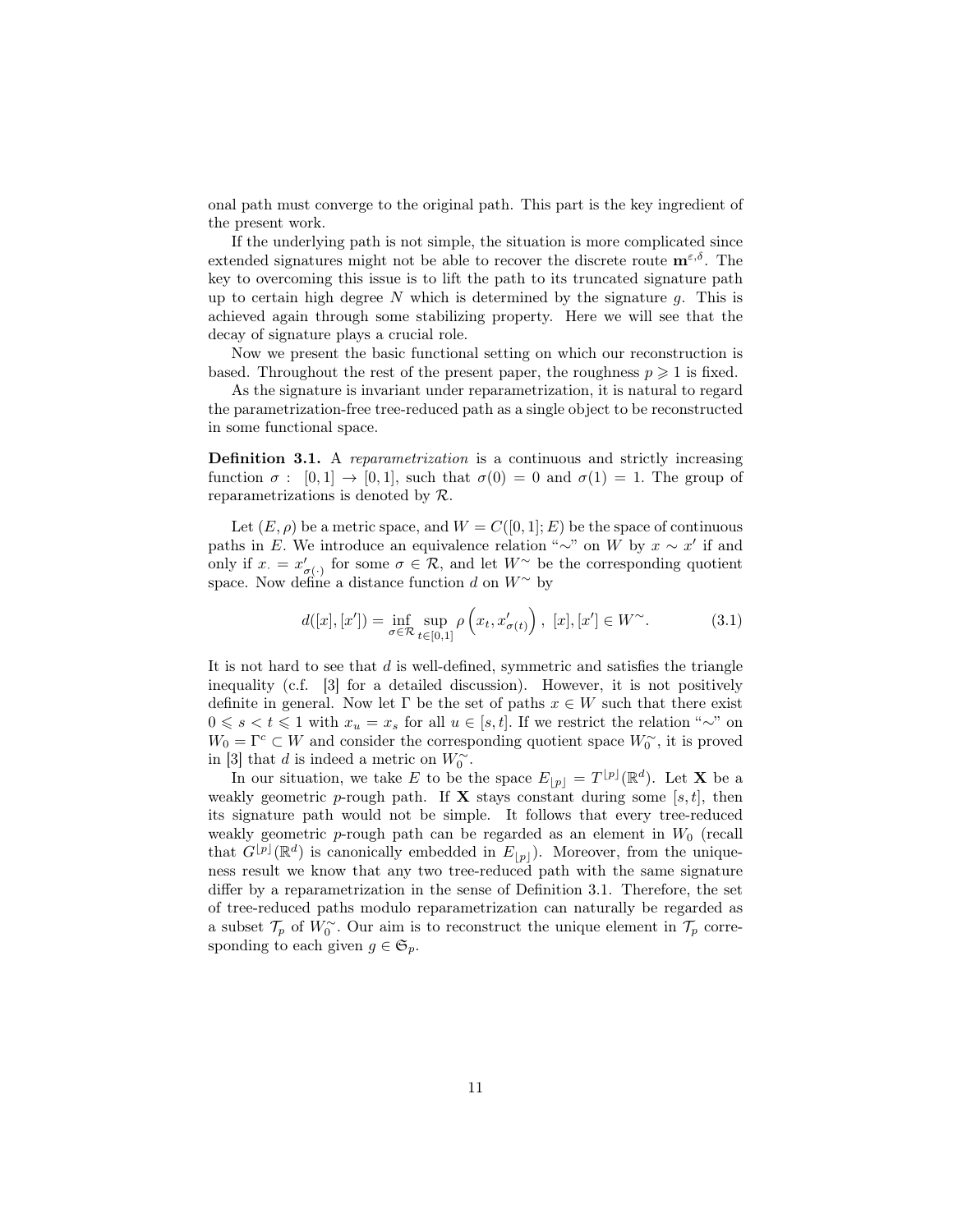# 4 Extended Signatures for Truncated Signature Paths

The starting point of our reconstruction is the use of extended signatures which are iterated integrals along ordered sequence of one forms. In this section we present the basic ingredients for this part.

#### 4.1 The Signature of Truncated Signature Paths

Since we aim at reconstructing the tree-reduced path **X** as a trajectory in  $E_{|p|}$ , we shall integrate along one forms defined on  $E_{[p]}$  rather than those on  $\mathbb{R}^d$ . This requires an important fact that  $X$  can be regarded as the first level path of some weakly geometric p-rough path Y over  $E_{[p]}$  whose signature, which is an element of the tensor algebra over  $E_{\lfloor p \rfloor}$ , is determined by the signature of X explicitly. Fortunately, such Y can be constructed in a canonical way. A construction based on ordered shuffles already appears in [5], [16] for the study of rough integration against weakly geometric rough paths, and also in [4] for the uniqueness problem. Here for completeness we present an equivalent construction which does not rely on ordered shuffles and is more convenient to use from a combinatorial point of view.

Let  $X$  be an arbitrary weakly geometric  $p$ -rough path.

Given  $N \in \mathbb{N}$ , let  $y_t = (1, X_{0,t}^1, \dots, X_{0,t}^N)$  be the truncated signature path of  $X$  up to degree N. Then we know that  $y$  takes values in the Euclidean space

$$
E_N := \bigoplus_{i=0}^N (\mathbb{R}^d)^{\otimes i}.
$$

Therefore, the construction of the lifting of  $y$  should take place in the tensor algebra over  $E_N$ , where for each  $n \geq 1$ , we apply the following identification:

$$
(E_N)^{\otimes n} \cong \bigoplus_{i_1,\cdots,i_n=0}^N (\mathbb{R}^d)^{\otimes (i_1+\cdots+i_n)}.
$$

Equivalently we need to construct  $Y_{s,t}^{n;i_1,\dots,i_n} \in (\mathbb{R}^d)^{\otimes (i_1+\dots+i_n)}$  for  $n \geqslant 1, 0 \leqslant$  $i_1, \dots, i_n \leq N$  and  $(s, t) \in \Delta$ . Y<sup>1</sup> is just the increment of y.

Now we consider the case when  $n = 2$ . We first proceed by a formal calculation to motivate the rigorous construction. Such calculation is based on the formal differential equation

$$
dS(\mathbf{X})_{s,t} = S(\mathbf{X})_{s,t} \otimes dx_t
$$

for the signature path (c.f. [10], Proposition 7.8) together with the shuffle product formula. Note that the identity in each step below do not make sense when  $p \geqslant 2$ .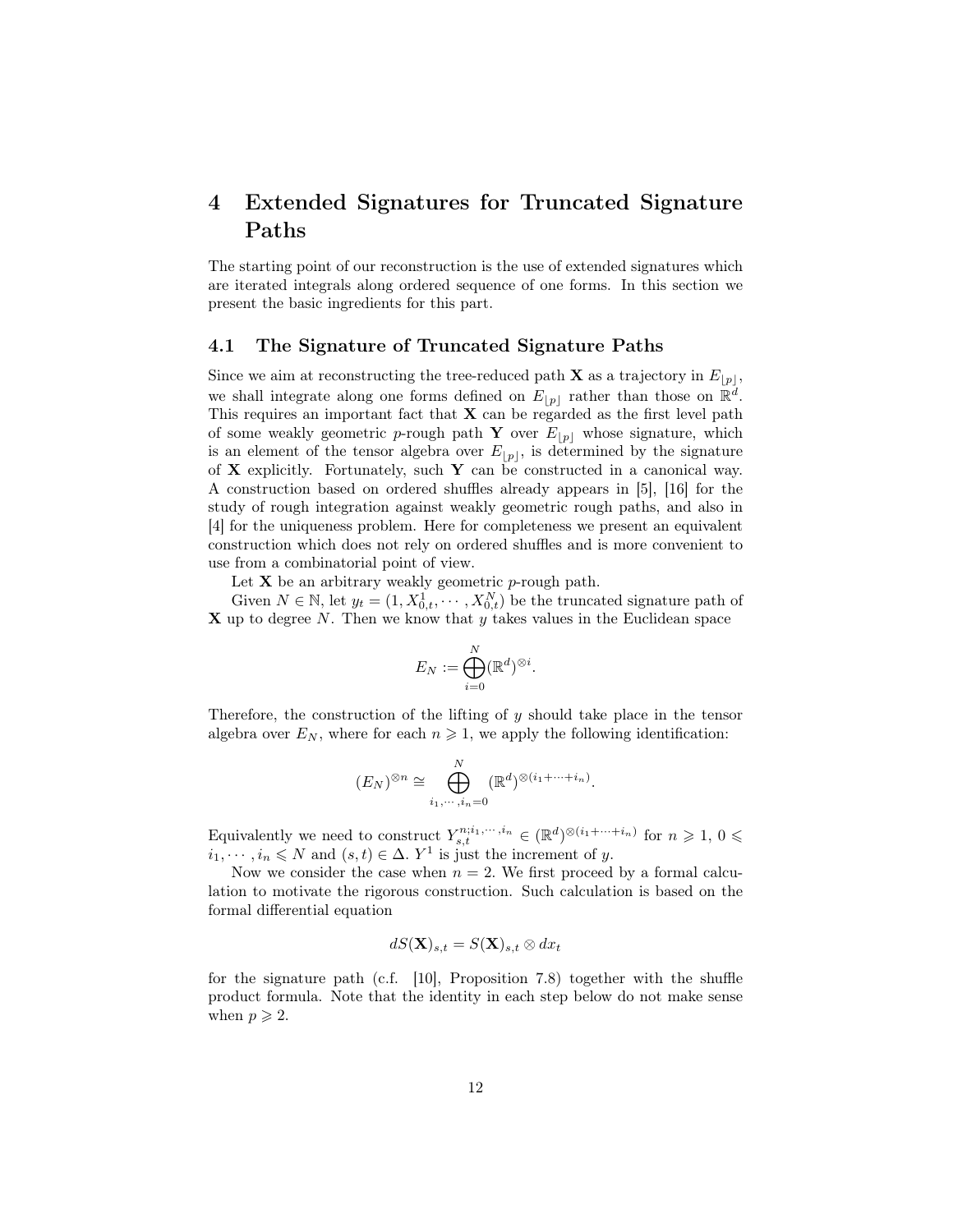If  $1 \leq i_1, i_2 \leq N$ , then formally we have

$$
Y_{s,t}^{2i_1,i_2} = \int_{s < u < t} Y_{s,u}^{1;i_1} \otimes dy_u^{i_2}
$$
  
\n
$$
= \int_{s < u < t} (X_{0,u}^{i_1} - X_{0,s}^{i_1}) \otimes dX_{0,u}^{i_2}
$$
  
\n
$$
= \int_{s < u < t} \left( \sum_{j_1=1}^{i_1} X_{0,s}^{i_1-j_1} \otimes X_{s,u}^{j_1} \right) X_{0,u}^{i_2-1} \otimes dx_u
$$
  
\n
$$
= \int_{s < u < t} \left( \sum_{j_1=1}^{i_1} X_{0,s}^{i_1-j_1} \otimes X_{s,u}^{j_1} \right) \left( \sum_{j_2=0}^{i_2-1} X_{0,s}^{i_2-1-j_2} \otimes X_{s,u}^{j_2} \right) \otimes dx_u
$$
  
\n
$$
= \sum_{j_1=1}^{i_1} \sum_{j_2=0}^{i_2-1} \int_{s < u < t} P^{\tau(i_1-j_1,j_1,i_2-1-j_2,j_2)}(X_{0,s}^{i_1-j_1} \otimes X_{0,s}^{i_2-1-j_2}
$$
  
\n
$$
\otimes X_{s,u}^{j_1} \otimes X_{s,u}^{j_2}) \otimes dx_u
$$
  
\n
$$
= \sum_{j_1=1}^{i_1} \sum_{j_2=0}^{i_2-1} \int_{s < u < t} P^{\tau(i_1-j_1,i_1,i_2-1-j_2,j_2)}
$$
  
\n
$$
\int_{\sigma_1 \in S(i_1-j_1,i_2-1-j_2)} P^{\sigma_1 \otimes \sigma_2}(X_{0,s}^{i_1+i_2-j_1-j_2-1} \otimes X_{s,u}^{j_1+j_2}) \otimes dx_u
$$
  
\n
$$
= \sum_{j_1=1}^{i_1} \sum_{j_2=0}^{i_2-1} \int_{\sigma_1 \in S(i_1-j_1,i_2-1-j_2)} P^{\tau(i_1-j_1,i_1,i_2-1-j_2,i_2)}
$$
  
\n
$$
= \overline{P}^{\sigma_1 \otimes \sigma_2}(X_{0,s}^{i_
$$

Here  $P^{\tau(i_1-j_1,j_1,i_2-1-j_2,j_2)}$ ,  $P^{\sigma_1\otimes\sigma_2}$  are linear transformations on  $(\mathbb{R}^d)^{\otimes (i_1+i_2-1)}$ defined by

 $P^{\tau(i_1-j_1,j_1,i_2-1,j_2)}(a\otimes b\otimes c\otimes d)=a\otimes c\otimes b\otimes d$ for  $a \in (\mathbb{R}^d)^{\otimes (i_1 - j_1)}, b \in (\mathbb{R}^d)^{\otimes (i_2 - 1 - j_2)}, c \in (\mathbb{R}^d)^{\otimes j_1}, d \in (\mathbb{R}^d)^{\otimes j_2}$ , and  $P^{\sigma_1 \otimes \sigma_2}(a \otimes b) = P^{\sigma_1}(a) \otimes P^{\sigma_2}(b)$ 

for  $a \in (\mathbb{R}^d)^{\otimes (i_1+i_2-j_1-j_2-1)}, b \in (\mathbb{R}^d)^{\otimes (j_1+j_2)}$ .  $\overline{P}^{\tau(i_1-j_1,i_1,i_2-1-j_2,i_2)}, \overline{P}^{\sigma_1 \otimes \sigma_2}$ are their extensions to  $(\mathbb{R}^d)^{(i_1+i_2)}$  by fixing the last tensor component. The notation " $\dot{=}$ " means that the identities are formal. For simplicity, we can write  $(4.1)$  as

$$
Y_{s,t}^{2;i_1,i_2} \doteq \sum_{j=2}^{i_1+i_2} \sum_{\sigma \in \mathcal{A}(i_1,i_2,j)} P^{\sigma}(X_{0,s}^{i_1+i_2-j} \otimes X_{s,t}^j), \tag{4.2}
$$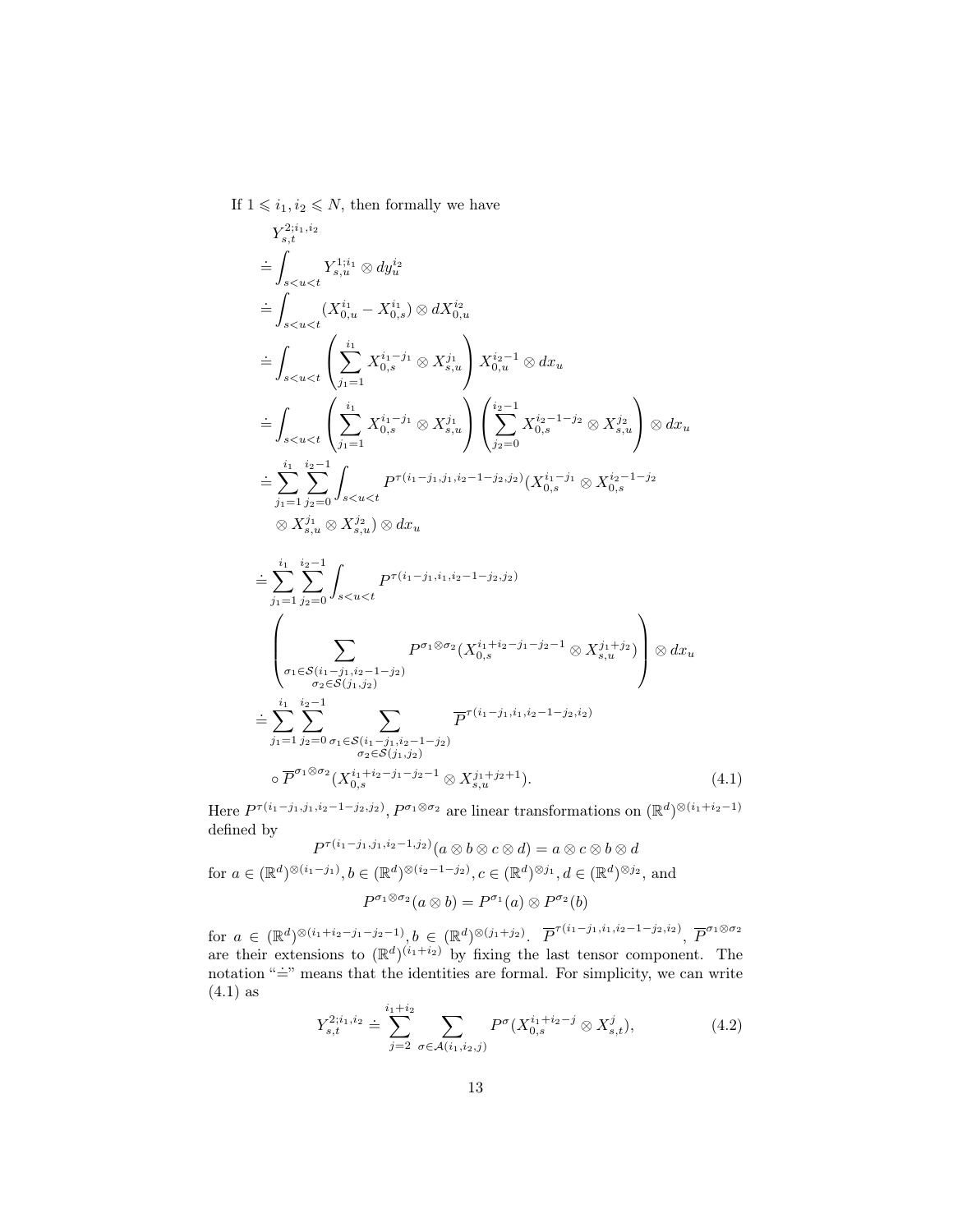where  $\mathcal{A}(i_1, i_2, j)$  is a set of permutations of order  $i_1 + i_2$  which fix the last component. Of course  $\mathcal{A}(i_1, i_2, j)$  can be written down explicitly from (4.1) but we are not interested in its exact expression. The crucial point here is that the right hand side of (4.2) is a well-defined element in  $(\mathbb{R}^d)^{\otimes (i_1+i_2)}$ , and it is reasonable to take it as the definition of  $Y_{s,t}^{2;i_1,i_2}$ .

Inductively, assume that we have defined

$$
Y_{s,t}^{n;i_1,\dots,i_n} = \sum_{j=n}^{i_1+\dots+i_n} \sum_{\sigma \in \mathcal{A}(i_1,\dots,i_n,j)} P^{\sigma}(X_{0,s}^{i_1+\dots+i_n-j} \otimes X_{s,t}^j)
$$
(4.3)

for all  $1 \leq i_1, \dots, i_n \leq N$  and  $(s, t) \in \Delta$ , where  $\mathcal{A}(i_1, \dots, i_n, j)$  is a set of permutations of order  $i_1 + \cdots + i_n$  which fix the last component. Then for  $1 \leq i_1, \cdots, i_{n+1} \leq N$ , formally we have

$$
Y_{s,t}^{n+1;i_1,\dots,i_{n+1}}
$$
\n
$$
= \int_{s\n
$$
= \sum_{j=n}^{i_1+\dots+i_n} \sum_{\sigma \in \mathcal{A}(i_1,\dots,i_n,j)} \int_{s
$$
$$

where  $\overline{P}^{\sigma}$  is the extension of  $P^{\sigma}$  to  $(\mathbb{R}^d)^{\otimes (i_1+\cdots+i_{n+1}-1)}$  by fixing the last  $i_{n+1}-1$ tensor components. By applying the same formal calculation as in the case when  $n = 2$ , we obtain that

$$
Y_{s,t}^{n+1;i_1,\dots,i_n,i_{n+1}} \doteq \sum_{j=n+1}^{i_1+\dots+i_{n+1}} \sum_{\sigma \in \mathcal{A}(i_1,\dots,i_{n+1},j)} P^{\sigma}(X_{0,s}^{i_1+\dots+i_{n+1}-j} \otimes X_{s,t}^j), \tag{4.4}
$$

where  $\mathcal{A}(i_1,\dots,i_{n+1},j)$  is a set of permutations of order  $i_1+\dots+i_{n+1}$  which fix the last component. We take the right hand side of (4.4) as the definition of  $Y_{s,t}^{n+1;i_1,\dots,i_{n+1}}.$ 

Therefore, for each  $n \geq 1, 1 \leq i_1, \dots, i_n \leq N$  and  $(s, t) \in \Delta$ , we have defined<br> $n_{i}i_1, \dots, i_n \in (\mathbb{R}^d) \otimes (i_1 + \dots + i_n)$  from a purely algebraic point of view. In the case  $Y_{s,t}^{n;i_1,\dots,i_n} \in (\mathbb{R}^d)^{\otimes (i_1+\dots+i_n)}$  from a purely algebraic point of view. In the case when one of those  $i_j$  equals zero, we simply let  $Y_{s,t}^{n;i_1,\dots,i_n} = 0$ . It remains to verify that this definition is exactly what we need. Such verification is a straight forward consequence of the fact that  $X$  is a geometric  $p'$ -rough path for every  $p' \in (p, |p| + 1)$  (c.f. [10], Corollary 8.24).

**Proposition 4.1.** Let  $X \in WG\Omega_p(\mathbb{R}^d)$  and  $N \in \mathbb{N}$ . Then the formula (4.3) together with

$$
Y_{s,t}^{n;i_1,\dots,i_n} = 0, \text{ if one of } i_j = 0,
$$

defines a multiplicative functional Y on the infinite dimensional tensor algebra  $T((E_N))$  over  $E_N$  which takes values in the group  $G(E_N)$  of exponential Lie series over  $E_N$ . Moreover, for each  $n \geq 1$ ,

$$
Y_{s,t}^{(n)} := (1, Y_{s,t}^1, \cdots, Y_{s,t}^n), \ (s,t) \in \Delta,\tag{4.5}
$$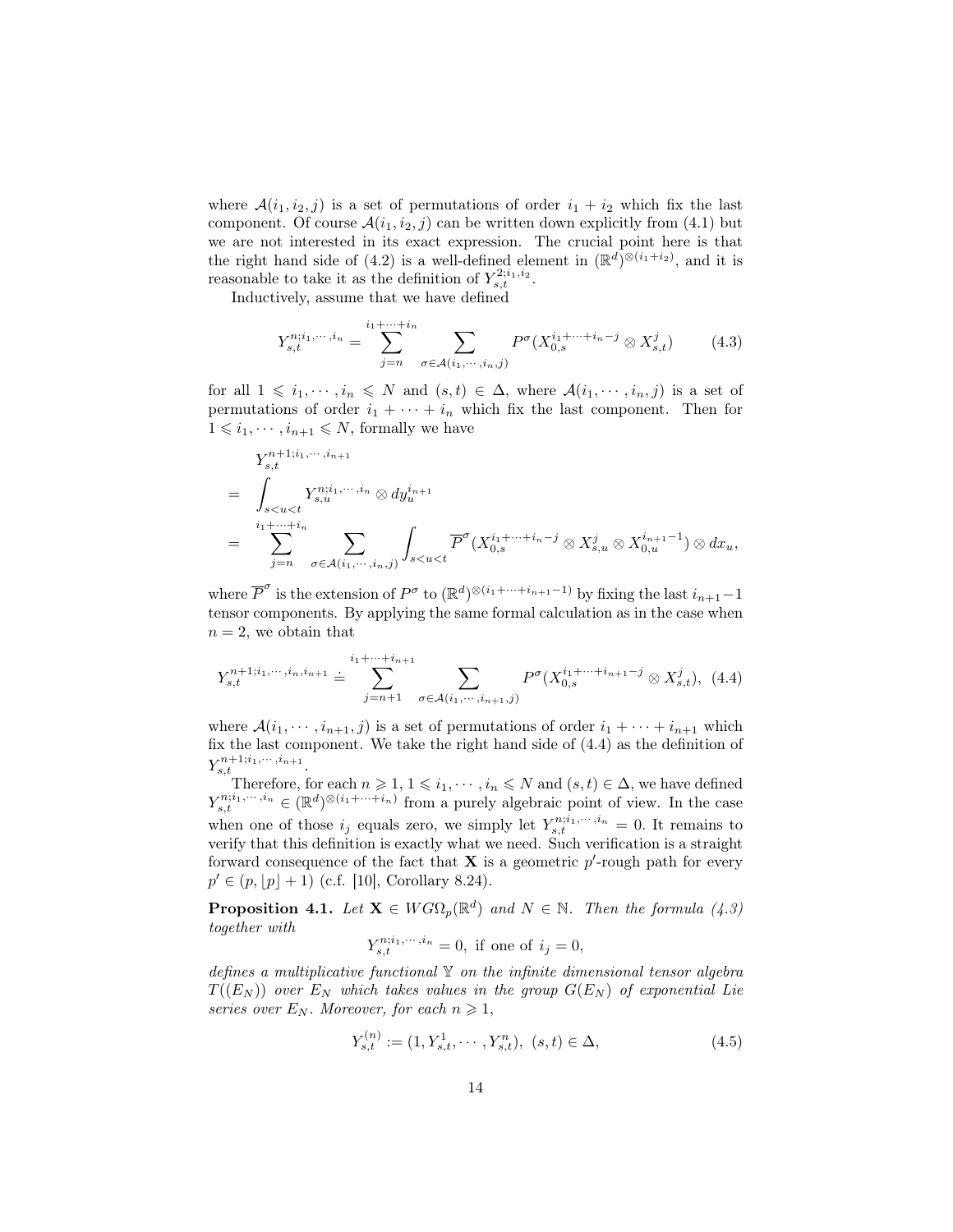has finite p-variation in the sense of Definition 2.1. Therefore,  $Y^{(\lfloor p\rfloor)}$  defines a weakly geometric p-rough path Y over  $E_N$  whose signature path is Y with first level path being the truncated signature path of  $X$  up to degree N.

Finally, the signature of Y is determined by the signature of X explicitly through the following formula:

$$
S(\mathbf{Y})_{0,1}^{n;i_1,\dots,i_n}
$$
\n
$$
= \begin{cases}\n\sum_{\substack{\sigma_1 \in S(i_1,i_2-1) \\ \sigma_2 \in S(i_1+i_2,i_3-1) \\ 0, \end{cases}} P^{\sigma_{n-1}\circ\cdots\circ\sigma_1}(X_{0,1}^{i_1+\cdots+i_n}), \quad 1 \le i_1,\cdots,i_n \le N,
$$
\n
$$
i_j = 0 \text{ for some } j,
$$
\n
$$
(4.6)
$$

where each shuffle  $\sigma_j$  is regarded as a permutation of order  $i_1 + \cdots + i_n$  by fixing the last  $i_{j+1} + \cdots + i_n + 1$  components.

*Proof.* Given  $p' \in (p, |p| + 1)$ , let  $x_n$  be a sequence of continuous paths with bounded variation whose lifting to  $G^{[p]}(\mathbb{R}^d)$  converges to **X** in p<sup>'</sup>-variation. The existence of  $x_n$  is guaranteed by [10], Corollary 8.24. Since the truncated signature path  $y_n$  of  $x_n$  up to degree N has bounded variation, it follows that each step in the previous formal calculation becomes exact equality when X is replaced by  $x_n$ . In other words, the signature path of  $y_n$  given by iterated path integrals against  $y_n$  coincides with the definition given in the previous formal construction. Therefore, it defines a multiplicative functional on  $T((E_N))$ satisfying the shuffle product formula.

For each  $n \geq 1$ , since the free nilpotent group  $G^n(E_N)$  of step n over  $E_N$  is a closed subset of  $T^{(n)}(E_N)$ , by the continuity of signature (c.f. [16], Theorem 2.2.2) we conclude the first part of the proposition. Moreover, from the explicit formula (4.3), it is easy to see that  $Y_{s,t}^{n;\tilde{i}_1,\cdots,\tilde{i}_n}$  has the following estimate:

$$
|Y^{n;i_1,\cdots, i_n}_{s,t}|\leqslant C(N,n,\omega(0,1))\cdot \omega(s,t)^{\frac{n}{p}},
$$

where

$$
\omega(s,t) := \sum_{i=1}^{n} \sup_{\mathcal{P}_{[s,t]}} \sum_{l} \left| X_{t_{l-1},t_l}^i \right|^{\frac{p}{i}}, \ (s,t) \in \Delta,
$$

and  $C(N, n, \omega(0, 1))$  is a constant depending only on  $N, n, \omega(0, 1)$ . Therefore,  $Y^{(n)}$  defined by (4.5) has finite p-variation and the conclusion of the second part holds. Finally, the formula  $(4.6)$  for the signature of Y can be seen directly by letting  $s = 0$  in the previous formal calculation (in this case the permutation sets  $\mathcal{A}(i_1, \dots, i_n, j)$  can be written down easily).  $\Box$ 

#### 4.2 Using Extended Signatures

As mentioned before, we are going to reconstruct the tree-reduced path by using extended signatures. In particular, we will integrate along compactly supported one forms with continuous derivatives up to order  $\alpha := |p| + 1$ .

Let **X** be a weakly geometric *p*-rough path, and let  $(\phi^1, \dots, \phi^n)$  be a finite sequence of compactly supported  $C^{\alpha}$ -one forms on  $\mathbb{R}^d$ .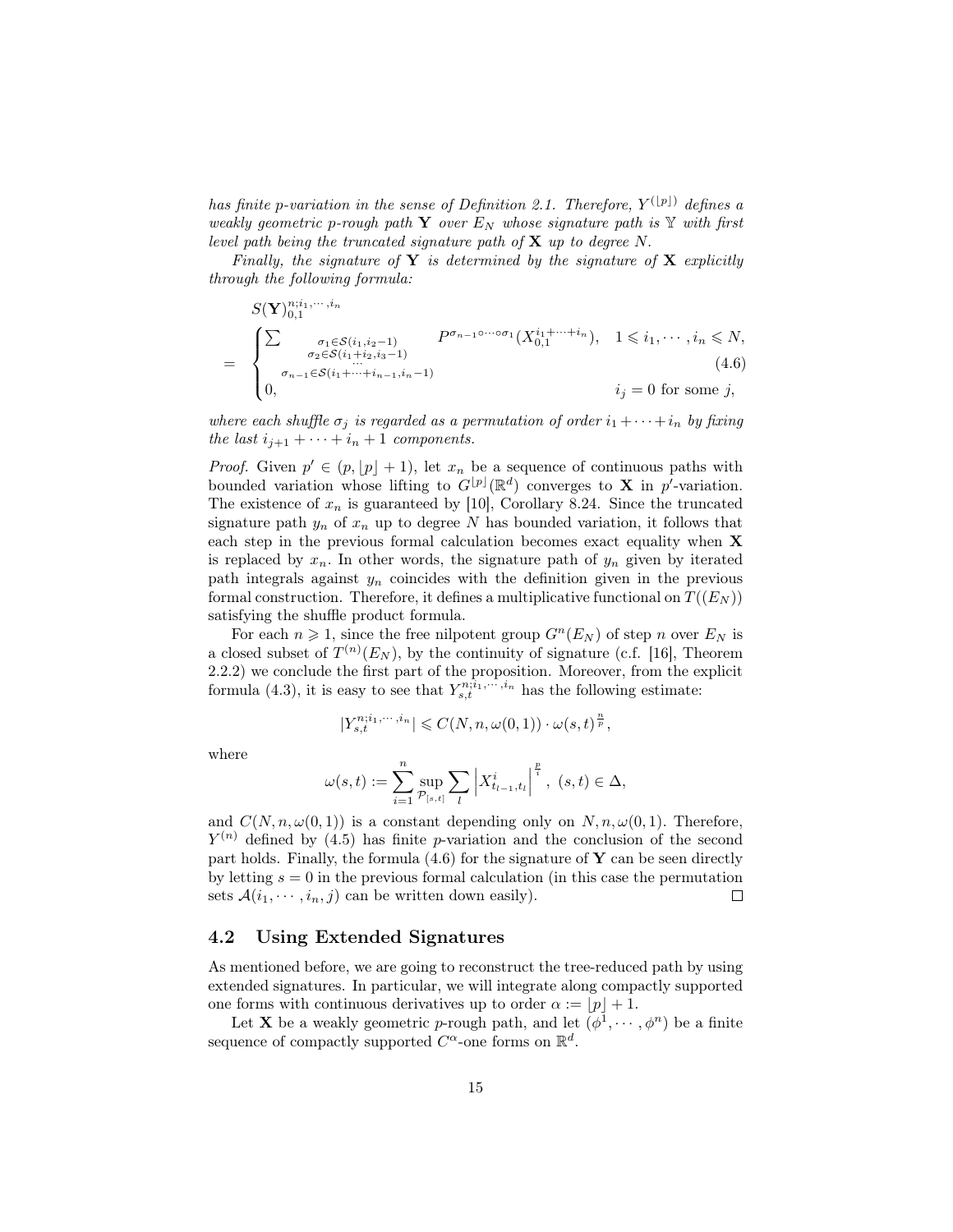Definition 4.1. The first level of the iterated path integral

$$
\int_{0
$$

is called the *extended signature* of **X** along  $(\phi^1, \dots, \phi^n)$ , and it is denoted by  $[\phi^1, \cdots, \phi^n](x).$ 

In general, the extended signature of **X** along  $(\phi^1, \dots, \phi^n)$  can either be interpreted through the approximation

$$
[\phi^1, \cdots, \phi^n](x) = \lim_{k \to \infty} \int_{0 < t_1 < \cdots < t_n < 1} \phi^1(dx_{t_1}^{(k)}) \cdots \phi^n(dx_{t_n}^{(k)}), \tag{4.7}
$$

where  $x^{(k)}$  is a sequence of continuous paths with bounded variation whose lifting to  $G^{[p]}(\mathbb{R}^d)$  converges to **X** in p'-variation for some  $p' \in (p, |p| + 1)$ , or through the unique solution to the rough differential equation

$$
\begin{cases} dx_t^i = dx_t^i, & 1 \leq i \leq d, \\ dy_t^j = y_t^{j-1} \sum_{i=1}^d \phi_i^j(x_t) dx_t^i, & 1 \leq j \leq n, \\ x_0 = 0, y_0 = 0, & \end{cases}
$$

where  $y_t^0 := 1$ .

Remark 4.1. In the notation  $[\phi^1, \dots, \phi^n](x)$ , we have used small "x", which denotes the first level path of  $X$ , to emphasize that the integral is essentially constructed on  $\mathbb{R}^d$  although the rigorous definition relies on the rough path nature of **X**. Later on we will use extended signatures constructed on  $E<sub>N</sub>$  along one forms over  $E_N$  for  $N \geqslant |p|$ .

Let g be the signature of **X** and let  $\phi$  be a compactly supported  $C^{\alpha}$ -one form. The starting point of our reconstruction is the crucial fact that the integral  $\int_0^1 \phi(d\mathbf{X}_t)$  can be explicitly reconstructed from the knowledge of g and  $\phi$ .

Indeed, let  $n_0 \geq 1$  be such that  $B_{n_0} = \{x \in \mathbb{R}^d : |x| \leq n_0\}$  contains the support of  $\phi$ . For each  $n \geq n_0$ , let  $p_n$  be a polynomial one form such that

$$
\sup_{0 \leq j \leq \alpha} \sup_{B_n} |D^j(\phi - p_n)| \leq \frac{1}{n}.
$$

The existence of  $p_n$  is guaranteed by the work of Bagby-Bos-Levenberg [2], Theorem 1. Moreover, from their proof the construction of  $p_n$  is explicit.

Since  $p_n$  is a polynomial one form, the integral  $\int_0^1 p_n(d\mathbf{X}_t)$  can be directly computed from  $g$  using the shuffle product formula. Now it remains to show the following simple fact.

**Proposition 4.2.** The value of the integral  $\int_0^1 \phi(d\mathbf{X}_t)$  is given by

$$
\int_0^1 \phi(d\mathbf{X}_t) = \lim_{n \to \infty} \int_0^1 p_n(d\mathbf{X}_t).
$$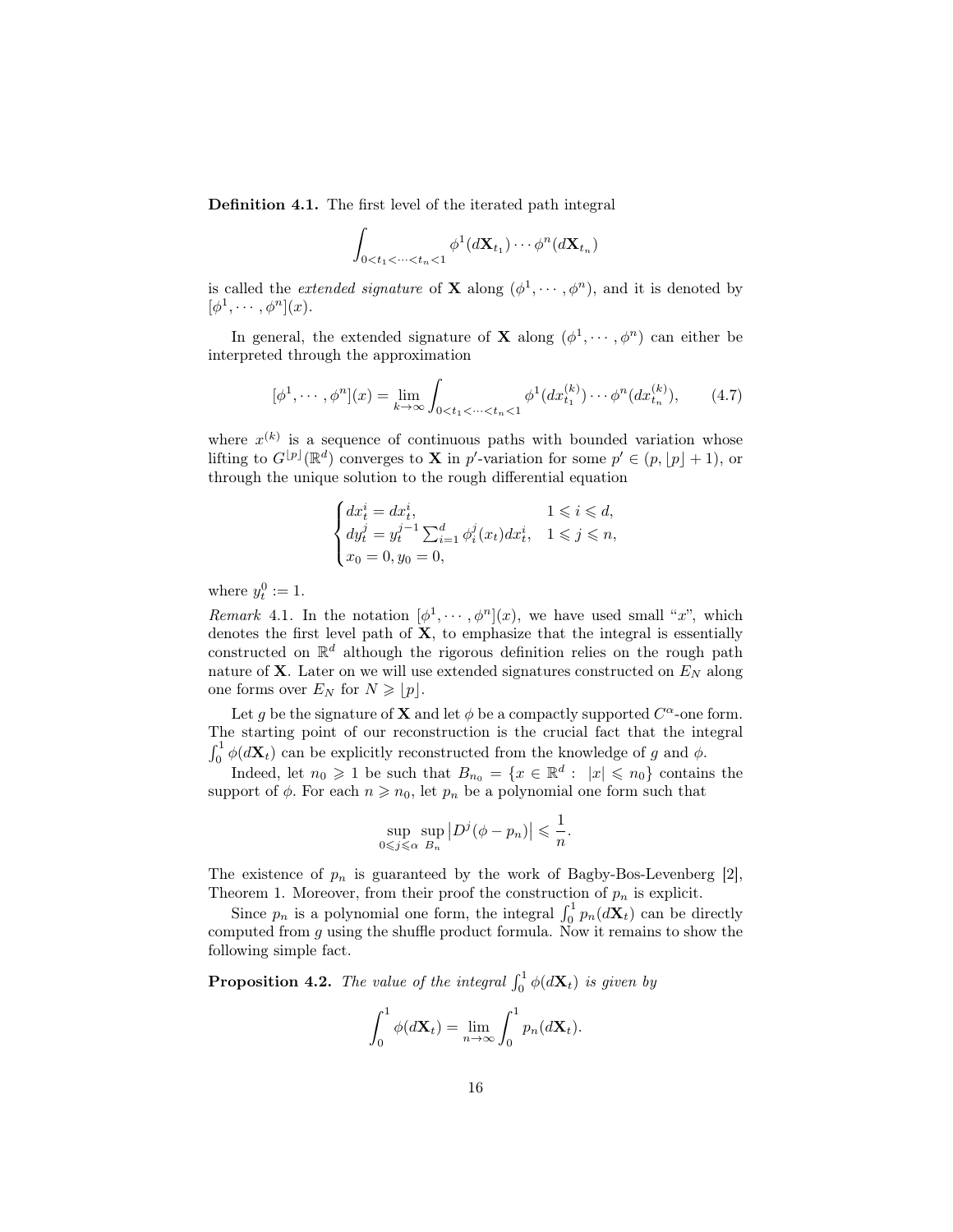*Proof.* Since  $x([0,1])$  is a compact subset of  $\mathbb{R}^d$ , we know that  $x([0,1]) \subset\subset B_{n_1}$ for some  $n_1 \geqslant n_0$ . Therefore,

$$
\sup_{0\leq j\leq \alpha} \sup_{B_{n_1}} |D^j(\phi - p_n)| < \frac{1}{n}, \ \forall n \geq n_1.
$$

The result follows from the continuity of the integration map  $\phi \mapsto \int_0^1 \phi(d\mathbf{X}_t)$  (c.f. [10], Theorem 10.47). Note that here the path  $X$  is fixed, thus the continuity holds under the  $C^{\alpha}$ -norm over  $B_{n_1}$ .  $\Box$ 

The same argument applies to extended signatures. In particular, for a given finite sequence  $(\phi^1, \dots, \phi^n)$  of compactly supported  $C^{\alpha}$ -one forms, the extended signature  $[\phi^1, \cdots, \phi^n](x)$  can be reconstructed from the knowledge of g and these one forms.

In our reconstruction problem, as we have pointed out before, we shall integrate over  $E_{[p]}$  rather than over  $\mathbb{R}^d$ . More generally, given  $N \geqslant [p]$ , let y be the truncated signature path of  $X$  up to some degree  $N$ , and let  $Y$  be the weakly geometric p-rough path over  $E<sub>N</sub>$  defined in Proposition 4.1. We know that the signature of **Y** is determined by g through the formula  $(4.6)$ . Therefore, given a finite sequence  $(\Phi^1, \dots, \Phi^n)$  of compactly supported  $C^{\alpha}$ -one forms on  $E_N$ , the extended signature  $[\Phi^1, \cdots, \Phi^n](y)$  can be reconstructed from the knowledge of  $g$  and these one forms on  $E_N$ .

#### 5 The Reconstruction: Non-self-intersecting Case

In this section, we develop our reconstruction for the case when the tree-reduced weakly geometric p-rough paths are simple. Although we could treat the general case in one go, a good understanding of the non-self-intersecting case is very helpful.

Recall that

$$
E_{\lfloor p\rfloor}=\bigoplus_{i=0}^{\lfloor p\rfloor}(\mathbb{R}^d)^{\otimes i}
$$

is an Euclidean space of dimension  $D = 1 + d + \cdots + d^{\lfloor p \rfloor}$  with Euclidean norm given by bpc

$$
\|\cdot\|_{E_{\lfloor p\rfloor}}=\sum_{i=0}^{\lfloor p\rfloor}\|\cdot\|_{(\mathbb{R}^d)^{\otimes i}}.
$$

Elements in  $E_{[p]}$  are of the form  $a = (a^I)_{0 \leqslant |I| \leqslant |p|}$ , where I is a word over the alphabet  $\{1, \dots, d\}$ . Here the order of coordinates  $a^I$  in a homogeneous tensor product  $(\mathbb{R}^d)^{\otimes k}$  is not important, but the increasing order with respect to the tensor degree is important (in order to make use of the decay of signature as we will see in Section 6).

In the rest of this section, we assume that  $X$  is a simple tree-reduced weakly geometric p-rough path with signature g.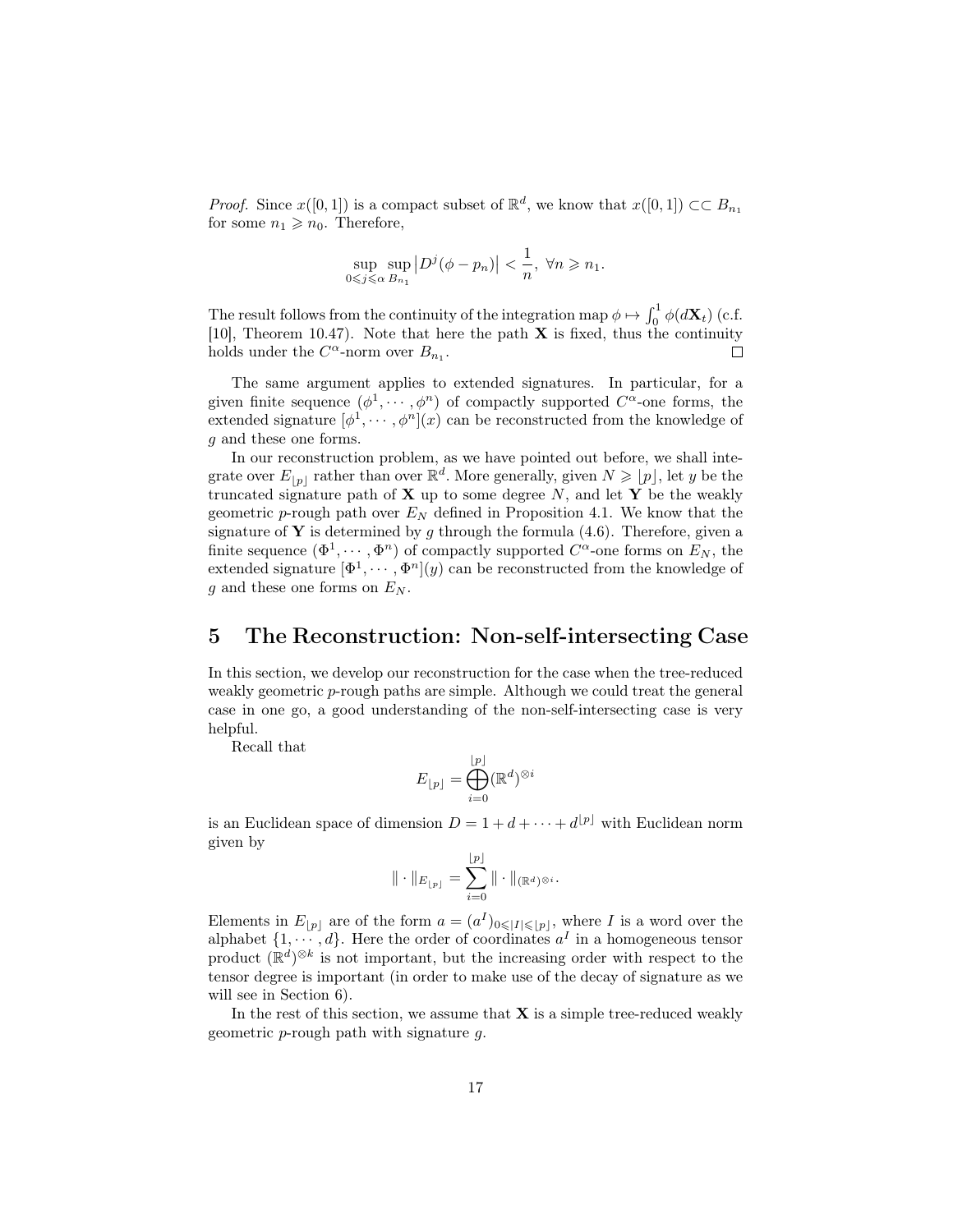

Figure 5.1: This figure illustrates the construction of the discrete route of a path in dimension 2. In this example  $L = 7$ , and the discrete route of the underlying path is given by the word  $(0, 3, 4, 5, 0, 1, 0, 3)$ .

#### 5.1 Recovering the Discrete Route in a Given Geometric Scheme

Let  $\{K_0, \dots, K_r\}$  be a finite family of bounded domains in  $E_{|p|}$  whose closures are mutually disjoint. Suppose that the path  $X$  starts in  $K_0$ .

We define L to be the total number of domains  $K_i$  visited by X in order (excluding the initial one  $K_0$ ). L is finite from the continuity of **X** and the disjointness of those  $K_i$ . Let

$$
\{(\tau_k, m_k) \in [0, 1] \times \{0, \cdots, r\} : 0 \le k \le L\}
$$

be the corresponding sequence of entry times together with domains visited, where  $\tau_0 = 0$  and  $m_0 = 0$ . Here we label the domains by their subscripts  $\{0, \cdots, r\}.$ 

We should point out that revisiting the same domain before entering other ones does not count, but revisiting after entering some other domain does count. Moreover, we only consider entrance of these domains (which are open) but do not consider the case of bouncing at the boundaries.

Figure 5.1 illustrates the notions in dimension 2. In this example  $L = 7$ , and the discrete route of the underlying path is given by the word  $(0, 3, 4, 5, 0, 1, 0, 3)$ .

The next step is to show that in the non-self-intersecting case, the ordered sequence  $(m_0, \dots, m_L)$  of domains visited by **X** can be reconstructed from the signature g through computing extended signatures.

To be more precise, we have the following result. The construction of the one forms involved is motivated from the work of [4].

**Proposition 5.1.** Let  $S = \{m_0, \dots, m_L\} \subset \{0, \dots, r\}$  be the associated set of domains visited by  $X$ .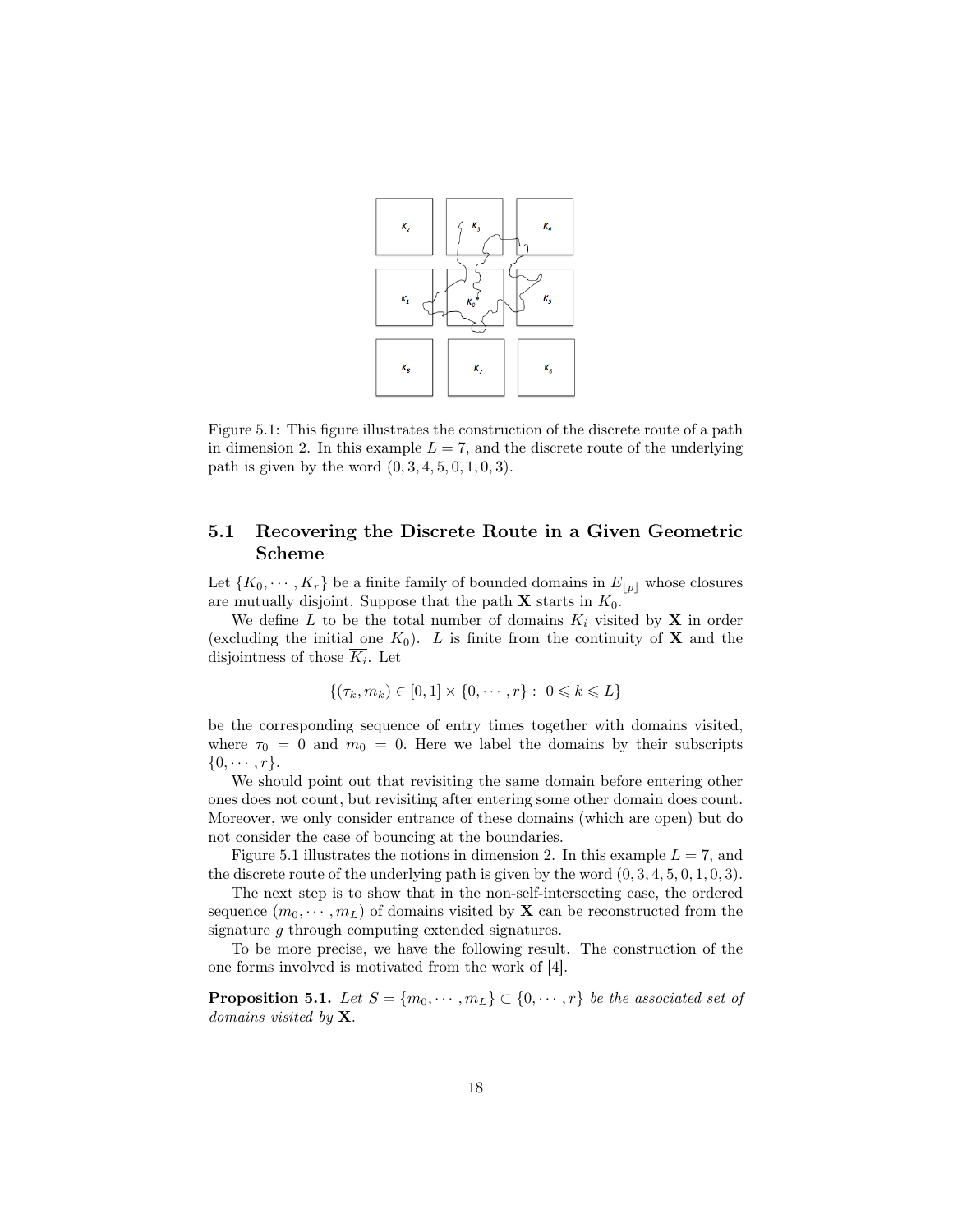(1) For each  $m \in S$ , there exists a  $C^{\alpha}$ -one form  $\Phi_m$  supported on  $\overline{K_m}$ , such that the extended signature

$$
\left[\Phi_{m_0},\cdots,\Phi_{m_L}\right](\mathbf{X})\neq 0.
$$

Here we should regard  $X$  as the first level of the rough path  $Y$  in Proposition 4.1 with  $N = [p]$ , and the extended signature is constructed on  $E_{[p]}$  for **Y** (see the last paragraph of Section  $4$ ).

(2) For  $0 \leq m \leq r$ , let  $\Psi_m$  be any given  $C^{\alpha}$ -one form supported on  $\overline{K_m}$ . Suppose that  $\mathbf{n} = (n_0 = 0, n_1, \dots, n_l)$  is an arbitrary word over the alphabet  $\{0, \dots, r\}$  such that  $n_k \neq n_{k-1}$  for  $1 \leq k \leq l$ . If  $n_k \notin S$  for some  $1 \leq k \leq l$ , or if it is different from the word  $\mathbf{m} = (m_0, \cdots, m_L)$  when  $l \geq L$ , then the extended signature

$$
[\Psi_{n_0},\cdots,\Psi_{n_l}](\mathbf{X})=0.
$$

*Proof.* Given  $m \in S$ , let  $0 \leq k \leq L$  be such that  $m_k = m$ . By the definition of  $\tau_k$ , there exist  $\tau_k < s < t < \tau_{k+1}$  such that  $\text{Im}(\mathbf{X}|_{[s,t]}) \subset K_m$  (here we set  $\tau_{L+1} = 1$ ). Let s', t' satisfy  $s < s' < t' < t$ . Since **X** is simple, we know that

$$
\mathrm{Im}(\mathbf{X}|_{[s,s']})\bigcap \mathrm{Im}(\mathbf{X}|_{[t',t]})=\emptyset
$$

and

$$
\mathrm{Im}(\mathbf{X}|_{[s',t']})\bigcap \mathrm{Im}(\mathbf{X}|_{[\tau_k,s]\cup [t,\tau_{k+1}]})=\emptyset.
$$

It follows that there exist open neighborhoods  $U_1, U_2, V_1, V_2$  of  $\text{Im}(\mathbf{X}|_{[s,s']})$ ,  $\text{Im}(\mathbf{X}|_{[t',t]}), \text{Im}(\mathbf{X}|_{[s',t']}), \text{Im}(\mathbf{X}|_{[\tau_k,s] \cup [t,\tau_{k+1}]})$  respectively, such that

$$
U_1 \bigcup V_1 \bigcup U_2 \subset \subset K_m \tag{5.1}
$$

and

$$
U_1 \bigcap U_2 = V_1 \bigcap V_2 = \emptyset.
$$

Let F, G be two  $C^{\alpha}$ -functions on  $E_{\|p\|}$  such that

$$
F = 0
$$
 on  $U_1$ ,  $F = 1$  on  $U_2$ ,

and

$$
G = 0 \text{ on } V_2, \ G = 1 \text{ on } V_1,
$$

respectively. We define  $\Phi_k = G dF$ . From the construction it is straight forward to see that

$$
\int_{\tau_k}^{\tau_{k+1}} \Phi_k(d\mathbf{Y}_t) = F(\mathbf{X}_{t'}) - F(\mathbf{X}_{s'}) = 1.
$$

Moreover, the value of the integral depends only on the definition of  $\Phi_k$  on  $U_1 \cup U_2 \cup V_1 \cup V_2$ . Together with the fact that  $\Phi_k = 0$  on  $V_2$  and (5.1), we can certainly modify the definition of  $\Phi_k$  without changing its values on  $U_1 \cup U_2 \cup$  $V_1 \cup V_2$  so that it is supported on  $\overline{K_m}$ . Furthermore, it follows again from the simpleness of  $X$  that the family

$$
\left\{\mathrm{Im}(\mathbf{X}|_{[\tau_k,\tau_{k+1}]}) : 0 \leq k \leq L \text{ with } m_k = m\right\}
$$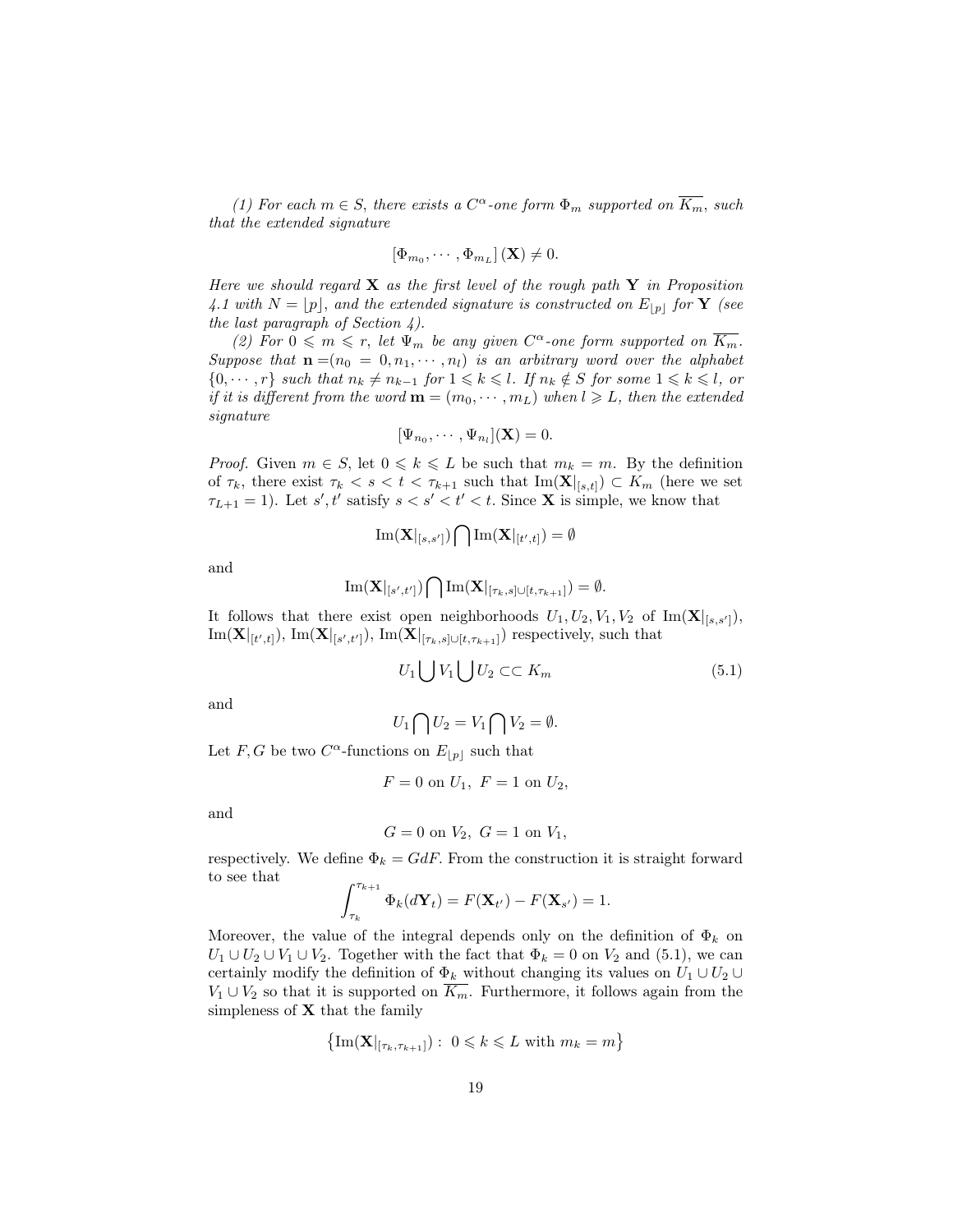are mutually disjoint. Therefore, by choosing  $U_1 \cup U_2 \cup V_1 \cup V_2$  small enough, we can define a single  $C^{\alpha}$ -one form  $\Phi_m$  supported on  $\overline{K_m}$ , such that

$$
\int_{\tau_k}^{\tau_{k+1}} \Phi_m(d\mathbf{Y}_t) = 1
$$

for every  $0 \leq k \leq L$  satisfying  $m_k = m$ . The first part of the lemma follows from the decomposition of the extended signature:

$$
\left[\Phi_{m_0},\cdots,\Phi_{m_L}\right](\mathbf{X})=\prod_{k=0}^L\int_{\tau_k}^{\tau_{k+1}}\Phi_{m_k}(d\mathbf{Y}_t)
$$

given in [3], Lemma 5.1 (1).

The second part follows from [3], Lemma 4.2 and Lemma 5.1 (2), (3).  $\Box$ 

Remark 5.1. The second part of Proposition 5.1 does not depend on the nonself-intersecting assumption; it is true for all weakly geometric  $p$ -rough paths.

The construction of the one forms in Proposition 5.1 certainly depends on the trajectory of  $X$  in a crucial way. However, once existence is guaranteed by the result of Proposition 5.1, we actually do not need the specific construction and it is sufficient to compute extended signatures with respect to a pre-specified countable generating set for the space of one forms. This is a consequence of separability and continuity.

Firstly, as  $\alpha = |p| + 1$  is a positive integer, it is well known that the space of  $C^{\alpha}$ -functions supported on some given compact set K equipped with the  $C_K^{\alpha}$ -topology is separable. Therefore, for each domain  $K_i$ , we can specify a countable dense subset  $\{\Phi_n^{(i)}: n \geq 1\}$  of the space of  $C^{\alpha}$ -one forms supported on  $\overline{K_i}$ . If the geometry of  $K_i$  is simple, the construction of  $\Phi_n^{(i)}$  can be made explicit for instance by using wavelets. In fact in our situation the domains  $K_i$ are just cubes or convex hulls of two concentric cubes.

Secondly, for given  $l \geq 0$ , let  $W_l$  be the set of words  $\mathbf{n} = (n_0 = 0, n_1, \dots, n_l)$ such that  $n_k \neq n_{k-1}$  for  $1 \leq k \leq l$ . Given a word  $n \in \mathcal{W}_l$ , let  $\{I_m(g; l, n) : m \geq l\}$  $1$  be an enumeration of all possible extended signatures of Y along the word n with respect to the previous specification of generating one forms. Define

$$
\chi(g; l, \mathbf{n}) = \begin{cases} 1, & \text{if } I_m(g; l, \mathbf{n}) \neq 0 \text{ for some } m; \\ 0, & \text{otherwise.} \end{cases}
$$
(5.2)

Note that  $\chi(g; l, \mathbf{n})$  is determined by the signature g and the word  $\mathbf{n} \in \mathcal{W}_l$ . According to the continuity of rough path integrals along one forms, a direct consequence of Proposition 5.1 is the following.

**Corollary 5.1.** The total number  $L$  of domains visited by  $X$  is given by

 $L = \sup \{l \geq 0 : \chi(q; l, n) = 1 \text{ for some } n \in \mathcal{W}_l\},\$ 

Moreover, there is one and only one word  $\mathbf{n} = (n_0, \dots, n_L) \in \mathcal{W}_L$  such that  $\chi(g; l, n) = 1$ , and n is exactly the word  $\mathbf{m} = (m_0, \dots, m_L)$  corresponding to the ordered sequence of domains visited by  $X$ .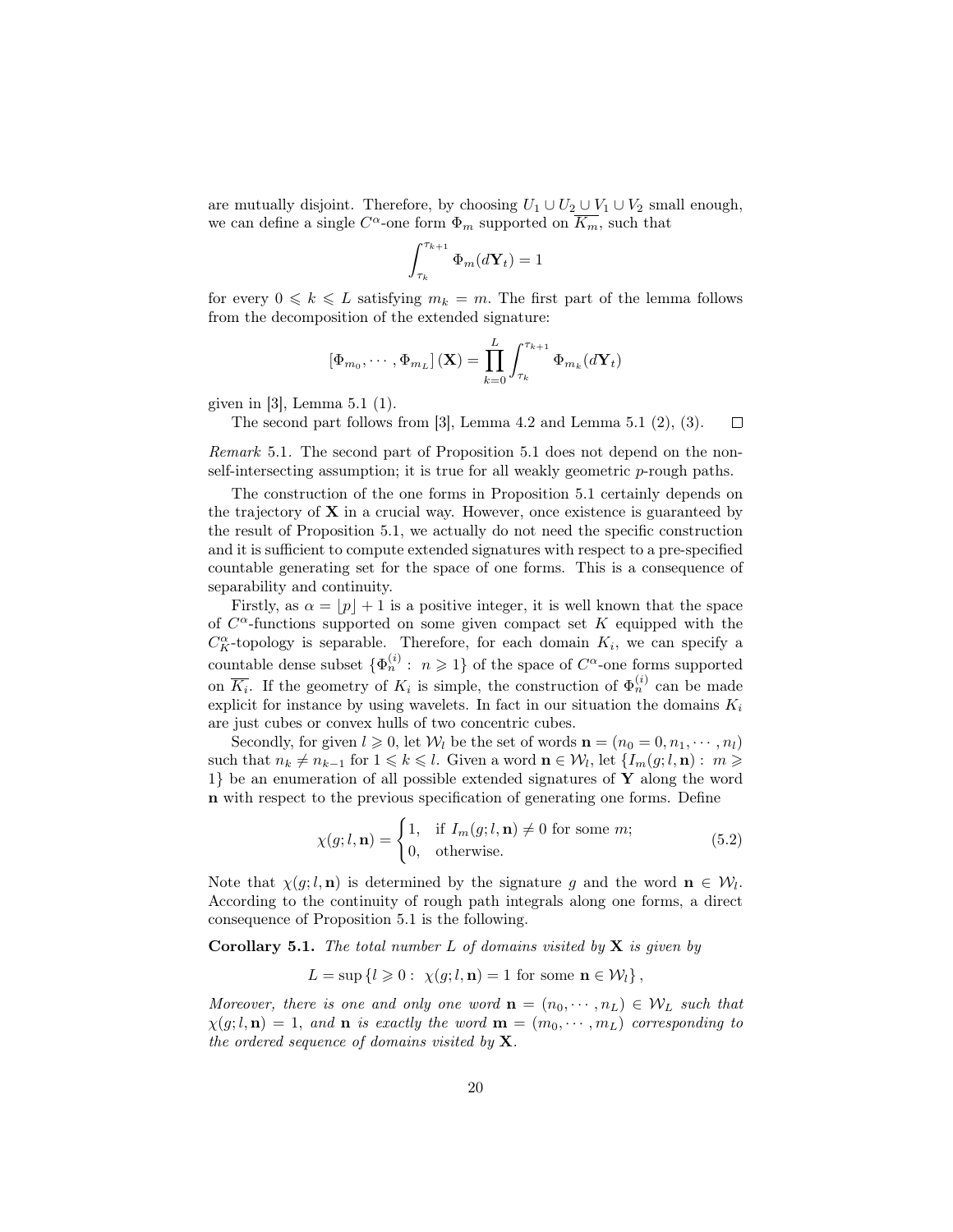In other words, in the case when  $X$  is simple, the word  $m$  can be reconstructed from the signature of X.

Remark 5.2. In contrast to the probabilistic setting, here as we have to treat every path equally, a universal construction of a single one form for all paths is not possible. Instead we need to compute extended signatures along all possible "directions" to reveal geometric information about the underlying path. This is the nature of the problem if we aim at finding a universal reconstruction for the class of all tree-reduced weakly geometric p-rough paths in one go.

#### 5.2 The Key Ingredient: A Stable Quantity on Words

Now we turn to the reconstruction of  $X$  by constructing our geometric scheme in a more specific way.

Recall that  $E_{[p]}$  is an Euclidean space of dimension D. For  $0 \leq j \leq D$ , let  $V_j$  be the set of points  $z = (z^I)_{0 \leqslant |I| \leqslant |p|} \in E_{|p|}$  such that exactly j of those  $z^I$ are integers and the rest are half-integers (i.e. of the form  $z<sup>I</sup> = n/2$  where n is an odd integer).

**Definition 5.1.** For  $0 \leq j \leq D$ , the *open j-skeleton*  $K_j$  is defined to be the disjoint union

$$
K_j = \bigcup_{z \in V_j} \{a \in E_{\lfloor p \rfloor} : \ |a^I - z^I| < \frac{1}{2} \text{ if } z^I \text{ is an integer and } a^I = z^I \text{ otherwise}\}
$$

of j-dimensional open faces with centers in  $V_j$ , and the *closed* j-skeleton  $C_j$  is defined to be

$$
C_j = \bigcup_{i=0}^j K_i.
$$

Figure 5.2 illustrates the definition of the open and closed skeletons when  $D = 2$ . Here  $K_2$  consists of the set of open cubes centered at integer points,  $K_1$ consists of their open edges and  $K_0$  is the set of vertices.

From now on, we fix  $\varepsilon > 0$  for the rest of this subsection, and for simplicity in the upcoming notions the dependence on  $\varepsilon$  will be omitted. Correspondingly, the skeletons  $K_j$  and  $C_j$  are scaled to the  $\varepsilon$  order.

Let  $\delta$  be a parameter with  $\delta < \varepsilon$ . For convenience we should think of  $\varepsilon, \delta$ as discrete parameters (for instance we can simply take  $\varepsilon = 1/m$ ,  $\delta = 1/n$  with  $n > m$ ). The same remark applies to other parameters to be introduced later on.

For  $z \in V_D$ , let  $H_z^{\delta;D}$  be the cube defined by

$$
H_z^{\delta;D} = \left\{ a \in E_{\lfloor p \rfloor} : \ \left| a^I - \varepsilon z^I \right| < \frac{\varepsilon - \delta}{2} \right\},\
$$

The geometric scheme of the collection  $\{1 + H_z^{\delta;D} : z \in V_D\}$   $(1 = (1, 0, \dots, 0)$ is the unit of  $E_{|p|}$  is denoted by  $\mathcal{C}^{\delta;D}$ . In other words,  $\mathcal{C}^{\delta;D}$  consists of cubes with edge length  $\varepsilon - \delta$  and narrow tunnels with width  $\delta$ .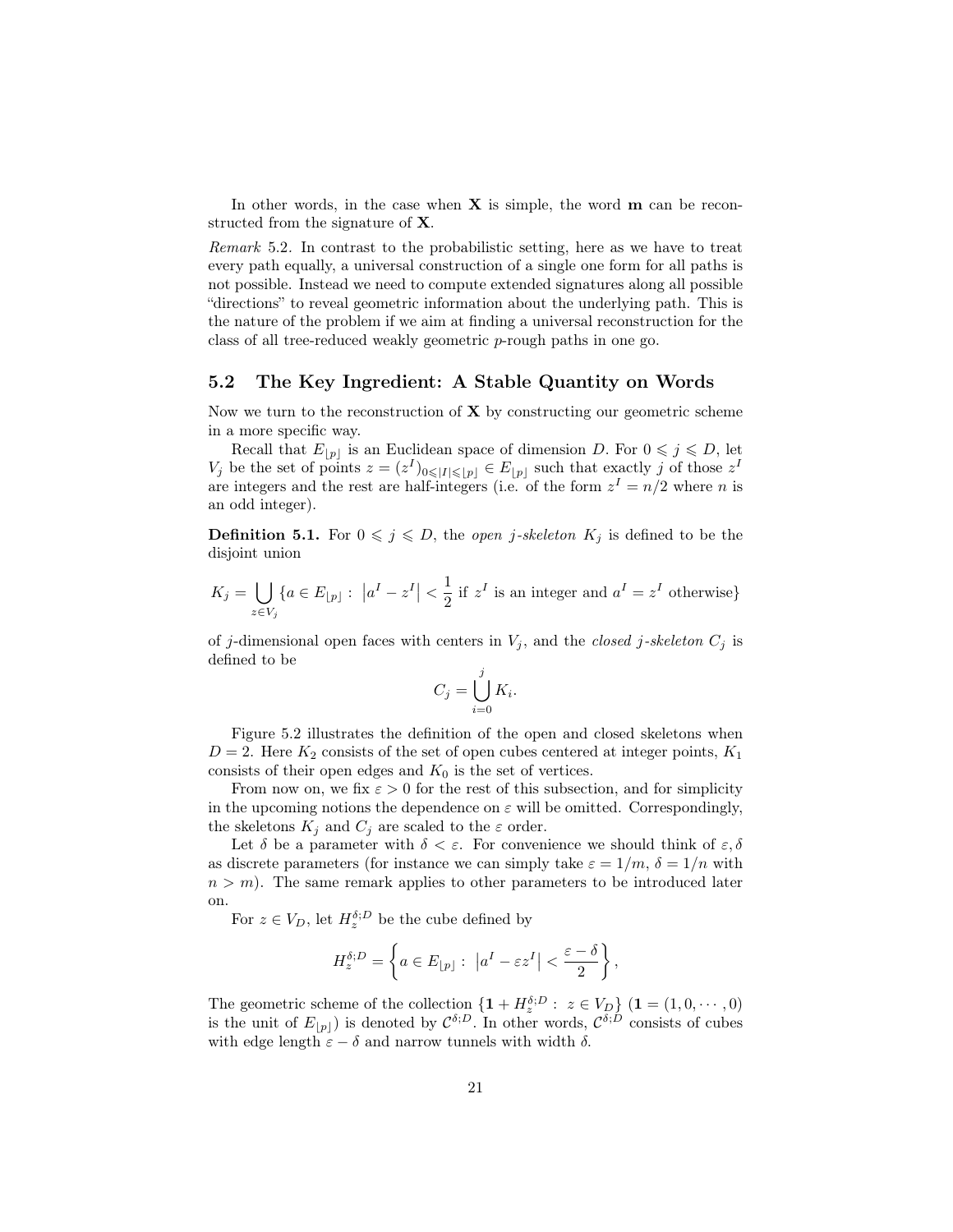|          | (0, 1)   |        |
|----------|----------|--------|
| $(-1,0)$ | (0, 0)   | (1, 0) |
|          | $(0,-1)$ |        |

Figure 5.2: This figure illustrates the definition of the open and closed skeletons in when  $D = 2$ . Here  $K_2$  consists of the set of open cubes centered at integer points,  $K_1$  consists of their open edges and  $K_0$  is the set of vertices.

We define  $L^{\delta;D}$  and  $\{\tau_k^{\delta;D}, m_k^{\delta;D} : 0 \leq k \leq L^{\delta;D}\}\$  for the geometric scheme  $\mathcal{C}^{\delta;D}$  in the same way as in the last subsection. Here we label the domains in  $\mathcal{C}^{\delta;D}$  by elements in  $V_D$  so that  $m_k^{\delta;D} \in V_D$  is the center of the k-th visited cube. According to the previous discussion, the word

$$
\mathbf{m}^{\delta;D} = (m_0^{\delta;D}, \cdots, m_{L^{\delta;D}}^{\delta;D})
$$

can be reconstructed from the signature g. Associated with the word  $\mathbf{m}^{\delta;D}$ , we can construct a polygonal path by connecting the centers  $m_k^{\delta;D}$   $(0 \le k \le L^{\delta;D})$ in order.

Remark 5.3. Although  $\mathcal{C}^{\delta;D}$  contains countably many cubes, the discussion in the last subsection certainly carries through in without any difficulty since from compactness we know that the underlying path can visit at most finitely many different cubes.

As we have pointed out in the discussion in Section 3, we cannot expect the convergence of the polygonal approximation to our underlying path in any sense when we let  $\varepsilon, \delta \to 0$ . The main idea of overcoming this issue is to let the signature g choose the "right" width  $\delta(g)$ , so that in the resulting geometric scheme  $\mathcal{C}^{\delta(g);D}$ , we can conclude that if the underlying path **X** has a long excursion in the complement of  $\mathcal{C}^{\delta(g);D}$  (i.e. the tunnels) during some time period [s, t], it has to spend some time period  $[s', t'] \subset [s, t]$  having such a long excursion in the closed  $(D-1)$ -skeleton. This enables us to start a recursive construction until we reach the 0-skeleton by adding more and more domains over the open skeleton in each dimension. The conclusion is that in the final geometric scheme  $\mathcal{C}$ , the path is not able to have a long excursion in the complement of  $\mathcal{C}$  and the convergence is then immediate.

The way of choosing  $\delta$  by the signature is through a stable quantity on words. Let  $\mathcal{W}^D$  be the set of all finite words  $\mathbf{z} = (z_0 = 0, z_1, \dots, z_n)$  over the alphabet  $V_D$  such that  $z_k \neq z_{k-1}$  for all k.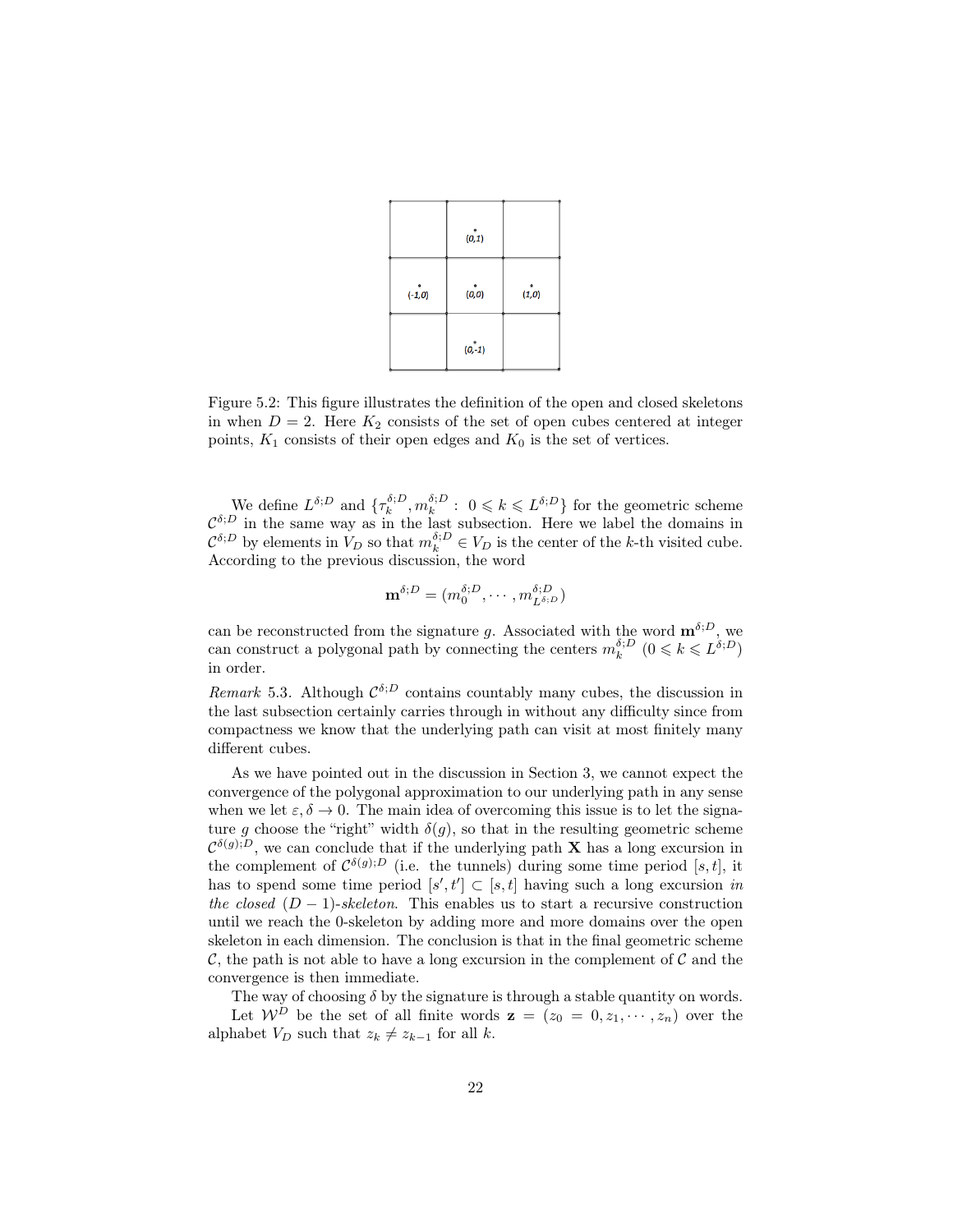**Definition 5.2.** A *stable quantity* over  $V_D$  with respect to the geometric schemes  $\mathcal{C}^{\delta;D}$   $(0 < \delta < \varepsilon)$  is a map  $\mathfrak{s}: \mathcal{W}^D \to \mathbb{Z}$ , such that for any continuous path x in  $E_{|p|}$  starting at 1, the limit

$$
\lim_{\delta \to 0} \mathfrak{s}(\mathbf{m}^{\delta;D}) \tag{5.3}
$$

always exists, where  $\mathbf{m}^{\delta;D}$  is the word corresponding to the ordered sequence of cubes visited by x in the geometric scheme  $\mathcal{C}^{\delta;D}$  defined as before.

Example 5.1. Given a word  $\mathbf{z} = (z_0, \dots, z_n) \in \mathcal{W}^D$ , let  $S_{\mathbf{z}} = \{z_0, \dots, z_n\} \subset$  $V_D$  be the associated set of letters in z. Define  $\mathfrak{s}(\mathbf{z}) = \sharp (S_{\mathbf{z}})$  (the total number of elements in  $S_z$ ). Then  $\epsilon$  defines a stable quantity. Indeed, let x be a continuous path x starting at 1. For  $\delta_1 < \delta_2$ , it is easy to see that  $\mathbf{m}^{\delta_2, D}$  is a subword of  $\mathbf{m}^{\delta_1;D}$ , and thus  $\mathfrak{s}(\mathbf{m}^{\delta_2;D}) \leq \mathfrak{s}(\mathbf{m}^{\delta_1;D})$ . Moreover, from the boundedness of x we know that

$$
\sup_{0<\delta<\varepsilon}\mathfrak{s}(\mathbf{m}^{\delta;D})<\infty.
$$

Therefore the limit (5.3) exists. However, this stable quantity is not applicable for our purpose.

**Example 5.2.** For  $\mathbf{z} = (z_0, \dots, z_n) \in \mathcal{W}^D$ , define  $\mathfrak{s}(\mathbf{z}) = n$  (the length of  $\mathbf{z}$ ). Then  $\overline{s}$  is not a stable quantity. This is simply because we can construct a path x, such that the length of the associated word  $\mathbf{m}^{\delta;D}$  explodes as  $\delta \to 0$  (think of the topologist's sine curve in higher dimensions and note that the distance between neighboring cubes tends to zero).

Now we are going to define a stable quantity  $\mathfrak{s}_D$ , such that the width parameter

$$
\delta_1 := \frac{1}{2} \sup \{ 0 < \delta < \varepsilon : \ \mathfrak{s}_D(\mathbf{m}^{\delta';D}) = \text{const.} \ \forall \delta' \leq \delta \} > 0 \tag{5.4}
$$

obtained from the stability of  $\mathfrak{s}_D(m^{\delta;D})$  as  $\delta \to 0$  will serve our purpose. In particular we know that  $\mathfrak{s}_D(\mathbf{m}^{\delta'},\overline{D}) = \mathfrak{s}_D(\mathbf{m}^{\delta_1;D})$  for all  $\delta' \leq \delta_1$ . Note that  $\delta_1$  is determined by the signature  $g$  explicitly.

**Definition 5.3.** Let  $\mathbf{z} = (z_0, \dots, z_n) \in \mathcal{W}^D$ . An *admissible chain c* in **z** is a subword  $(z_{i_1}, \dots, z_{i_r})$  for some  $0 \leqslant i_1 < \dots < i_r \leqslant n$  such that

$$
\left|z_{i_k} - z_{i_{k-1}}\right| \geqslant 2\sqrt{D}
$$

for all  $2 \leqslant k \leqslant r$ .

For  $z \in \mathcal{W}^D$ , we define  $\mathfrak{s}_D(z)$  to be the maximal length r of all possible admissible chains in z (if admissible chains do not exist, we simply define  $\mathfrak{s}_D(\mathbf{z}) = 1$ . It is obvious that  $\mathfrak{s}_D(\mathbf{z})$  is well-defined. Any admissible chain in **z** with length  $\mathfrak{s}_D(\mathbf{z})$  is called a *maximal* admissible chain. Note that maximal admissible chains may not be unique.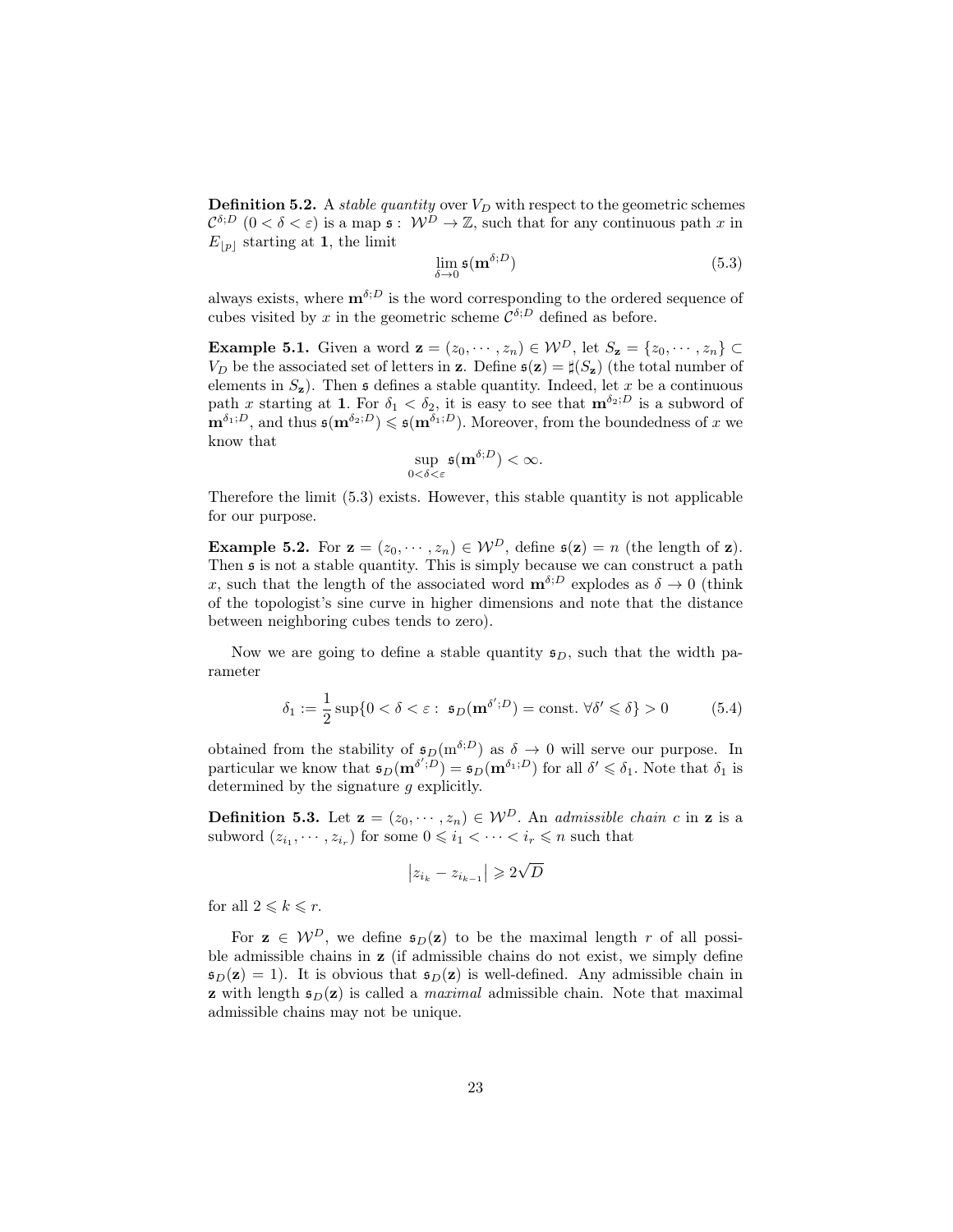**Example 5.3.** Consider the case when  $D = 2$ . Let

$$
\mathbf{z} = ((0,0), (0,1), (1,1), (2,1), (2,2), (3,1)).
$$

Then  $\mathfrak{s}_D(\mathbf{z}) = 2$ , and  $((0,0), (2, 2)), ((0,0), (3, 1)), ((0,1), (3, 1))$  are all maximal admissible chains.

Now we have the following result.

**Lemma 5.1.**  $\mathfrak{s}_D$  is a stable quantity.

*Proof.* Let x be a continuous path starting at 1. For  $0 < \delta < \varepsilon$ , let  $c^{\delta}$  $(z_{i_1},\dots, z_{i_r})$  be an admissible chain of  $\mathbf{m}^{\delta,D}$  such that  $r = \mathfrak{s}_D(\mathbf{m}^{\delta,D})$ . It follows that  $c^{\delta}$  is also an admissible chain of  $\mathbf{m}^{\delta';D}$  for any  $\delta' < \delta$  since  $\mathbf{m}^{\delta;D}$  is a subword of  $\mathbf{m}^{\delta';D}$ . Therefore,  $\mathfrak{s}_D(\mathbf{m}^{\delta';D}) \geq \mathfrak{s}_D(\mathbf{m}^{\delta;D})$ . On the other hand, since x is continuous, there exists  $\eta > 0$  such that

$$
|x_t - x_s| \geqslant \sqrt{D}\varepsilon \implies |t - s| \geqslant \eta.
$$

In the geometric scheme  $\mathcal{C}^{\delta,D}$ , let  $\zeta_1 < \cdots < \zeta_r$  be a sequence of entry times corresponding to the admissible chain  $c^{\delta}$  (they exist by definition). Then for each  $k$  we have

$$
\begin{array}{rcl}\n\left|x_{\zeta_k} - x_{\zeta_{k-1}}\right| & \geqslant & \left|\varepsilon z_{i_k} - \varepsilon z_{i_{k-1}}\right| - \left|x_{\zeta_k} - (1 + \varepsilon z_{i_k})\right| - \left|x_{\zeta_{k-1}} - (1 + \varepsilon z_{i_{k-1}})\right| \\
& \geqslant & 2\sqrt{D}\varepsilon - \frac{\sqrt{D}}{2}\varepsilon - \frac{\sqrt{D}}{2}\varepsilon \\
& = & \sqrt{D}\varepsilon.\n\end{array}
$$

It follows that  $|\zeta_k - \zeta_{k-1}| \geq \eta$  for every k, and thus  $r \leq 1/\eta + 1$ . Therefore, the limit (5.3) exists.  $\Box$ 

Now we define  $\delta_1$  by the formula (5.4).

The next step is to develop similar construction for geometric schemes over the open  $(D-1)$ -skeleton.

Suppose  $0 < \delta \leq \delta_1$ . For  $z \in V_{D-1}$ , define

$$
H_z^{\delta; D-1} = \left\{ a \in E_{\lfloor p \rfloor} : \left| a^I - \varepsilon z^I \right| < \frac{\varepsilon - \delta}{2} \text{ if } z^I \text{ is an integer} \right\}
$$
  
and 
$$
\left| a^I - \varepsilon z^I \right| < \frac{\delta}{4} \text{ otherwise} \right\}.
$$
 (5.5)

Let  $C^{\delta;D-1}_z$  be the convex hull of the two cubes  $H^{\delta;D-1}_z$  and  $H^{\delta_1;D-1}_z$ . We denote the geometric scheme of  $\{1 + C_z^{\delta;D-1} : z \in V_{D-1}\}$  by  $C^{\delta;D-1}$ . Figure 5.3 (excluding the 4 cubes) illustrates the construction of  $\mathcal{C}^{\delta;D-1}$  when  $D=2$ .

**Lemma 5.2.** (1) For each  $\delta \leq \delta_1$ ,  $\{C_z^{\delta;D-1} : z \in V_{D-1}\}\)$  are mutually disjoint. (2) For each  $z \in V_{D-1}$ , if  $\delta' < \delta \leq \delta_1$ , then  $\overline{C_z^{\delta; D-1}} \subset \overline{C_z^{\delta'; D-1}}$ .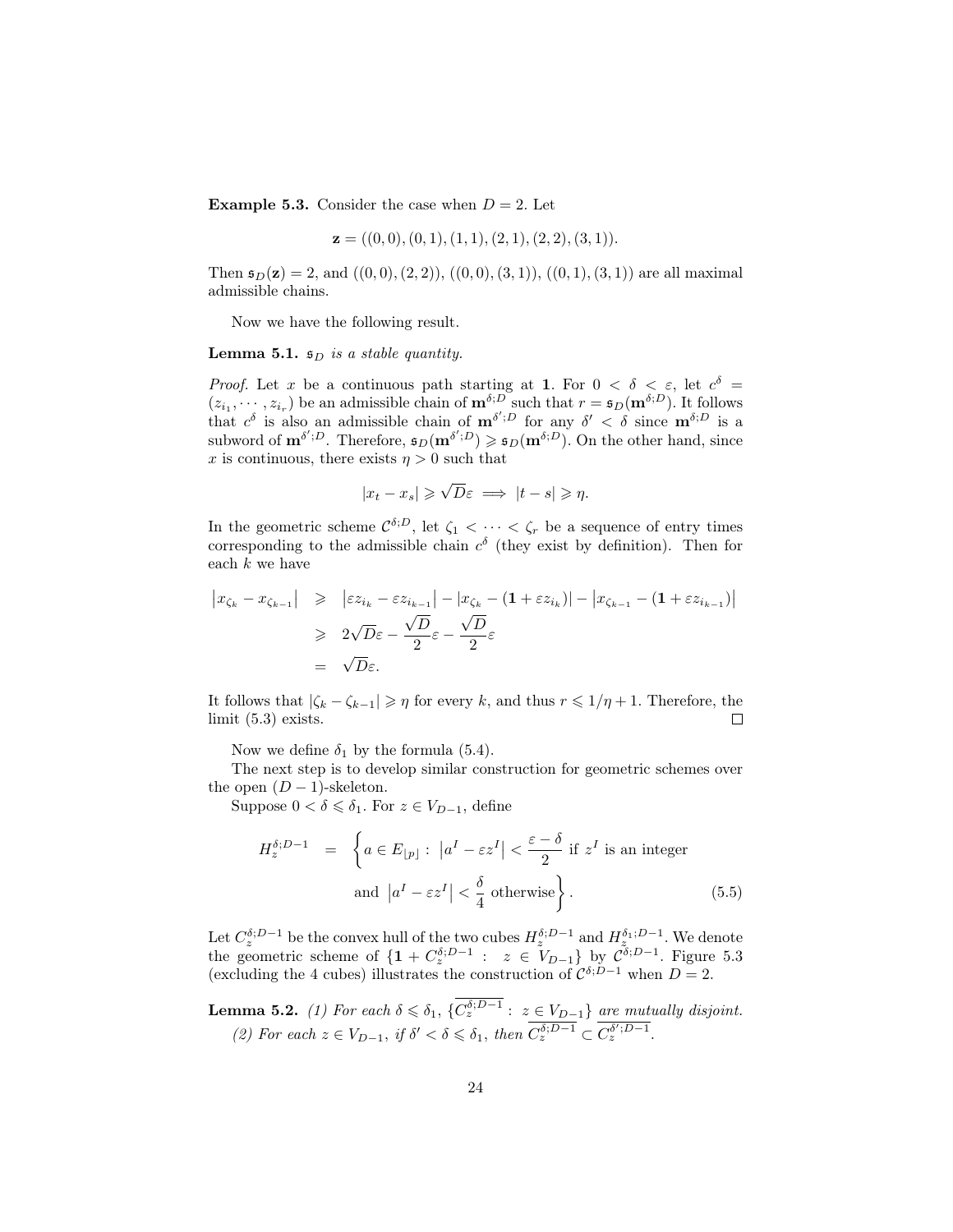

Figure 5.3: This figure illustrates the construction of  $\mathcal{C}^{\delta;D-1}$  and  $\mathcal{C}^{\varepsilon}(g)$  (to be defined later) when  $D = 2$ .

*Proof.* (1) Assume that  $a \in C_z^{\delta; D-1} \cap C_{z'}^{\delta; D-1}$  for some  $z \neq z' \in V_{D-1}$ . Let  $\mathcal{I}, \mathcal{I}'$ be the sets of components of  $z, z'$  which are integers respectively. If  $\mathcal{I} = \mathcal{I}'$ , then for any  $I$  we have

$$
\left|a^{I}-\varepsilon z^{I}\right|\leqslant\frac{\varepsilon-\delta}{2},\ \left|a^{I}-\varepsilon(z^{\prime})^{I}\right|\leqslant\frac{\varepsilon-\delta}{2}
$$

if  $I \in \mathcal{I}$ , which implies that  $z^I = (z')^I$ , and

$$
\left|a^{I}-\varepsilon z^{I}\right|\leqslant\frac{\delta}{4},\ \left|a^{I}-\varepsilon(z^{\prime})^{I}\right|\leqslant\frac{\delta}{4}
$$

if  $I \notin \mathcal{I}$ , which also implies that  $z^I = (z')^I$ . This contradicts  $z \neq z'$ . If  $\mathcal{I} \neq \mathcal{I}'$ , there exists some I such that  $I \in \mathcal{I} \cap (\mathcal{I}')^c$ . It follows that  $|z^I - (z')^I| \geq 1/2$ . On the other hand, we have

$$
|a^I - \varepsilon z^I| \leq \frac{\varepsilon - \delta}{2}, |a^I - \varepsilon (z')^I| \leq \frac{\delta}{4}.
$$

Therefore,

$$
|z^I - (z')^I| \leq \frac{1}{2} - \frac{\delta}{4\varepsilon},
$$

which is contradiction.

(2) First note that  $H_z^{\delta;D-1}$  is the convex hull of its vertices. Therefore it suffices to show that each vertex of  $H_z^{\delta;D-1}$  is an element of  $C_z^{\delta';D-1}$ . Let a be a vertex of  $H_z^{\delta;D-1}$ . Without loss of generality, we may assume that

$$
a^{I} = \begin{cases} \varepsilon z^{I} + \frac{\varepsilon - \delta}{2}, & \text{if } I \in \mathcal{I};\\ \varepsilon z^{I} + \frac{\delta}{4}, & \text{otherwise}, \end{cases}
$$
(5.6)

where  $\mathcal I$  is the set of components of z which are integers. Let  $a^{(0)}$  and  $a^{(1)}$  be the corresponding vertices of  $H_z^{\delta_1;D-1}$  and  $H_z^{\delta',D-1}$  respectively (i.e. replacing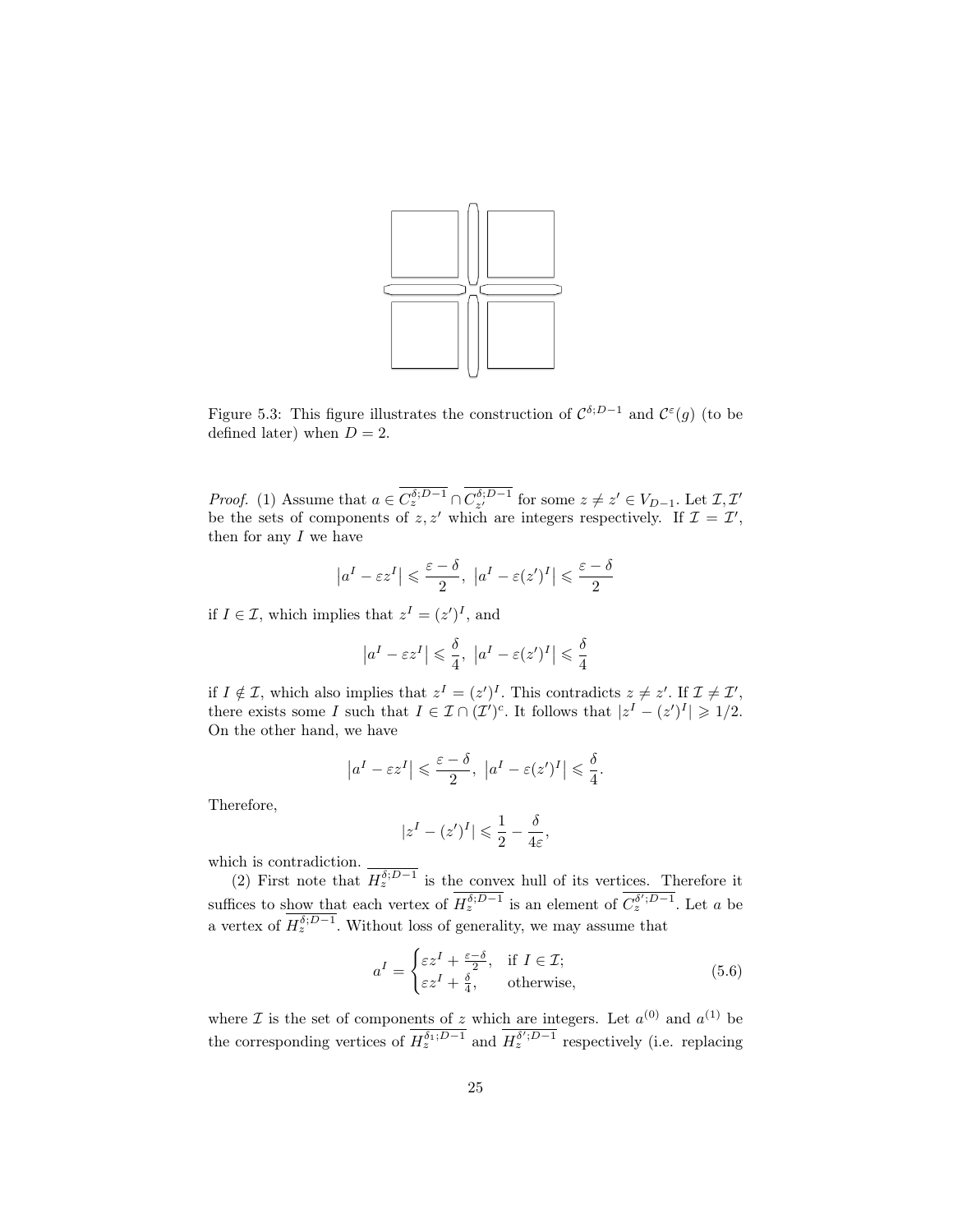$\delta$  by  $\delta_1$  and  $\delta'$  in (5.6) respectively). From direct calculation we know that

$$
a = \frac{\delta - \delta'}{\delta_1 - \delta'} a^{(0)} + \frac{\delta_1 - \delta}{\delta_1 - \delta'} a^{(1)}.
$$

 $\Box$ 

Therefore  $a \in C_z^{\delta';D-1}$ .

Lemma 5.2 enables us to develop the same construction over the geometric scheme  $\mathcal{C}^{\delta;D-1}$  as we have done over  $\mathcal{C}^{\delta;D}$ . More precisely, we define  $L^{\delta;D-1}$ ,  $\tau_k^{\delta;D-1}$ ,  $\mathbf{m}^{\delta;D-1}$ , admissible chains, and the quantity  $\mathfrak{s}_{D-1}$  for words in  $\mathcal{W}^{D-1}$ over the alphabet  $V_{D-1}$  in the same way as before (here we allow the empty word as the path may not necessarily visit  $C^{\delta;D-1}$ , and we set  $\mathfrak{s}_{D-1}(\emptyset) = 0$  in this case). Moreover, the same argument as in the proof of Lemma 5.1 shows that  $\mathfrak{s}_{D-1}$  is a stable quantity over  $V_{D-1}$  with respect to the geometric schemes  $\mathcal{C}^{\delta;D-1}$  (0 <  $\delta \leq \delta_1$ ). Finally we define

$$
\delta_2 = \frac{1}{2} \sup \left\{ 0 < \delta < \delta_1 : \ \mathfrak{s}_{D-1}(\mathbf{m}^{\delta'; D-1}) = \text{const.} \ \forall \delta' \leq \delta \right\} > 0
$$

as in (5.4).

Remark 5.4. We construct the convex hull of  $H_{z}^{\delta;D-1}$  and  $H_{z}^{\delta_{1};D-1}$  instead of simply using the cube  $H_z^{\delta;D-1}$  because  $\mathfrak{s}_{D-1}$  will no longer be a stable quantity if we use the latter. Moreover, it will be difficult to show stability for other attempts to construct a stable quantity without property (2) of Lemma 5.2.

We carry on the construction recursively. Assume that we have constructed  $\mathcal{C}^{\delta_j;D-j+1}$  for  $j=1,\cdots,i$ . For  $\delta\leqslant\delta_i$  and  $z\in V_i$ , we construct  $H_z^{\delta;D-i}$  by  $(5.5)$ and define  $C^{\delta;D-i}_{z}$  to be the convex hull of  $H^{\delta;D-i}_{z}$  and  $H^{\delta_{i};D-i}_{z}$ . The geometric scheme of  $\{1 + C^{\delta; D-i}_z : z \in V_{D-i}\}$  is denoted by  $C^{\delta; D-i}$ . Lemma 5.2 holds in exactly the same way as before. Moreover, we construct the stable quantity  $\mathfrak{s}_{D-i}$  over  $V_{D-i}$  and define  $\delta_{i+1} > 0$  accordingly from the stability property.

Therefore, we obtain D geometric schemes  $\mathcal{C}^{\delta_i;D-i+1}$   $(i = 1, \cdots, D)$  from the signature g, where  $\delta_1 > \cdots > \delta_D > 0$ . Let

$$
\mathcal{C}^{\varepsilon}(g) = \bigcup_{i=1}^{D} \mathcal{C}^{\delta_i; D-i+1}
$$

be the totality of domains in each of them.  $\mathcal{C}^{\varepsilon}(g)$  will be our single geometric scheme on the  $\varepsilon$ -scale in which we are going to construct the polygonal approximation. The notation emphasizes that it is determined by the signature g as well as its dependence on  $\varepsilon$ . The previous Figure 5.3 also illustrates the construction of  $C^{\varepsilon}(g)$  when  $D=2$ .

**Lemma 5.3.** Let  $A, B \in \mathcal{C}^{\varepsilon}(g)$ , then  $\overline{A} \cap \overline{B} = \emptyset$ .

*Proof.* The case when A, B come from the same geometric scheme  $\mathcal{C}^{\delta_i;D-i+1}$  is contained in Lemma 5.2. Now suppose that  $A = C_z^{\delta_i; D-i+1}$  and  $B = C_w^{\delta_j; D-j+1}$ for some  $i < j$  with  $z \in V_{D-i+1}$  and  $w \in V_{D-j+1}$  respectively. By definition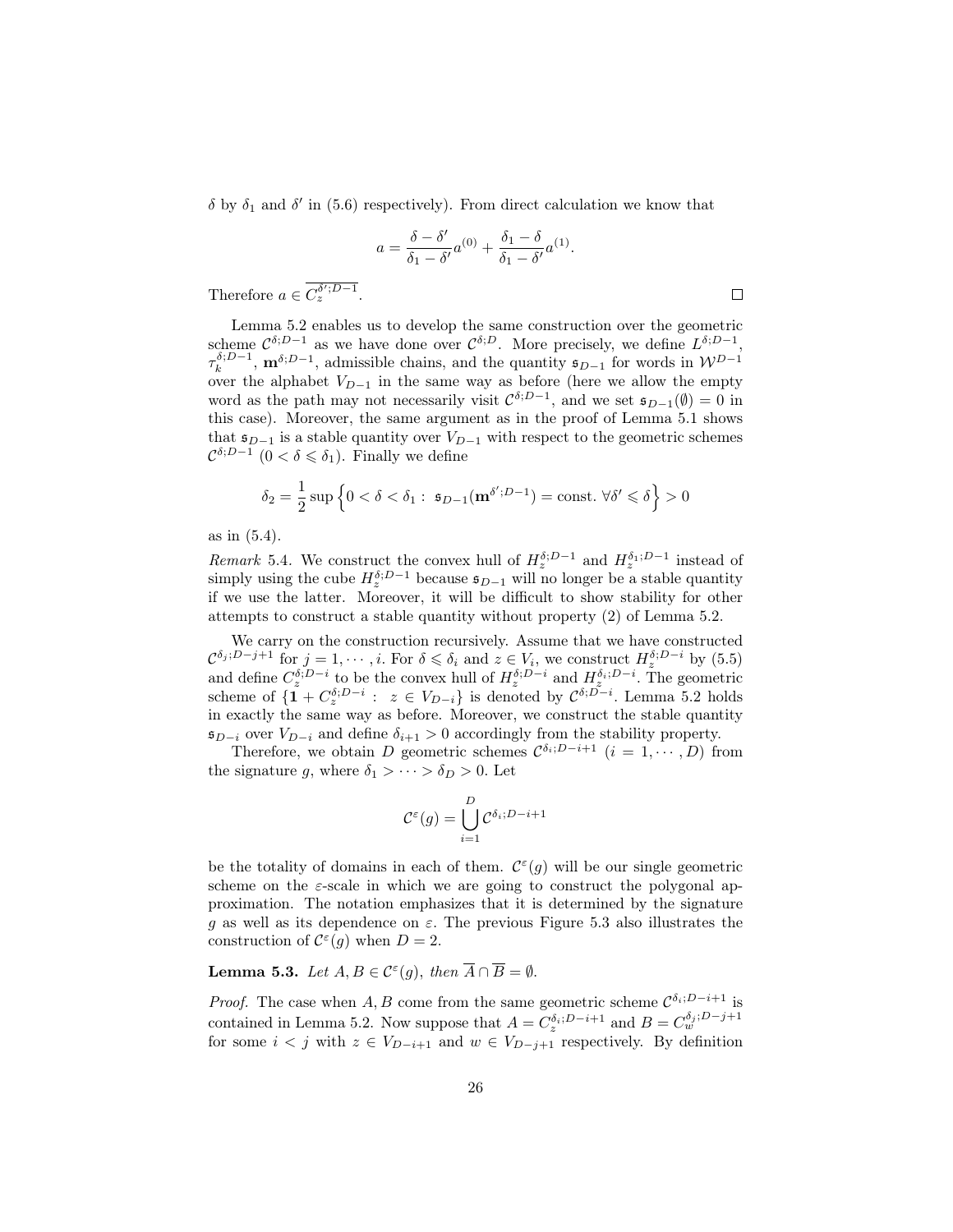there exists some I such that  $z^I$  is an integer and  $w^I$  is a half-integer. If  $a \in \overline{A} \cap \overline{B}$ , from the construction of our domains we know that

$$
\left|a^I - \varepsilon z^I\right| \leqslant \frac{\varepsilon - \delta_i}{2}, \ \left|a^I - \varepsilon w^I\right| \leqslant \frac{\delta_{j-1}}{4}.
$$

But since  $\delta_{j-1} \leq \delta_i$ , we obtain that

$$
|z_k - w_k| \leqslant \frac{1}{2} - \frac{\delta_i}{4\varepsilon},
$$

which is a contradiction. Therefore,  $\overline{A} \cap \overline{B} = \emptyset$ .

So far we have not seen how the stable quantities  $\mathfrak{s}_i$   $(i = 1, \dots, D)$  play a role in our reconstruction problem because the previous construction certainly applies to arbitrary stable quantities with respect to the corresponding geometric schemes. This will be clear in the next subsection.

#### 5.3 The Convergence

Recall from Section 3 that  $W_0$  is the space of continuous paths in  $E_{|p|}$  which do not stay constant over any positive time period, and modulo reparametrization  $(W_0^{\sim}, d)$  is a metric space. Moreover, the set of equivalence classes for treereduced weakly geometric *p*-rough paths is canonically embedded in  $W_0^{\sim}$ .

Let  $X$  be a simple tree-reduced weakly geometric  $p$ -rough path with signature q. Our goal is to reconstruct  $X$  modulo reparametrization, i.e. the equivalence class [X].

As before, in the geometric scheme  $\mathcal{C}^{\varepsilon}(g)$ , we define the word

$$
\mathbf{m}^{\varepsilon} = (m_0^{\varepsilon} = 0, m_1^{\varepsilon}, \cdots, m_{L^{\varepsilon}}^{\varepsilon})
$$

over the alphabet  $V = V_1 \cup \cdots \cup V_D$  corresponding to the ordered sequence of domains in  $\mathcal{C}^{\varepsilon}$  visited by **X**, which is again determined by the signature explicitly. We also define the corresponding entry times  $\{\tau_k^{\varepsilon} : 0 \leq k \leq L^{\varepsilon}\}\,$ , which is not determined by the signature as it is invariant under reparametrization.

Now we construct the associated polygonal approximation of  $X$  by joining the points in  $\varepsilon \mathbf{m}^{\varepsilon}$  in order and parametrizing it according to the successive entry times  $\tau_k^{\varepsilon}$ . More precisely, we define

$$
\mathbf{X}_t^\varepsilon = \frac{\tau_k^\varepsilon - t}{\tau_k^\varepsilon - \tau_{k-1}^\varepsilon}(1+\varepsilon m_{k-1}^\varepsilon) + \frac{t-\tau_{k-1}^\varepsilon}{\tau_k^\varepsilon - \tau_{k-1}^\varepsilon}(1+\varepsilon m_k^\varepsilon)
$$

for  $t \in [\tau_{k-1}^{\varepsilon}, \tau_k^{\varepsilon}]$  if  $1 \leqslant k \leqslant L^{\varepsilon}$  and

$$
\mathbf{X}_t^\varepsilon = \mathbf{1} + \varepsilon m_{L^\varepsilon}^\varepsilon
$$

for  $t \in [\tau_{L^{\varepsilon}}^{\varepsilon}, 1]$ .

Apparently the path  $X^{\varepsilon}$  is not determined by the signature g. However, its equivalence class  $[\mathbf{X}^{\varepsilon}]$ , being regarded as an element in  $W_0^{\sim}$ , is reconstructed by g since it is determined by the word  $\mathbf{m}^{\varepsilon}$  only.

 $\Box$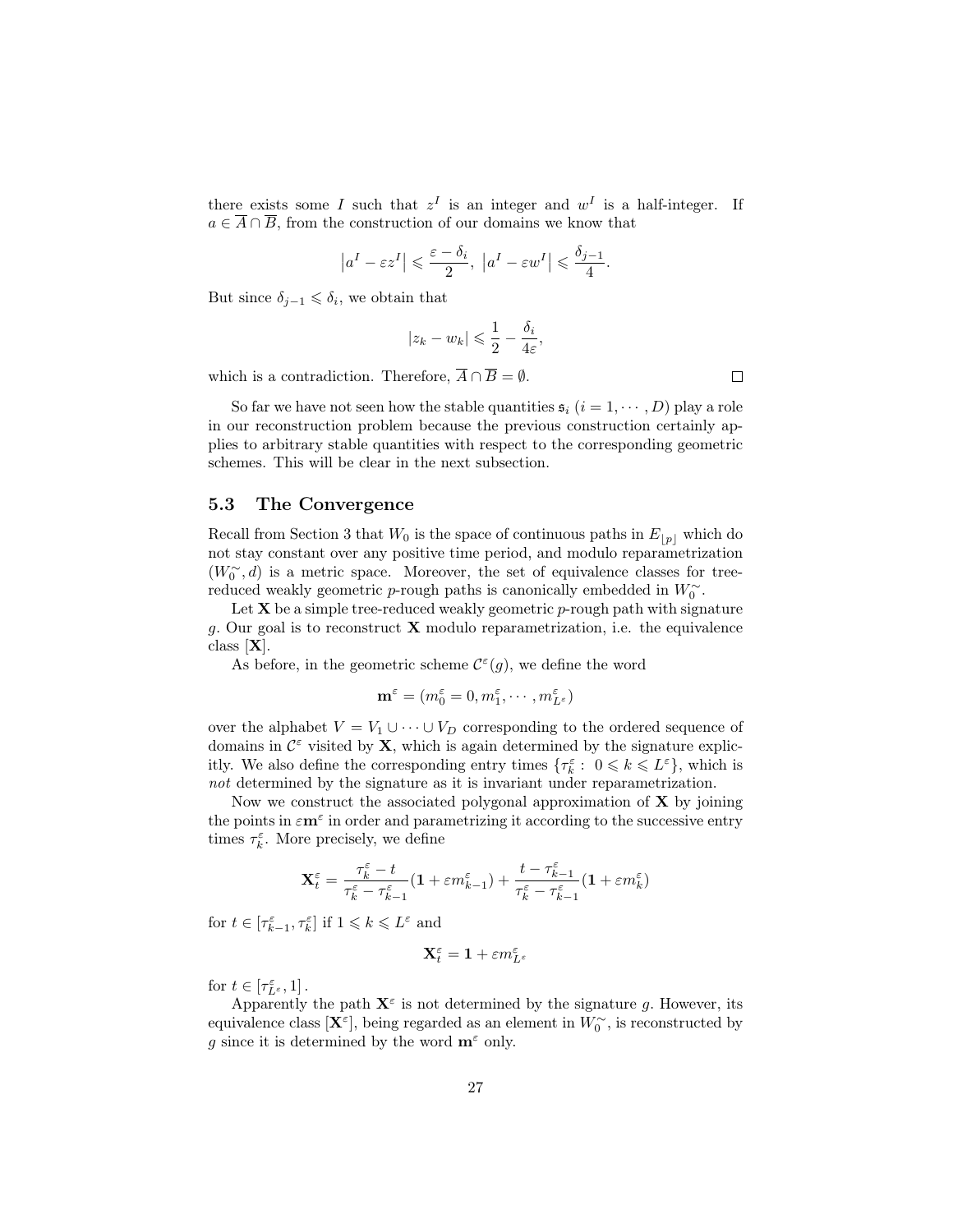Our reconstruction for the non-self-intersecting case will be finished by proving that  $[\mathbf{X}^{\varepsilon}]$  converges to  $[\mathbf{X}]$  in  $(W_0^{\sim}, d)$  as  $\varepsilon \to 0$ . This is based on the following crucial fact.

**Proposition 5.2.** Let  $T^{\varepsilon} = (\bigcup_{C \in \mathcal{C}^{\varepsilon}} C)^{c}$  be the set of tunnels for the geometric scheme  $C^{\varepsilon}$ . Then there do not exist  $s < t$  such that

$$
|\mathbf{X}_t - \mathbf{X}_s| \geqslant 33D^{\frac{3}{2}}\varepsilon\tag{5.7}
$$

and  $\text{Im}(\mathbf{X}|_{[s,t]}) \subset T^{\varepsilon}.$ 

*Proof.* Assume on the contrary that such s, t exist. Since  $\text{Im}(\mathbf{X}|_{[s,t]}) \subset T^{\varepsilon}$ , we know that **X** does not visit any domain in  $\mathcal{C}^{\varepsilon}(g)$  during [s, t]. For  $1 \leq i \leq D$ , let  $C_i$  be the last domain in  $\mathcal{C}^{\delta_i;D-i+1}$  visited by **X** before s, and let  $C'_i$  be the first domain in  $\mathcal{C}^{\delta_i;D-i+1}$  visited by **X** after t. It might be possible that only one of them exists or even both do not exist. Let  $z_i, z'_i$  be their centers respectively. Since there are at most 2D of them, there exists some  $1 \leq k \leq 3D$ , such that

$$
\mathbf{1} + \varepsilon z_i, \mathbf{1} + \varepsilon z_i' \notin A_{11(k-1)\sqrt{D}\varepsilon, 11k\sqrt{D}\varepsilon}(\mathbf{X}_s)
$$

for all  $1 \leq i \leq D$ , where

$$
A_{r,R}(a) := \{ b \in E_{\lfloor p \rfloor} : \ r < |b - a| < R \}
$$

denotes the open  $(r, R)$ -annulus around a.

By continuity and (5.7), there exist  $s_1 < t_1 \in [s, t]$  such that

$$
|\mathbf{X}_{s_1} - \mathbf{X}_s| = 11(k-1)\sqrt{D}\varepsilon
$$

and

$$
|\mathbf{X}_{t_1} - \mathbf{X}_s| = 11k\sqrt{D}\varepsilon.
$$

Let

$$
t_2 = \inf\{u \in [s_1, t_1]: \ |\mathbf{X}_u - \mathbf{X}_s| \geq (11k - 5)\sqrt{D}\varepsilon\}
$$

and

$$
s_2 = \sup\{u \in [s_1, t_2]: \ |\mathbf{X}_u - \mathbf{X}_s| \leqslant (11k - 6)\sqrt{D}\varepsilon\}.
$$

It follows that

$$
|\mathbf{X}_{t_2} - \mathbf{X}_{s_2}| \geqslant \sqrt{D}\varepsilon \tag{5.8}
$$

and  $\text{Im}(\mathbf{X}|_{[s_2,t_2]}) \subset \overline{A}_{(11k-6)\sqrt{D}\varepsilon,(11k-5)\sqrt{D}\varepsilon}$  (the closed annulus).

Now assume that there exists some  $u \in [s_2, t_2]$  with  $\mathbf{X}_u \in \mathbf{1} + \varepsilon K_D$  (recall that  $K_D$  is the open D-skeleton). It follows that there exists some  $\delta < \delta_1$  such that  $\mathbf{X}_u \in \mathbf{1} + H_z^{\delta;D}$  for some  $z \in V_D$ . From the construction of  $s_2, t_2$ , we have

$$
|z - z_1|, |z - z'_1| \geqslant 4\sqrt{D}.
$$
 (5.9)

Since  $\text{Im}(\mathbf{X}|_{[s,t]}) \subset T^{\varepsilon}$ , we conclude that  $\mathbf{m}^{\delta_1;D}$  must be a proper subword of  $\mathbf{m}^{\delta;D}$ . More precisely, if we write  $\mathbf{m}^{\delta_1;D}$  in the form

$$
\mathbf{m}^{\delta_1;D}=(\mathbf{z}_1,z_1,z_1',\mathbf{z}_1'),
$$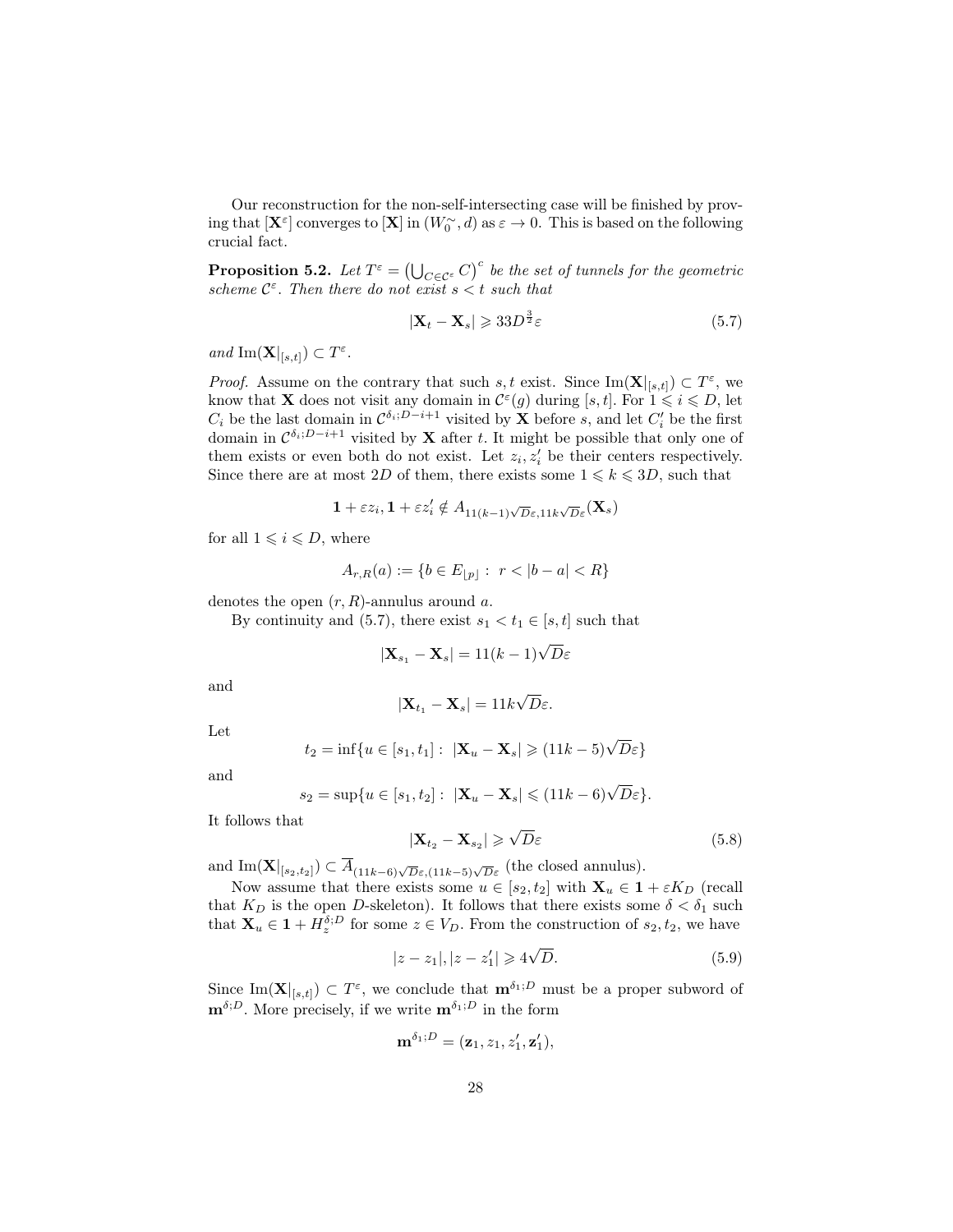where  $\mathbf{z}_1, \mathbf{z}_1'$  are the sections of  $\mathbf{m}^{\delta_1;D}$  before  $z_1$  and after  $z_1'$  respectively, then the word

$$
\mathbf{w} = (\mathbf{z}_1, z_1, z, z_1', \mathbf{z}_1') \in \mathcal{W}^D
$$

is a subword of  $\mathbf{m}^{\delta;D}$ . Therefore, by definition we have  $\mathfrak{s}_D(\mathbf{w}) \leq \mathfrak{s}_D(\mathbf{m}^{\delta;D})$ .

On the other hand, let c be a maximal admissible chain in  $\mathbf{m}^{\delta_1,D}$ , and let  $m_1, m'_1$  be the last and first letters in  $c \cap (\mathbf{z}_1, z_1)$  and  $c \cap (z'_1, \mathbf{z}'_1)$  respectively. If  $|z_1 - m_1|, |z_1' - m_1'| \leq 2\sqrt{D}$ , from (5.9) we know that

$$
|z - m_1|, |z - m'_1| \geqslant 2\sqrt{D},
$$

which implies that  $(c \cap (\mathbf{z}_1, z_1), z, c \cap (z'_1, \mathbf{z}'_1))$  is an admissible chain in **w**, and thus

$$
\mathfrak{s}_D(\mathbf{w}) \geqslant \mathfrak{s}_D(\mathbf{m}^{\delta_1;D}) + 1.
$$

Similarly, if  $|z_1 - m_1| \leq 2\sqrt{ }$  $\overline{D}$ ,  $|z'_1 - m'_1| \ge 2\sqrt{D}$  or if  $|z_1 - m_1| \ge 2\sqrt{D}$  $|z_1 - m_1| \leq 2\sqrt{D}, |z'_1 - m'_1| \geq 2\sqrt{D}$  or if  $|z_1 - m_1| \geq 2\sqrt{D},$  $|z_1'-m_1'|\leqslant 2\sqrt{D}$ , we have

$$
\mathfrak{s}_D(\mathbf{w}) \geq \mathfrak{s}_D(\mathbf{m}^{\delta_1;D}) + 2.
$$

And if  $|z_1 - m_1|, |z'_1 - m'_1| \geq 2\sqrt{ }$  $D$ , we have

$$
\mathfrak{s}_D(\mathbf{w}) \geq \mathfrak{s}_D(\mathbf{m}^{\delta_1;D}) + 3.
$$

In other words, we conclude that  $\mathfrak{s}_D(\mathbf{m}^{\delta_1;D}) < \mathfrak{s}_D(\mathbf{w}) \leq \mathfrak{s}_D(\mathbf{m}^{\delta;D})$ . But this contradicts the construction of  $\delta_1$ . Therefore, Im( $\mathbf{X}|_{[s_2,t_2]}) \subset \mathbf{1} + \varepsilon C_{D-1}$  (recall that  $C_{D-1}$  is the closed  $(D-1)$ -skeleton).

Based on the construction of  $\delta_2$ , the same argument shows that  $\text{Im}(\mathbf{X}|_{[s_2,t_2]}) \subset$  $1 + \varepsilon C_{D-2}$ . Recursively, we conclude that  $\text{Im}(\mathbf{X}|_{[s_2,t_2]}) \subset 1 + \varepsilon C_0$ . Note that in each step  $i$  of the recursive argument, we should also consider the cases when one of  $z_i, z'_i$  does not exist and both of them do not exist, but these two cases are apparently simpler than the general discussion before.

Finally, since  $C_0$  is a discrete space, from continuity we have  $\mathbf{X}|_{[s_2,t_2]} = \text{const}$ , which contradicts  $(5.8)$ .

Now the proof is complete.

 $\Box$ 

Finally, we are in a position to prove the following convergence result.

**Theorem 5.1.** For every  $\varepsilon > 0$ , we have

$$
\sup_{t \in [0,1]} |\mathbf{X}_t^{\varepsilon} - \mathbf{X}_t| \leqslant 68D^{\frac{3}{2}}\varepsilon. \tag{5.10}
$$

In particular,

$$
\lim_{\varepsilon \to 0} [\mathbf{X}^{\varepsilon}] = [\mathbf{X}] \text{ in } (W_0^{\sim}, d).
$$

*Proof.* Consider the time interval  $[\tau_{k-1}^{\varepsilon}, \tau_k^{\varepsilon}]$ . Let  $C_{k-1}^{\varepsilon}, C_k^{\varepsilon}$  be the domain in  $\mathcal{C}^{\varepsilon}(g)$ corresponding to the entry times  $\tau_{k-1}^{\varepsilon}, \tau_k^{\varepsilon}$  respectively. Define

$$
t^*=\sup\{t\in[\tau_{k-1}^\varepsilon,\tau_k^\varepsilon]:\ \mathbf{X}_u\in C_{k-1}^\varepsilon\}.
$$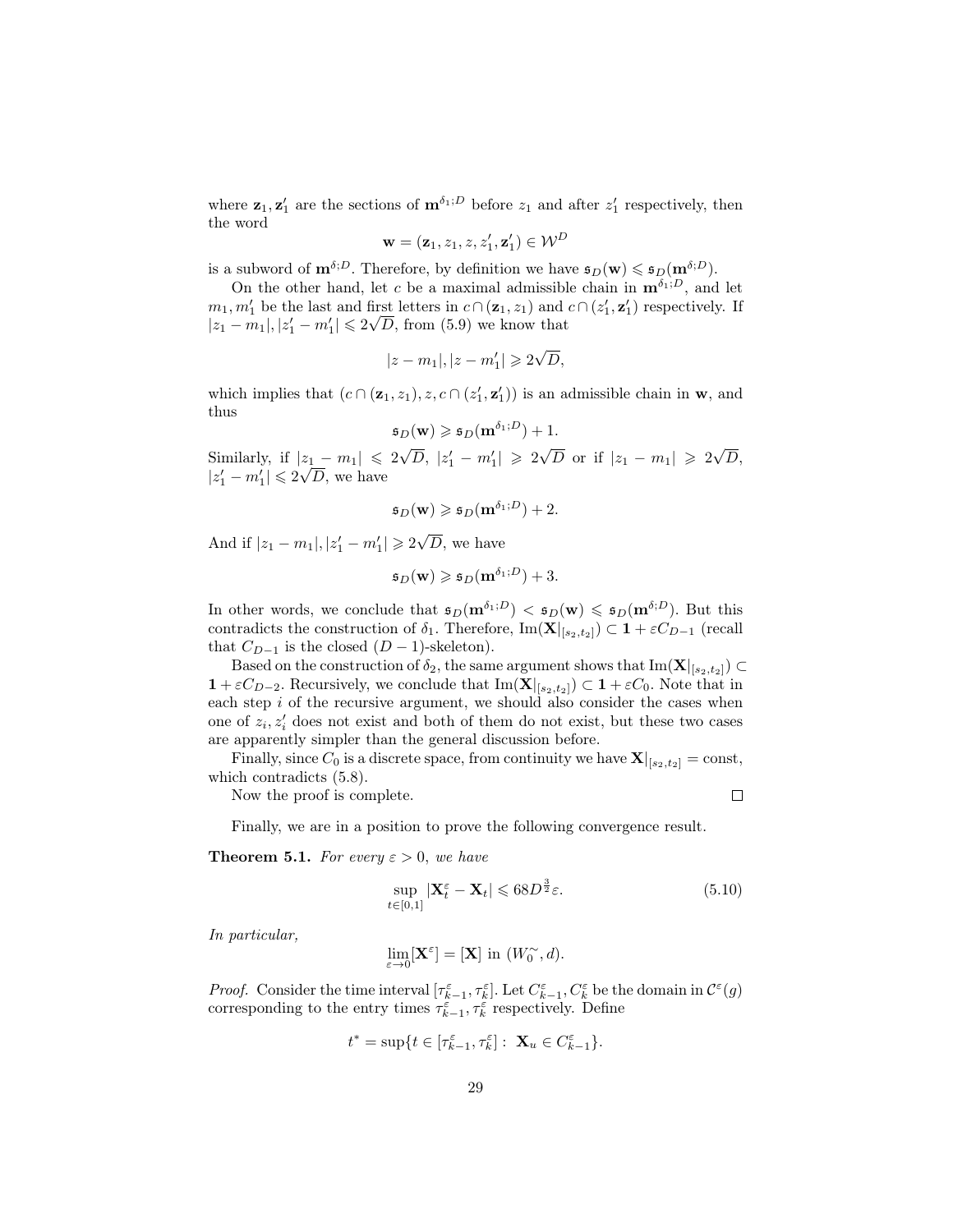If  $|m_k^{\varepsilon} - m_{k-1}^{\varepsilon}| > 34D^{3/2}$ , then we have

$$
|\mathbf{X}_{t^*}-\mathbf{X}_{\tau_k^{\varepsilon}}|\geqslant 34D^{\frac{3}{2}}\varepsilon-2\times\frac{\sqrt{D}}{2}\varepsilon\geqslant 33D^{\frac{3}{2}}\varepsilon.
$$

Moreover, we know that  $\text{Im}(\mathbf{X}(|_{[t^*,\tau_k^{\varepsilon}]}) \subset T^{\varepsilon}$ . This contradicts Proposition 5.2. Therefore,

$$
|m_k^{\varepsilon} - m_{k-1}^{\varepsilon}| \leqslant 34D^{3/2}.\tag{5.11}
$$

Let  $t \in [\tau_{k-1}^{\varepsilon}, \tau_k^{\varepsilon}]$ . If  $|\mathbf{X}_t - (1 + \varepsilon m_{k-1}^{\varepsilon})| > 68D^{3/2}\varepsilon$ , from (5.11) we know that

 $|\mathbf{X}_t - (1 + \varepsilon m_k^{\varepsilon})| \geq 34D^{\frac{3}{2}}\varepsilon.$ 

Therefore,

$$
\overline{B}(\mathbf{X}_t, 33D^{\frac{3}{2}}\varepsilon) \bigcap \left( \overline{C_{k-1}^{\varepsilon}} \bigcup \overline{C_{k}^{\varepsilon}} \right) = \emptyset.
$$

Define

$$
t' = \inf\{t \in [t, \tau_k^{\varepsilon}] : \mathbf{X}_t \in \partial \overline{B}(\mathbf{X}_t, 33D^{\frac{3}{2}}\varepsilon)\}.
$$

It follows that  $|\mathbf{X}_{t'} - \mathbf{X}_t| = 33D^{3/2}\varepsilon$  and  $\text{Im}(\mathbf{X}|_{[t,t']}) \subset T^{\varepsilon}$ . This is again a contradiction to Proposition 5.2. Therefore,

$$
|\mathbf{X}_t - (1 + \varepsilon m_{k-1}^{\varepsilon})| \leq 68D^{\frac{3}{2}}\varepsilon.
$$

The same argument shows that

$$
|\mathbf{X}_t - (1 + \varepsilon m_k^{\varepsilon})| \leq 68D^{\frac{3}{2}}\varepsilon.
$$

Finally, from the construction of  $\mathbf{X}^{\varepsilon}$ , we obtain that

$$
\sup_{t\in[\tau_{k-1}^\varepsilon,\tau_k^\varepsilon]}|\mathbf{X}_t^\varepsilon-\mathbf{X}_t|\leqslant 68D^{\frac{3}{2}}\varepsilon.
$$

The same argument shows that

$$
\sup_{t\in[\tau_{L^{\varepsilon}},1]}|\mathbf{X}_{t}^{\varepsilon}-\mathbf{X}_{t}|\leqslant 34D^{\frac{3}{2}}\varepsilon.
$$

Therefore, (5.10) holds.

Remark 5.5. From a technical point one might observe that  $X^{\varepsilon}$  is actually not an element of  $W_0$  since it stays constant on  $[\tau_{L^{\varepsilon}}^{\varepsilon}, 1]$ . However, we can modify  $\mathbf{X}^{\varepsilon}$  over  $[\tau_{L^{\varepsilon}}^{\varepsilon},1]$  to be non-constant in the  $\varepsilon$ -scale in any arbitrary way, so that the result of Theorem 5.1 is still valid.

30

 $\Box$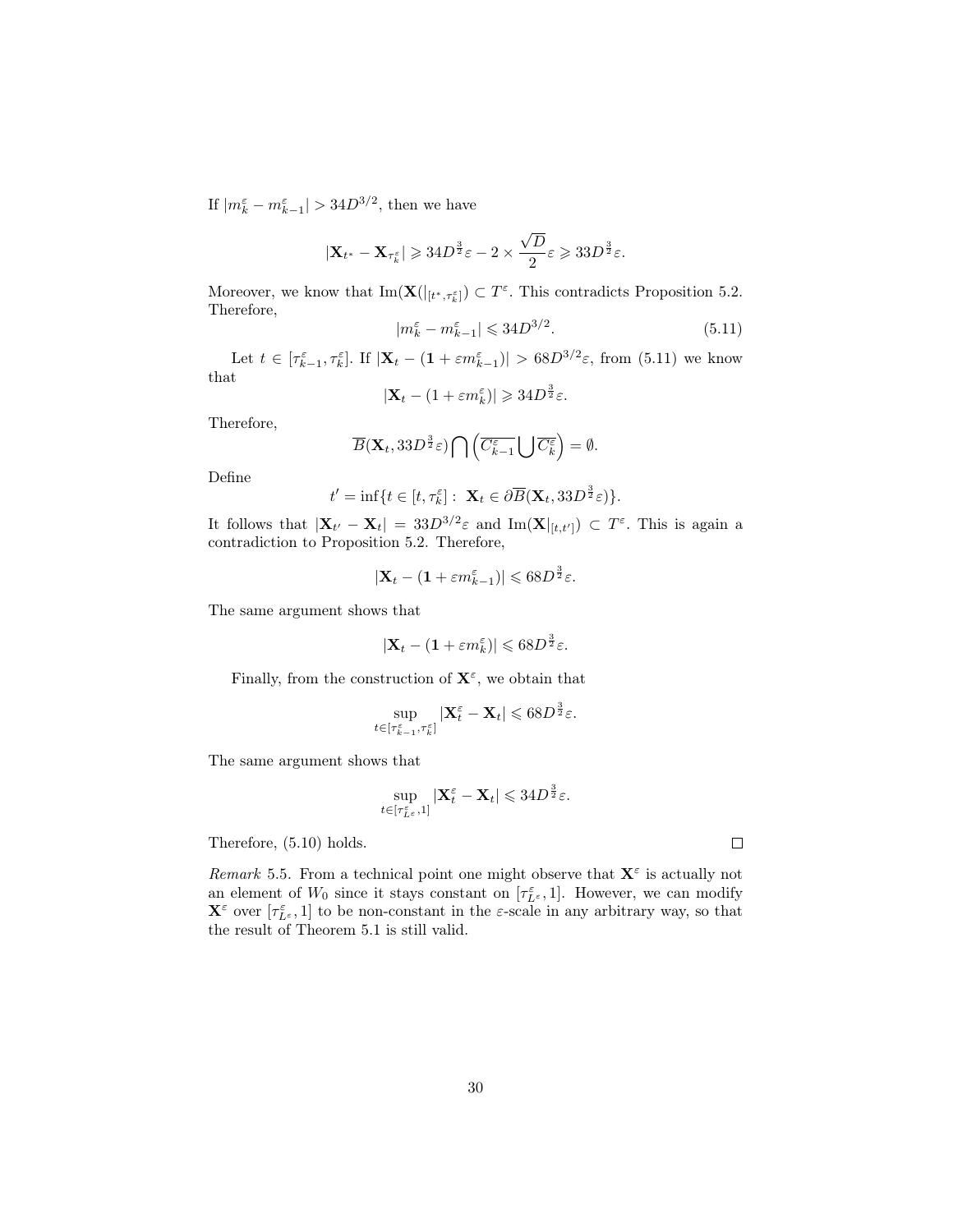# 6 The Reconstruction: General Case

Now we turn to the general case. Let  $X$  be a tree-reduced weakly geometric p-rough path with signature g.

For each  $N \geqslant [p]$ , the truncated signature path of **X** up to degree N is denoted by  $X^{(N)}$ . If I is a word over  $\{1, \dots, d\}$  with  $|I| \leq N$ ,  $X_t^I$  denotes the *I*-th component of  $X_t^{(N)}$ .

The main ingredient here is to construct a degree  $N(g) \geqslant |p|$  from the signature g, so that we can conclude:  $|X_t^I| \leq 1/2$  for all words I with  $|I| > N(g)$ and all  $t \in [0, 1]$ . Starting from this, the construction in the last section carries through on the Euclidean space  $E_{N(g)}$  without much difficulty.

Now let  $0 < \delta < 1/4$  be a parameter. Again  $\delta$  should be regarded as a discrete parameter, and only the direction  $\delta \to 0$  matters.

For each  $N \geqslant |p|$ , let  $D_N$  be the dimension of the Euclidean space  $E_N$ . Define  $A_0^N$  to be the set of points  $z = (z^I)_{0 \le |I| \le N} \in E_N$  such that at least one of the components of z is  $\pm 1/2$  and the rest are of the form  $z<sup>I</sup> = n/2$  where  $n \in \mathbb{Z}$ . Let  $A^N = \{0\} \cup A_0^N$ .

Given  $z \in A^N$ , let

$$
Q^{\delta;N}_z = \left\{ a \in E_N : \ |a^I - z^I| < \frac{1}{2} - \delta \text{ if } z^I \in \mathbb{Z} \text{ and } |a^I - z^I| < \frac{\delta}{2} \text{ otherwise} \right\}.
$$

Let  $\mathcal{Q}^{\delta;N}$  be the geometric scheme on  $E_N$  consisting of all the cubes  $1 + Q_z^{\delta;N}$  $(z \in A^N)$ . Apparently the closure of these cubes are mutually disjoint. A crucial feature of  $\mathcal{Q}^{\tilde{\delta};\tilde{N}}$  for us is the following:

$$
\left\{ a \in E_N : \ |a^I| = \frac{1}{2} \text{ for some } I \right\} \subset \bigcup_{0 < \delta < \frac{1}{4}} \bigcup_{z \in A_0^N} Q_z^{\delta;N}.\tag{6.1}
$$

Figure 6.1 illustrates the construction of  $\mathcal{Q}^{\delta;N}$  when  $D_N = 2$ .

Define  $L^{\delta;N}$  and the word

$$
\mathbf{m}^{\delta;N} = (m_0^{\delta;N} = 0, m_1^{\delta;N}, \cdots, m_{L^{\delta;N}}^{\delta;N})
$$

corresponding to the ordered sequence of cubes in  $\mathcal{Q}^{\delta;N}$  visited by the truncated signature path  $X^{(N)}$  as before.

As in Section 5.1, for  $l \geq 0$ , let  $\widetilde{\mathcal{W}}_l^N$  be the set of words  $\mathbf{n} = (n_0 = 0, n_1, \dots, n_l)$ over the alphabet  $A^N$  such that  $n_k \neq n_{k-1}$  for  $1 \leq k \leq l$ . After pre-specifying a countable family of generating one forms over the geometric scheme  $\mathcal{Q}^{\delta; \tilde{N}}$  on  $E_N$ , we define  $\chi(g; l, n)$  in the same way as (5.2), and also define

$$
l^{\delta;N} = \sup\{l \geq 0: \ \chi(g;l, \mathbf{n}) = 1 \text{ for some } \mathbf{n} \in \widetilde{\mathcal{W}}_l^N\},
$$

where we set  $l^{\delta;N} = 0$  if such **n** does not exist for every l. According to Proposition 5.1 (2), we know that  $l^{\delta,N} < \infty$ . Let  $\mathbf{n}^{\delta,N}$  be a word in  $\widetilde{\mathcal{W}}_{l^{\delta,N}}^N$  such that  $\chi(g; l^{\delta;N}, \mathbf{n}^{\delta;N}) = 1$ . Again  $l^{\delta;N}$  and  $\mathbf{n}^{\delta;N}$  are determined by the signature g explicitly.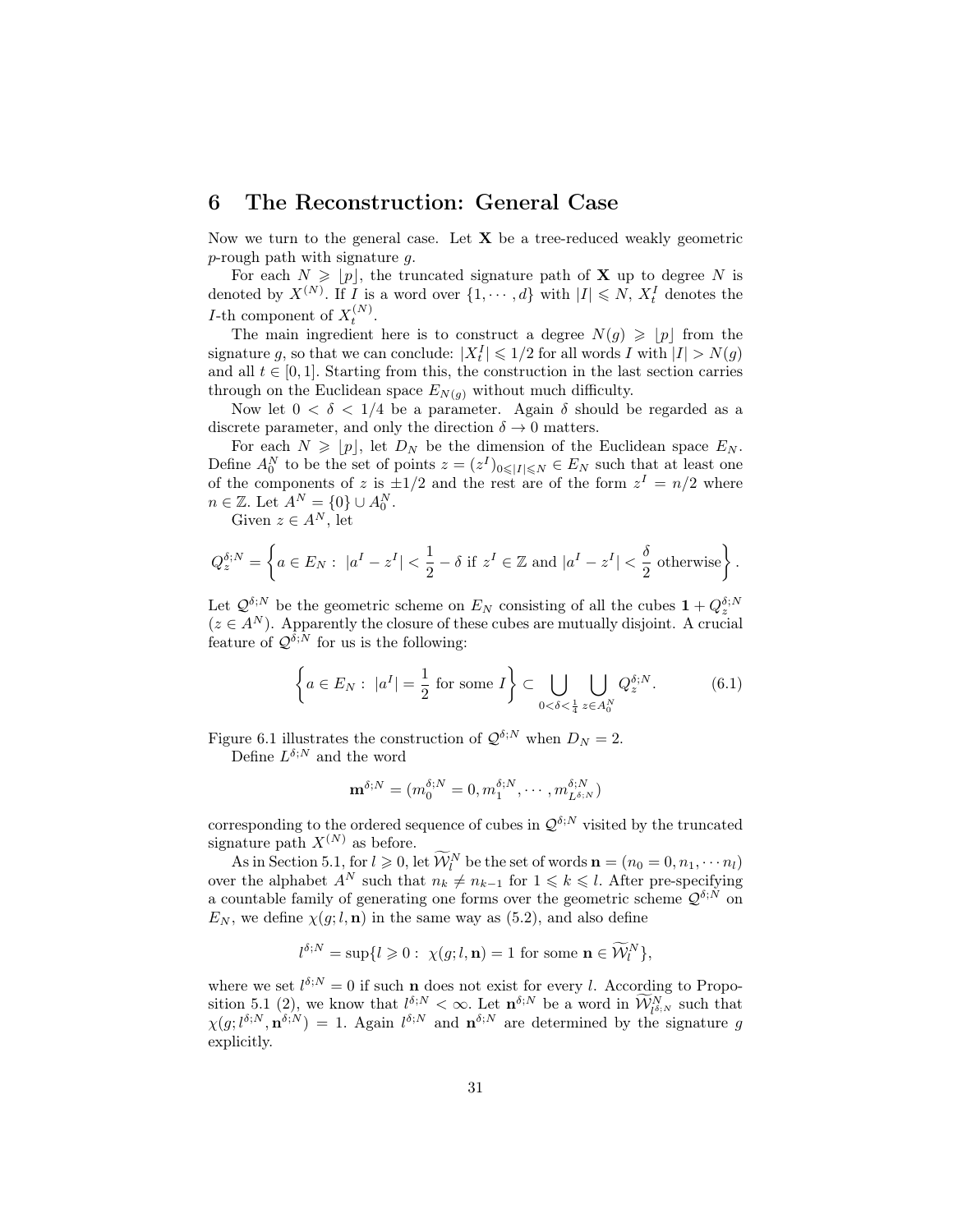

Figure 6.1: This figure illustrates the construction of  $\mathcal{Q}^{\delta;N}$  when  $D_N = 2$ .

Now the key observation is the following: due to the decay of the homogeneous signature path of high degree, when  $N$  becomes large, the high dimensional component of every letter in  $\mathbf{n}^{\delta;N}$  becomes zero. To be more precise, given  $N < N'$ , let

$$
\pi_N^{N'}:\ E_{N'}\to \bigoplus_{i=N+1}^{N'}(\mathbb{R}^d)^{\otimes i}
$$

be the projection onto the component of degree higher than  $N$ . If  $\mathbf n$  is a word with letters in  $E_{N'}$ ,  $\pi_N^{N'}(\mathbf{n})$  is the word obtained by projecting every letter in  $\mathbf{n}$ accordingly. Then we have the following result.

**Lemma 6.1.** There exists some  $N_0 \geqslant [p]$  independent of  $\delta$ , such that for any  $N > N_0$  and  $0 < \delta < 1/4$ , we have

$$
\pi_{N_0}^N(\mathbf{n}^{\delta;N}) = (0,\cdots,0). \tag{6.2}
$$

Proof. According to Lyons' extension theorem (Theorem 2.1), there exists some  $N_0 \geqslant \lfloor p \rfloor$  depending on the path **X**, such that  $|X_t^I| \leqslant 1/4$  for all I with  $|I| > N_0$  $T_{10} \geq T_{11}$  depending on the path  $\mathbf{X}$ , such that  $|A_t| \leq T/4$  for an T with  $|I| > T_{00}$  and all  $t \in [0, 1]$ . If there exist  $N > N_0$  and  $0 < \delta < 1/4$  such that  $\pi_{N_0}^{N_0}(\mathbf{n}^{\delta;N}) \neq 0$ , then there exists a letter  $z \in \mathbf{n}^{\delta;N}$  such that  $z^I \neq 0$  for some I with  $N_0 < |I| \leq$ N. From the construction of  $\mathbf{n}^{\delta;N}$ , we conclude that the truncated signature path  $X^{(N)}$  has visited the cube  $Q_2^{\delta;N}$  (for this it is helpful to see [3], Lemma 4.2). Therefore, there exists some  $t \in [0, 1]$  such that

$$
|X_t^I| \geqslant |z^I|-|X_t^I-z^I|\geqslant \begin{cases} 1-\left(\frac{1}{2}-\delta\right) > \frac{1}{4}, & \text{if } z^I \text{ is an integer;}\\ \frac{1}{2}-\frac{\delta}{2} > \frac{1}{4}, & \text{if } z^I \text{ is a half-integer,} \end{cases}
$$

which is a contradiction.

 $\Box$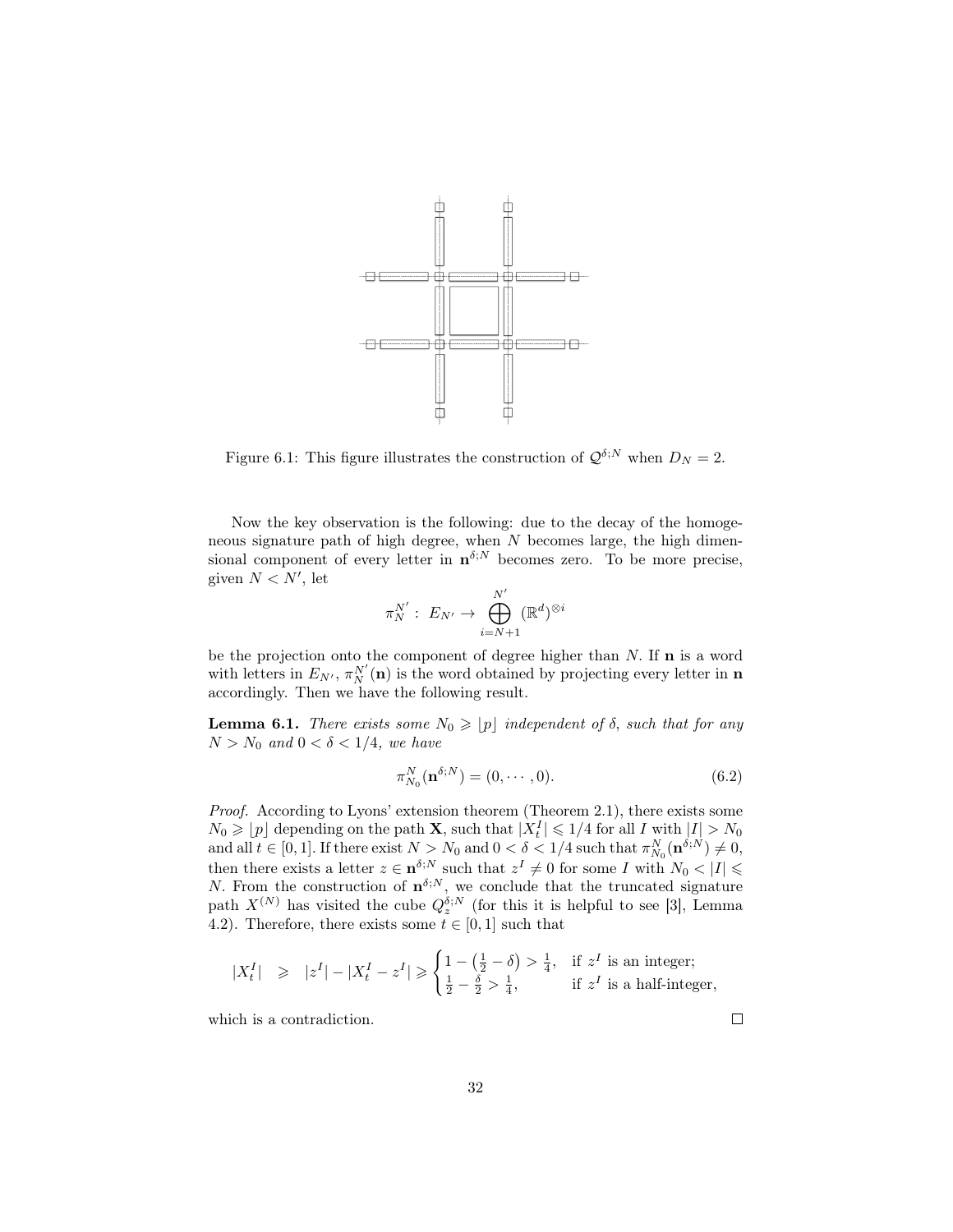

Figure 6.2: This figure illustrates the possibility that  $\mathbf{n}^{\delta;N}$  is a proper subword of  $\mathbf{m}^{\delta;N}$  when  $D_N = 2$ . Here the underlying path is apparently tree-reduced. However,  $\mathbf{n}^{\delta;N} = ((0,0),(1/2,0))$  and  $\mathbf{m}^{\delta;N} = ((0,0),(0,1/2),(1/2,0)).$ 

Here a big difference from the non-self-intersecting case is that  $l^{\delta;N}$  can be strictly less than  $L^{\delta;N}$ , and  $\mathbf{n}^{\delta;N}$  can just be some proper subword of  $\mathbf{m}^{\delta;N}$ . Figure 6.2 illustrates this possibility when  $D<sub>N</sub> = 2$ . In this example, the reason is that any one form supported on the top long box integrates to zero as the underlying path cancels itself exactly inside this box. However, from Proposition 5.1 we know that if  $l^{\delta;N} = L^{\delta;N}$ , then  $n^{\delta;N}$  must coincide with  $m^{\delta;N}$ . This is an important fact.

Let  $N_0$  be given by Lemma 6.1. Given  $N < N'$ , let  $l_N^{N'}$  be the lifting map

$$
l_N^{N'}: E_N \to E_{N'} = E_N \bigoplus \bigoplus_{i=N+1}^{N'} (\mathbb{R}^d)^{\otimes i},
$$
  

$$
z \mapsto (z, 0).
$$

If **n** is a word with letters in  $E_N$ ,  $l_N^{N'}(\mathbf{n})$  is the word obtained by lifting every letter in n accordingly. The following result is important for us. It is where the tree-reduced property comes in.

**Lemma 6.2.** For  $N' > N \ge N_0$ , we have

$$
\mathbf{m}^{\delta;N'}=l_N^{N'}(\mathbf{m}^{\delta;N})
$$

for all  $0 < \delta < 1/4$ . In other words, knowing the discrete route of  $X^{(N')}$  in the geometric scheme  $\mathcal{Q}^{\delta;N'}$  is equivalent to knowing the one of  $X^{(\tilde{N})}$  in  $\mathcal{Q}^{\delta;N}$ . Moreover, for each given  $\delta$ , when N is large enough we have  $\mathbf{n}^{\delta;N} = \mathbf{m}^{\delta;N}$ .

*Proof.* Recall from the proof of Lemma 6.1 that  $|X_t^I| \leq 1/4$  for  $|I| > N_0$  and  $t \in [0,1]$ . Therefore, if  $X_t^{(N')} \in Q_z^{\delta;N'}$  for some  $z \in A^{N'}$ , then for any I with  $N < |I| \leqslant N'$ ,

$$
|z^I| \leqslant |X^I_t| + |X^I_t - z^I| \leqslant \begin{cases} \frac{1}{4} + \frac{1}{2} - \delta, & \text{if } z^I \text{ is an integer;}\\ \frac{1}{4} + \frac{\delta}{2}, & \text{if } z^I \text{ is a half-integer.} \end{cases}
$$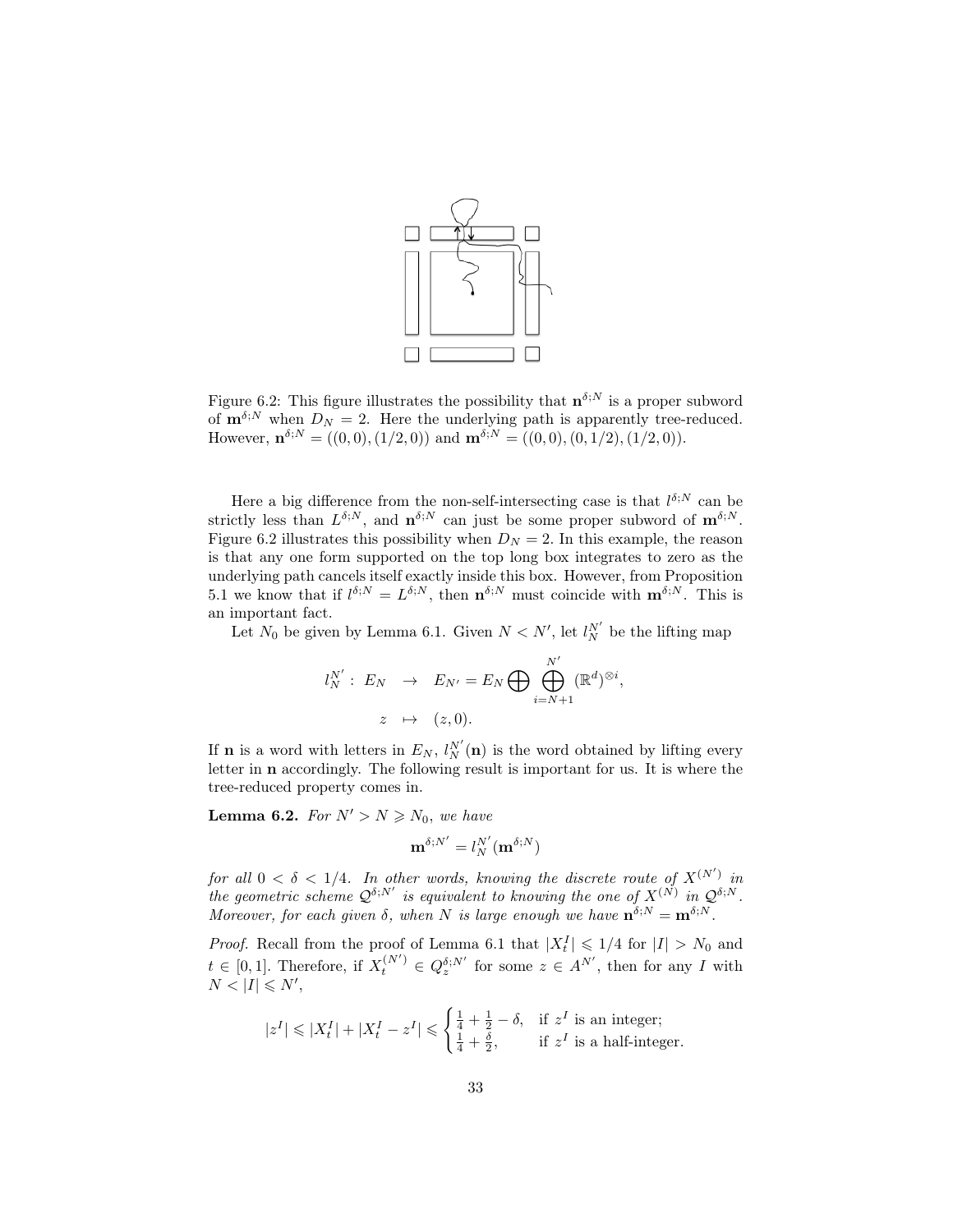It follows that  $z^I = 0$ . Moreover, given  $z \in A^N$ , we have  $X_t^{(N)} \in Q_z^{\delta;N}$  if and only if  $X_t^{(N')} \in Q_{t^{N'}t}^{\delta;N'}$  $\frac{\partial!N}{\partial N'(z)}$  since

$$
|X^I_t| = |X^I_t - 0| \leqslant \frac{1}{4} < \frac{1}{2} - \delta
$$

for every  $N < |I| \le N'$ .

On the other hand, for given  $\delta$ , from the previous discussion we know that  $\mathbf{m}^{\delta;N} = l_{N_0}^N(\mathbf{m}^{\delta;N_0})$  for any  $N > N_0$ . Define  $\{\tau_k^{\delta;N} : 0 \leq k \leq L^{\delta;N}\}\)$  to be the  $N_0$  (III  $\rightarrow$  ) for any  $N > N_0$ . Define  $\gamma_k$ corresponding entry times. It is then easy to see that  $\tau_k^{\delta;N} = \tau_k^{\delta;N_0}$  for every  $0 \leq k \leq L^{\delta;N} = L^{\delta;N_0}$ . For each k we choose  $\tau_k^{\delta;N_0} < s_k < s_k' < t_k' < t_k < \tau_{k+1}^{\delta;N_0}$ such that

$$
\mathrm{Im}\left(X^{(N_0)}|_{[s_k,t_k]}\right) \subset Q_{m_k^{\delta;N_0}}^{\delta;N_0},
$$

where  $\tau_{L^{\delta;N_0}+1}^{\delta;N_0} := 1$ . Note that for  $N > N_0$  we also have

$$
\text{Im}\left(X^{(N)}|_{[s_k,t_k]}\right)\subset Q^{\delta;N}_{l_{N_0}^N(m_k^{\delta;N_0})}.
$$

Now let

$$
\eta = \inf_{0 \leq k \leq L^{\delta;N_0}} \{ s'_k - s_k, t'_k - s'_k, t_k - t'_k \}.
$$

Since  $X$  is a tree-reduced weakly geometric p-rough path, by a compactness argument (c.f. [4], Lemma 19) we know that there exists some  $N_1 > N_0$ , such that  $X_s^{(N)} \neq X_t^{(N)}$  for any  $(s,t) \in [0,1]$  with  $|t-s| \geqslant \eta$  and any  $N >$  $N_1$ . Keeping this separation property in mind, by applying exactly the same argument as in the proof of Proposition 5.1, we know that for each  $N > N_1$ , the extended signature for  $X^{(N)}$  along certain compactly supported  $C^{\alpha}$ -one forms over the word  $\mathbf{m}^{\delta;N}$  is nonzero. Therefore, together with Proposition 5.1 (2), we conclude that  $l^{\delta;N} = L^{\delta;N}$  and  $\mathbf{n}^{\delta;N} = \mathbf{m}^{\delta;N}$ .

For each  $\delta$ , we define

$$
N(g; \delta) = \inf \{ N \geqslant \lfloor p \rfloor : \pi_N^{N'}(\mathbf{n}^{\delta; N'}) = (0, \cdots, 0) \ \forall N' > N \},
$$

and define

$$
N(g) = \sup_{0 < \delta < \frac{1}{4}} N(g; \delta). \tag{6.3}
$$

From Lemma 6.1 we have  $N(g) \leq N_0$ . Note that  $N(g)$  is reconstructed from the signature g. Such  $N(g)$  will serve our purpose. Namely, we have the following result.

**Proposition 6.1.** For any I with  $|I| > N(g)$  and  $t \in [0,1]$ , we have  $|X_t^I| \leq 1/2$ .

*Proof.* Assume on the contrary that there exists some I with  $|I| > N(g)$  and some t such that  $|X_t^I| > 1/2$ . Let  $N = |I| \vee N_0$ . By continuity, there exists some  $t' \in (0, t)$  such that  $|X_{t'}^I| = 1/2$ . Without loss of generality we assume that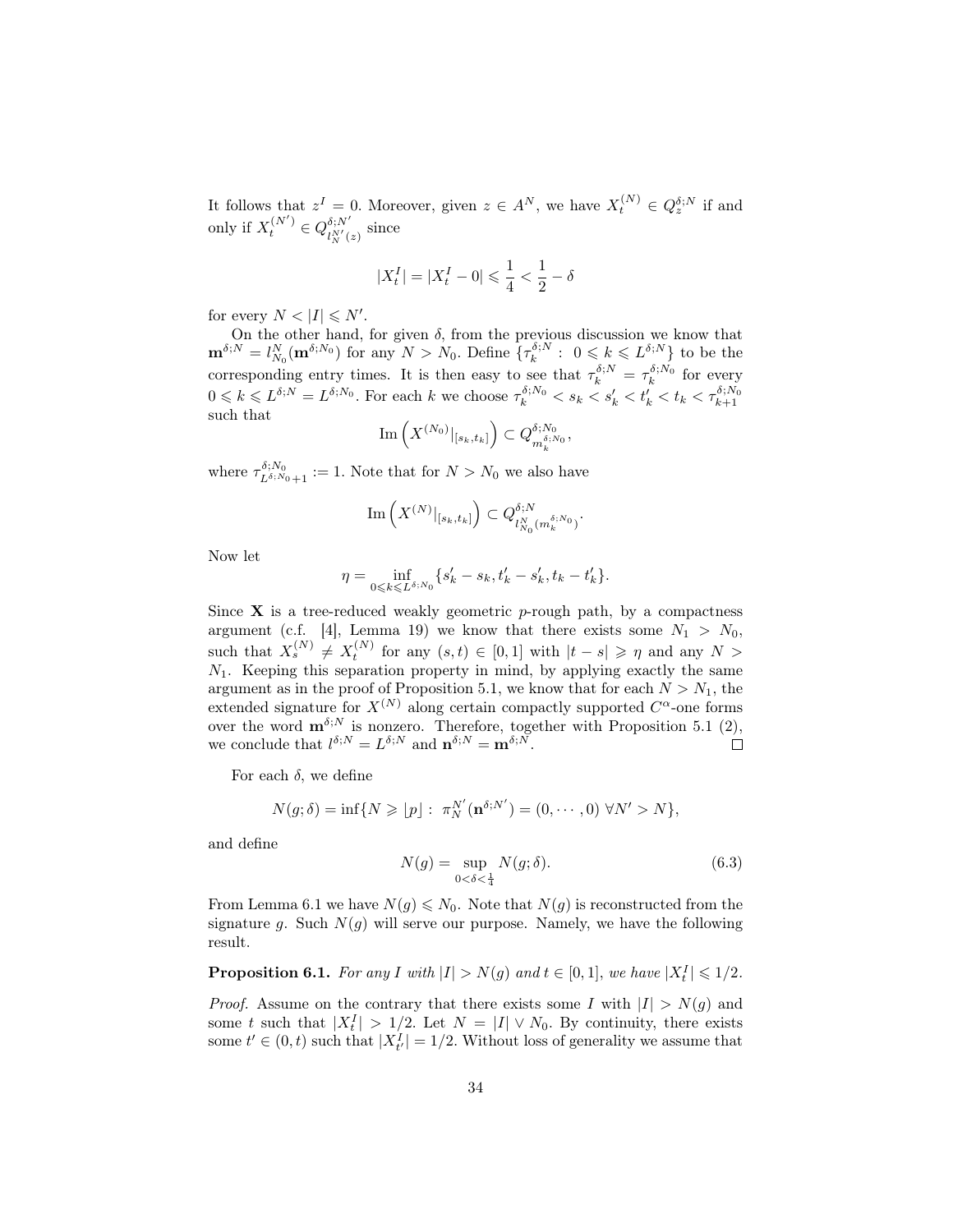$X_{t'}^I = 1/2$ . According to (6.1), there exist some  $0 < \delta < 1/4$ ,  $z \in A_0^N$ , such that  $X_{t'}^{(N)}$  $t^{(N)} \in Q_z^{\delta;N}$ . Therefore, z is a letter in  $\mathbf{m}^{\delta;N}$ . Moreover, we have

$$
\left|\frac{1}{2} - z^I\right| \leqslant \begin{cases} \frac{1}{2} - \delta, & \text{if } z^I \text{ is an integer;}\\ \frac{\delta}{2}, & \text{if } z^I \text{ is a half-integer,} \end{cases}
$$

which implies that  $z<sup>I</sup>$  must be 1/2.

According to Lemma 6.2, we know that  $\mathbf{m}^{\delta;N'} = l_N^{N'}(\mathbf{m}^{\delta;N})$  and  $\mathbf{n}^{\delta;N'} =$  $\mathbf{m}^{\delta;N'}$  when  $N'$  is large enough. Therefore,

$$
\pi^{N'}_{N(g)}(\mathbf{n}^{\delta;N'})=\pi^{N'}_{N(g)}(\mathbf{m}^{\delta;N'}).
$$

But from the previous discussion we know that the right hand side of the above identity contains a component  $z^I = 1/2$ , thus  $\pi_{N(g)}^{N'}(\mathbf{n}^{\delta;N'})$  is nonzero. This contradicts the definition of  $N(q)$ .  $\Box$ 

The final step is to develop exactly the same construction as in the non-selfintersecting case over the Euclidean space  $E_{N(g)}$ .

The only additional point is to see how to reconstruct the discrete route of  $X^{(N(g))}$  in a given geometric scheme in  $E_{N(g)}$  from the signature g. Let  $\mathcal{C} = \{C_i : i \in \mathcal{I}\}\$ be a given geometric scheme and let  $\mathbf{m}^{\mathcal{C}}$  be the word over the alphabet  $\mathcal I$  corresponding to the ordered sequence of domains in  $\mathcal C$  visited by  $X^{(N(g))}$ . As before, in general we cannot expect that  $\mathbf{m}^{\mathcal{C}}$  can be reconstructed from g by computing extended signatures in  $E_{N(q)}$  only, and we need to lift the construction to higher degrees. For each  $N > N(g)$ , let  $\mathcal{C}^N$  be the geometric scheme in  $E<sub>N</sub>$  defined by

$$
\mathcal{C}^N = \{C_i \times U_N : i \in \mathcal{I}\},\
$$

where  $U_N$  is the cube in  $\bigoplus_{i=N(g)+1}^N (\mathbb{R}^d)^{\otimes i}$  given by

$$
U_N = \{ (z^I)_{N(g) < |I| \le N} : \ |z^I| < 1 \text{ for every } I \}.
$$

From Proposition 6.1, we know that visiting  $C_i$  by  $X^{(N(g))}$  is equivalent to visiting  $C_i \times U_N$  by  $X^{(N)}$ , i.e.  $\mathbf{m}^{\mathcal{C}} = \mathbf{m}^{\mathcal{C};N}$ . Moreover, the same argument as in the proof of Lemma 6.2 shows that  $\mathbf{n}^{\mathcal{C};N} = \mathbf{m}^{\mathcal{C};N}$  when N is large enough, where  $\mathbf{n}^{\mathcal{C};N}$  is defined in the same way as  $\mathbf{n}^{\delta;N}$  before by computing extended signatures in  $E_N$ . Therefore, the word  $\mathbf{n}^{\mathcal{C},N}$  is stable as  $N \to \infty$  (here the alphabet is always  $\mathcal I$  for every  $N$ ), and we obtain that

$$
\mathbf{m}^{\mathcal{C}} = \lim_{N \to \infty} \mathbf{n}^{\mathcal{C};N} = \mathbf{n}^{\mathcal{C};N_1(g)},
$$

where

$$
N_1(g) = \inf\{N > N(g): \; \mathbf{n}^{\mathcal{C};N'} = \mathbf{n}^{\mathcal{C};N} \; \forall N' > N\} < \infty.
$$

In particular,  $\mathbf{m}^{\mathcal{C}}$  is determined by the signature g explicitly.

Finally, if we look back into the discussion in Section 5.2 and 5.3, once  $\mathbf{m}^{\mathcal{C}}$  is known for any geometric scheme  $C$  we are concerned with, the whole argument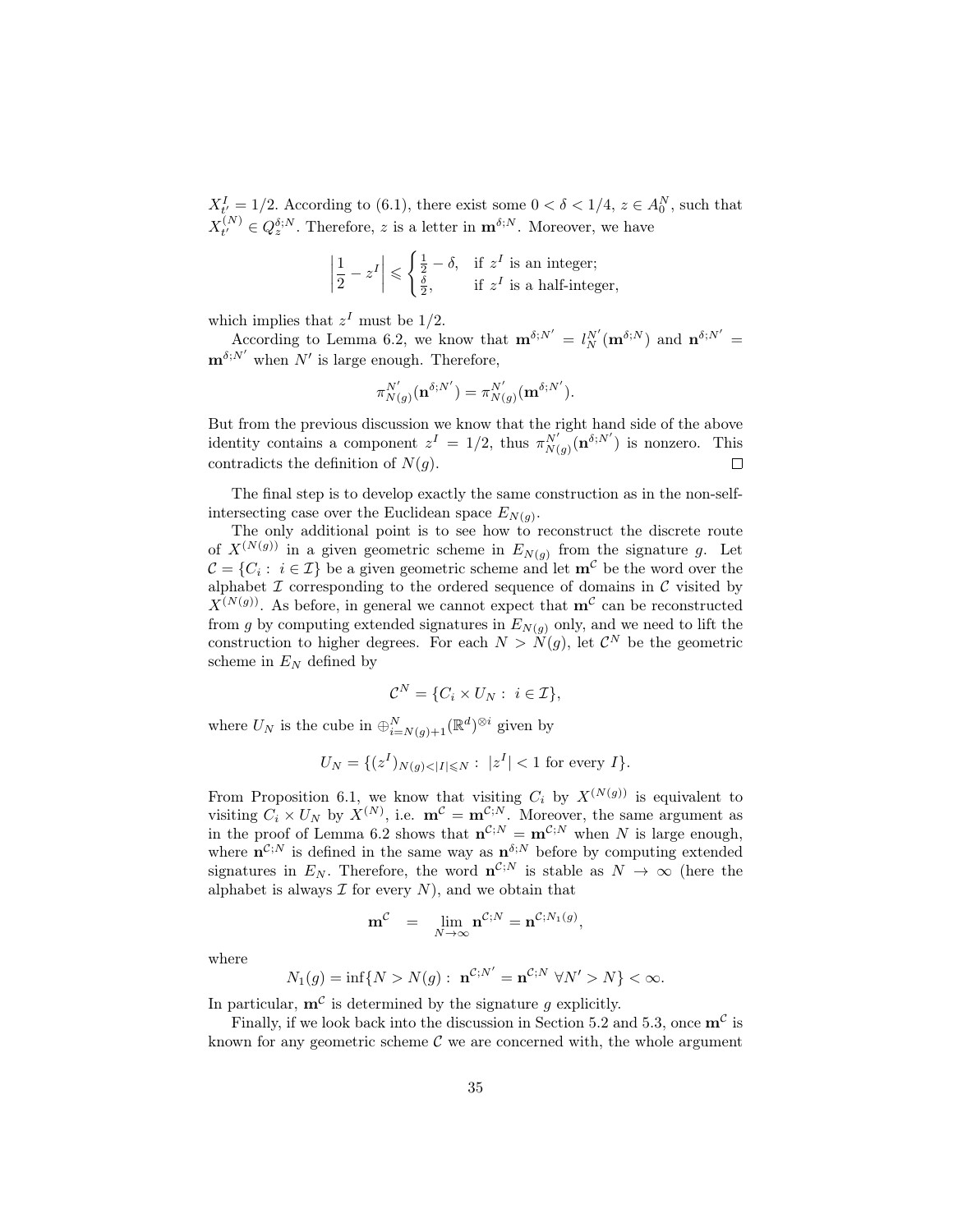relies only on continuity (not even the rough path nature of the underlying path). In particular, by applying the same construction of geometric schemes as in the non-self-intersecting case, we obtain an approximating sequence  $X^{\varepsilon}$  of polygonal paths for the truncated signature path  $X^{(N(g))}$  on  $E_{N(g)}$ . Let  $\mathbf{X}^{\varepsilon}$  be the projection of  $X^{\varepsilon}$  onto  $E_{|p|}$  and let  $[\mathbf{X}^{\varepsilon}]$  be the corresponding equivalence class in  $(W_0^{\sim}, d)$ . Then we have the following convergence result. Remark 5.5 applies in the same way here.

**Theorem 6.1.** For every  $\varepsilon > 0$ , we have

$$
\sup_{t\in[0,1]}\left|X_t^{\varepsilon}-X_t^{(N(g))}\right|_{E_{N(g)}}\leqslant 68D_{N(g)}^{\frac{3}{2}}\varepsilon.
$$

In particular,

$$
\lim_{\varepsilon \to 0} [\mathbf{X}^{\varepsilon}] = [\mathbf{X}] \text{ in } (W_0^{\sim}, d).
$$

It is worthwhile to point out that a direct consequence of Theorem 6.1 is the following uniqueness result for the signature of a rough path.

**Corollary 6.1.** Let  $X, Y$  be two tree-reduced weakly geometric p-rough paths in the sense that their signature paths  $X, Y$  are both simple. Then  $X$  and  $Y$  are equal up to reparametrization if and only if  $S(\mathbf{X})_{0,1} = S(\mathbf{Y})_{0,1}$ . In particular, in this case  $X$  and  $Y$  are equal up to reparametrization.

*Proof.* Suppose that  $S(\mathbf{X})_{0,1} = S(\mathbf{Y})_{0,1} = g$ . It suffices to show that X and Y have the same image.

From the proof of Theorem 6.1, we know that for every  $N > N(q)$  where  $N(g)$  is defined by (6.3), as a trajectory on  $E_N$ ,  $X^{(N)}$  (modulo reparametrization) can be reconstructed from g, and similarly for  $Y^{(N)}$ . Therefore,  $X^{(N)}$  and  $Y^{(N)}$  are equal up to reparametrization.

Now fix  $t \in [0, 1]$ . It follows that for every  $N > N(g)$ , there exists  $s_N \in [0, 1]$ such that  $X_t^{(N)} = Y_{s_N}^{(N)}$ . From compactness we may assume without loss of generality that  $s_N \to s \in [0,1]$  as  $N \to \infty$ . By projection we conclude that

$$
X_t^{(N)} = Y_{s_{N'}}^{(N)}
$$

for every  $N' > N > N(g)$ . By sending  $N' \to \infty$ , we obtain that  $X_t^{(N)} = Y_s^{(N)}$ for every given  $N > N(g)$ . This implies that

$$
\mathbb{X}_t = \mathbb{Y}_s \in \text{Im}(\mathbb{Y}).
$$

Remark 6.1. Corollary 6.1 does not cover the general uniqueness result in [4] (c.f. Theorem 2.3) as the signature is not able to detect any tree-like pieces of the underlying rough path. However, Corollary 6.1 is indeed the key ingredient in proving the general uniqueness result (the necessity part: trivial signature implies being tree-like) as it immediately leads to a canonical real tree structure on the signature group  $\mathfrak{S}_p$ . The underlying rough path is then realized as a continuous loop in the real tree  $\mathfrak{S}_p$ .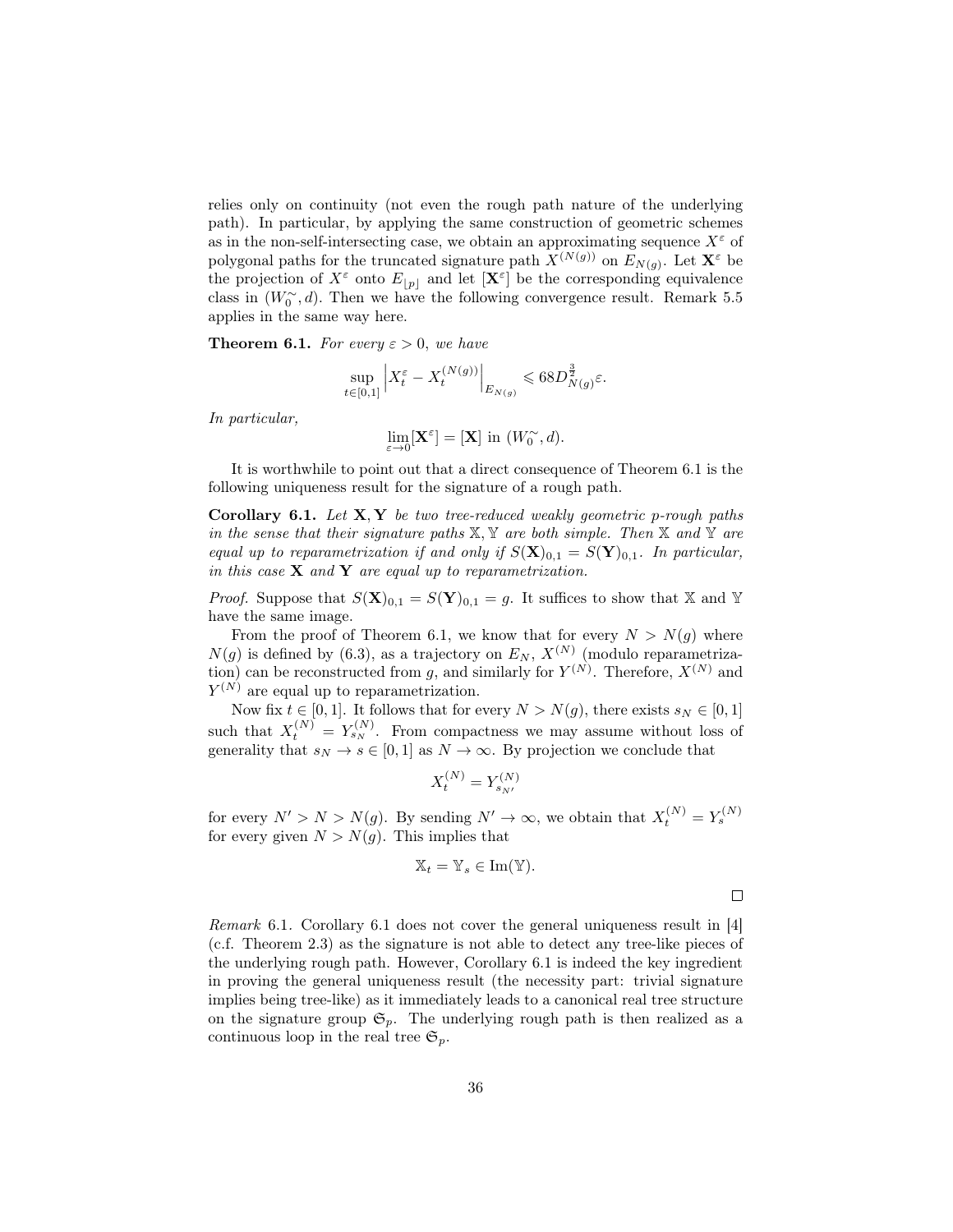### 7 Final Remarks

We give a few remarks in the following to conclude the present paper.

1. In summary, the general idea of our reconstruction consists of two parts: the signature determines the discrete route in any given geometric scheme, and the discrete route gives back our underlying path by refining the geometric scheme in a way *determined by the signature*. The first part is an easy consequence of the algebraic structure of signature, while the second part is the key ingredient of the present work. If we look back into the discussion, it is not hard to see that the development of the second part relies only on the continuity of our underlying path. In other words, if the discrete route of a continuous path is known for any given geometric scheme of the type in Section 5.1, our reconstruction gives back the original path. This works for all continuous paths without any regularity assumption.

The reason we cannot expect that the discrete route would yield the underlying path when the geometric scheme is fine enough and the second part is necessary is that there are positive gaps among the domains in our geometric scheme. Such construction is essential in our discussion. Removing the gaps ruins the whole argument as the discrete route is no longer well-defined. On the other hand, one might ask if we could use finitely many different geometric schemes to cover all the gaps so that our argument could be simplified. But it seems difficult to achieve because there is not a canonical way to embed two discrete routes arising from two different geometric schemes into a single word. Nevertheless, we expect that there might be some way to do this and our construction is certainly not the only possibility.

2. We expect that a recursive construction of geometric schemes in Section 5 is not necessary, and there might be a way to construct a single geometric scheme  $\mathcal{C}^{\delta}$  in one go with one parameter  $\delta$  only (recall that  $\varepsilon$  is fixed). This requires a more difficult construction of a stable quantity as we cannot expect that every domain in  $\mathcal{C}^{\delta}$  is expanding as  $\delta \to 0$  (it is hard to see whether the quantity we have constructed in Section 5.2 is stable in this case).

3. The reconstruction problem is essentially (countably) infinite dimensional. As we are looking for a universal way to treat every path equally, we should expect that all information of signature as an infinite dimensional object is to be used. From a practical side, one might wonder if in each  $\varepsilon$ -step, we could truncate our construction to a situation involving only finite information (depending on  $\varepsilon$ ) and convergence still hold. We expect that this is possible although we do not pursue along this direction in our work and we are more focused on the theoretical side.

However, we want to emphasize that even with the possibility of proving convergence, we expect that any attempt to obtain a quantitative error estimate for a finite scheme reconstruction should involve an a priori control on the behavior of the class of paths we are considering (for instance, an a prior uniform regularity estimate or an a priori control on certain geometric property). More precisely, it is unlikely to expect the existence of a quantitative result of the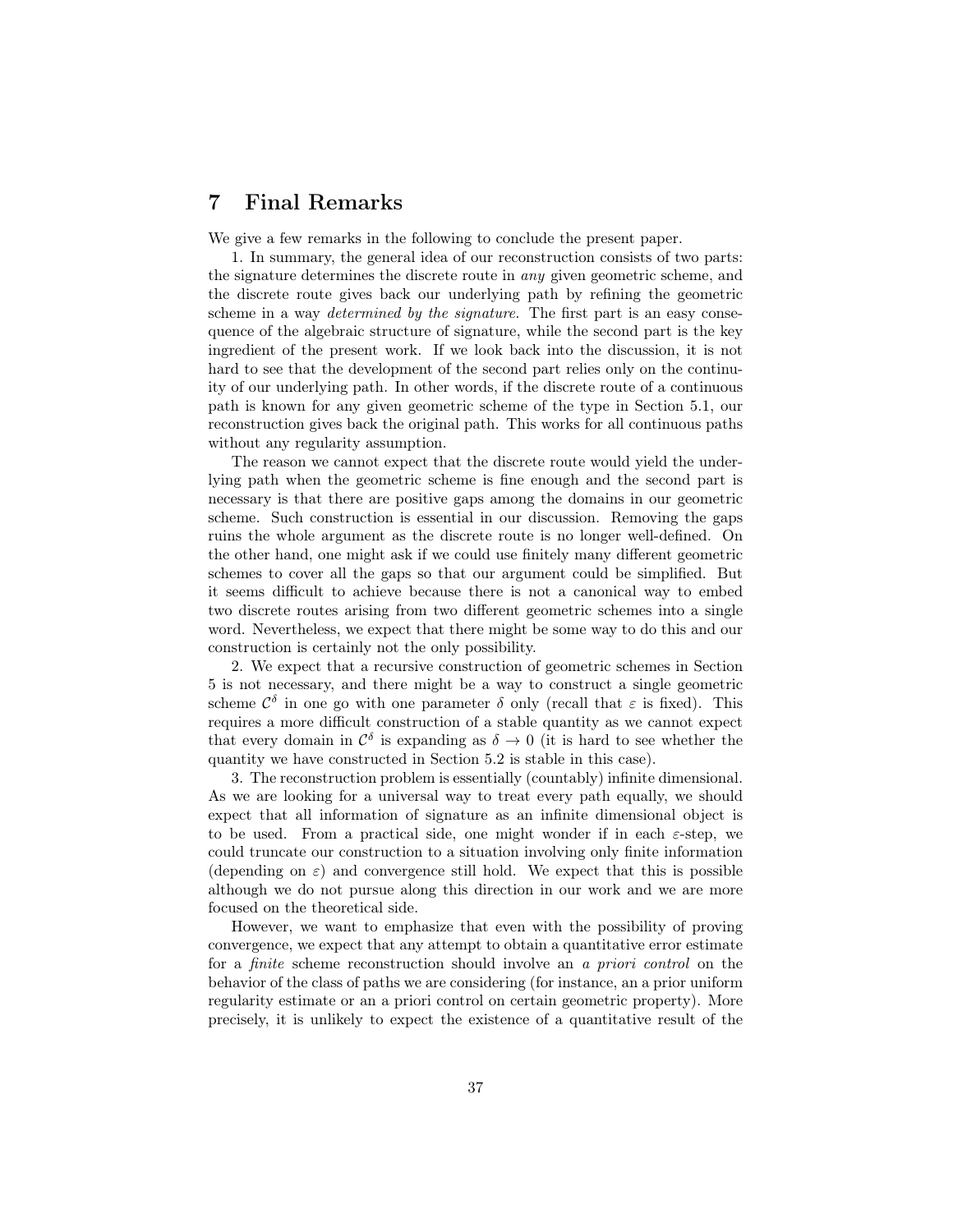following type:

$$
d(\xi^{\varepsilon}(g), [\mathbf{X}]) \leqslant C(\varepsilon, g), \ \forall \varepsilon > 0, g \in \mathfrak{S}_p,\tag{7.1}
$$

where  $\xi^{\varepsilon}(g) \in W_0^{\sim}$  is constructed by using finitely many components of g through finitely many steps of computation, and  $C(\varepsilon, g)$  is an explicit function depending only on  $\varepsilon$  and q such that

$$
\lim_{\varepsilon \to 0} C(\varepsilon, g) = 0, \ \forall g \in \mathfrak{S}_p.
$$

This is the nature of the reconstruction problem. To expect an error estimate like (7.1) for a finite scheme reconstruction, we believe that the restriction to an a priori subset of  $\mathfrak{S}_p$  is necessary. This leaves an interesting question from the computational point of view, for instance within our reconstruction method. But this is beyond the scope of the present paper.

# Acknowledgement

The author wishes to thank Professor Terry Lyons for his valuable suggestions on the present work. The author is supported by the ERC grant (Grant Agreement No.291244 Esig).

# References

- [1] S. Aida, Vanishing of one-dimensional  $L^2$ -cohomologies of loop groups, J. Funct. Anal. 261 (8): 2164–2213, 2011.
- [2] T. Bagby, L. Bos and N. Levenberg, Multivariate simultaneous approximation, Constr. Approx. 18 (3): 569–577, 2002.
- [3] H. Boedihardjo and X. Geng, The uniqueness of signature problem in the non-Markov setting, to appear in Stochastic Process. Appl., 2015.
- [4] H. Boedihardjo, X. Geng, T. Lyons and D. Yang, The Signature of a rough path: uniqueness, Adv. Math. 293: 720–737, 2016.
- [5] T. Cass, B.K. Driver, N. Lim and C. Litterer, On the integration of weakly geometric rough paths, to appear in J. Math. Soc. Japan, 2015.
- [6] T. Cass and P. Friz, Densities for rough differential equations under Hörmander's condition, Ann. of Math. 171 (3): 2115–2141, 2010.
- [7] K.T. Chen, Iterated integrals and exponential homomorphisms, Proc. London Math. Soc. 4 (3): 502–512, 1954.
- [8] K.T. Chen, Integration of paths, geometric invariants and a generalized Baker-Hausdorff formula, Ann. of Math. 65 (1): 163–178, 1957.